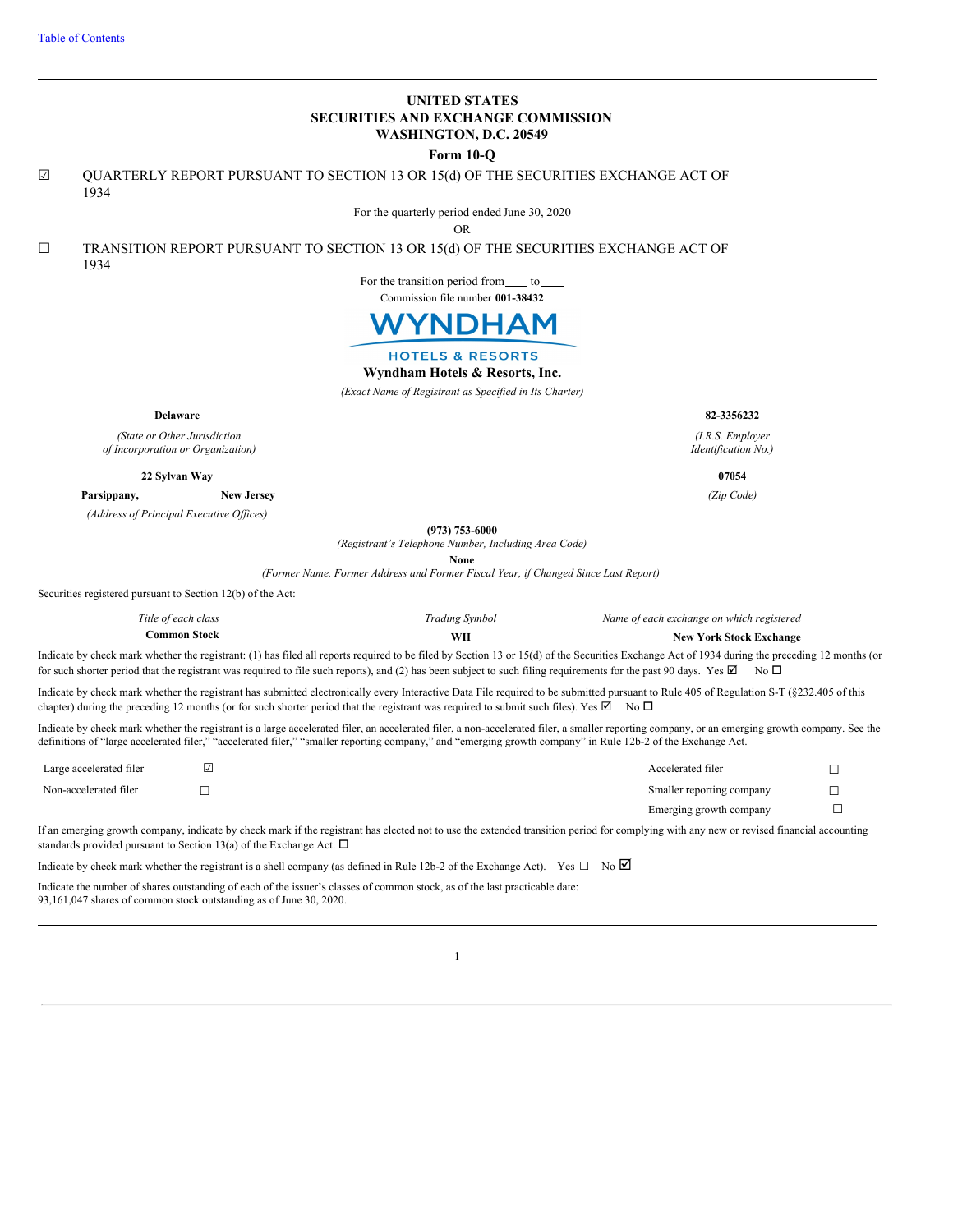# **TABLE OF CONTENTS**

|              |                                                                                       | Page |
|--------------|---------------------------------------------------------------------------------------|------|
| <b>PARTI</b> | <b>FINANCIAL INFORMATION</b>                                                          |      |
| Item 1.      | <b>Condensed Consolidated Financial Statements (Unaudited)</b>                        |      |
|              | Report of Independent Registered Public Accounting Firm                               |      |
|              | Condensed Consolidated Statements of Income (Loss)                                    |      |
|              | Condensed Consolidated Statements of Comprehensive Income (Loss)                      | 3    |
|              | <b>Condensed Consolidated Balance Sheets</b>                                          |      |
|              | <b>Condensed Consolidated Statements of Cash Flows</b>                                | 5    |
|              | <b>Condensed Consolidated Statements of Equity</b>                                    | 6    |
|              | Notes to Condensed Consolidated Financial Statements                                  |      |
| Item 2.      | Management's Discussion and Analysis of Financial Condition and Results of Operations | 23   |
|              | <b>Forward-Looking Statements</b>                                                     | 23   |
| Item 3.      | Quantitative and Qualitative Disclosures About Market Risk                            | 35   |
| Item 4.      | <b>Controls and Procedures</b>                                                        | 36   |
| PART II      | OTHER INFORMATION                                                                     |      |
| Item 1.      | <b>Legal Proceedings</b>                                                              | 36   |
| Item 1A.     | <b>Risk Factors</b>                                                                   | 36   |
| Item 2.      | Unregistered Sales of Equity Securities and Use of Proceeds                           | 39   |
| Item 3.      | <b>Defaults Upon Senior Securities</b>                                                | 39   |
| Item 4.      | <b>Mine Safety Disclosures</b>                                                        | 39   |
| Item 5.      | <b>Other Information</b>                                                              | 39   |
| Item 6.      | <b>Exhibits</b>                                                                       | 39   |
|              | <b>Signatures</b>                                                                     | 40   |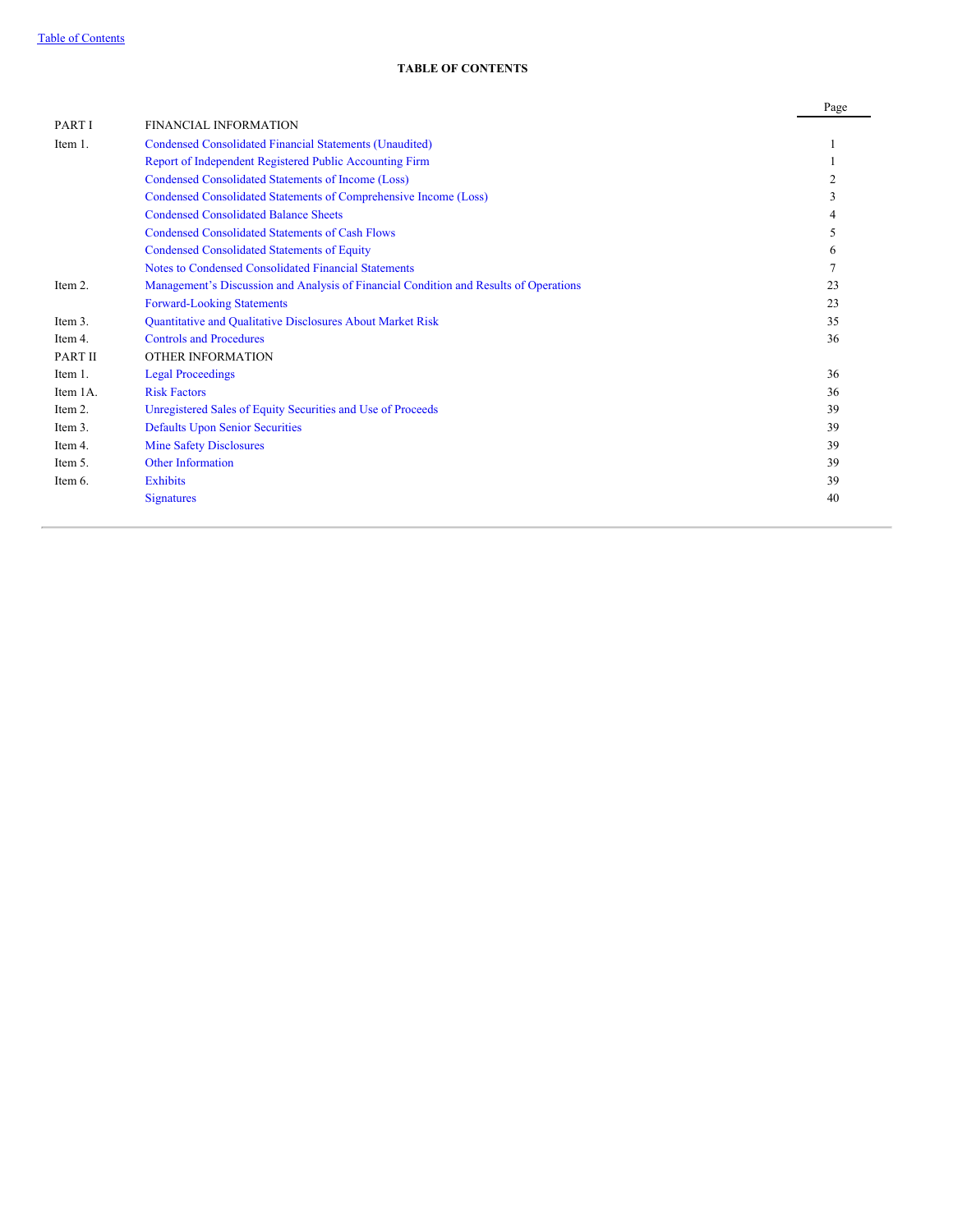# **Item 1. Financial Statements (Unaudited).**

# **REPORT OF INDEPENDENT REGISTERED PUBLIC ACCOUNTING FIRM**

To the Board of Directors and Stockholders of Wyndham Hotels & Resorts, Inc.

#### **Results of Review of Interim Financial Statements**

We have reviewed the accompanying condensed consolidated balance sheet of Wyndham Hotels & Resorts, Inc. and subsidiaries (the "Company") as of June 30, 2020, the related condensed consolidated statements of income (loss), comprehensive income (loss), cash flows, and equity for the three-month and six-month periods ended June 30, 2020 and 2019, and the related notes (collectively referred to as the "interim financial statements"). Based on our reviews, we are not aware of any material modifications that should be made to the accompanying interim financial statements for them to be in conformity with accounting principles generally accepted in the United States of America.

We have previously audited, in accordance with the standards of the Public Company Accounting Oversight Board (United States) (PCAOB), the consolidated balance sheet of the Company as of December 31, 2019, and the related consolidated and combined statements of income, comprehensive income, cash flows, and equity for the year then ended (not presented herein); and in our report dated February 13, 2020, we expressed an unqualified opinion (which included an emphasis of a matter paragraph relating to expense allocations for certain corporate functions and services historically provided by Wyndham Worldwide Corporation) on those consolidated and combined financial statements. In our opinion, the information set forth in the accompanying condensed consolidated balance sheet as of December 31, 2019, is fairly stated, in all material respects, in relation to the consolidated balance sheet from which it has been derived.

#### **Basis for Review Results**

The interim financial statements are the responsibility of the Company's management. We are a public accounting firm registered with the PCAOB and are required to be independent with respect to the Company in accordance with the U.S. federal securities laws and the applicable rules and regulations of the Securities and Exchange Commission and the PCAOB.

We conducted our reviews in accordance with standards of the PCAOB. A review of interim financial statements consists principally of applying analytical procedures and making inquiries of persons responsible for financial and accounting matters. It is substantially less in scope than an audit conducted in accordance with the standards of the PCAOB, the objective of which is the expression of an opinion regarding the financial statements taken as a whole. Accordingly, we do not express such an opinion.

/s/ Deloitte & Touche LLP New York, New York July 29, 2020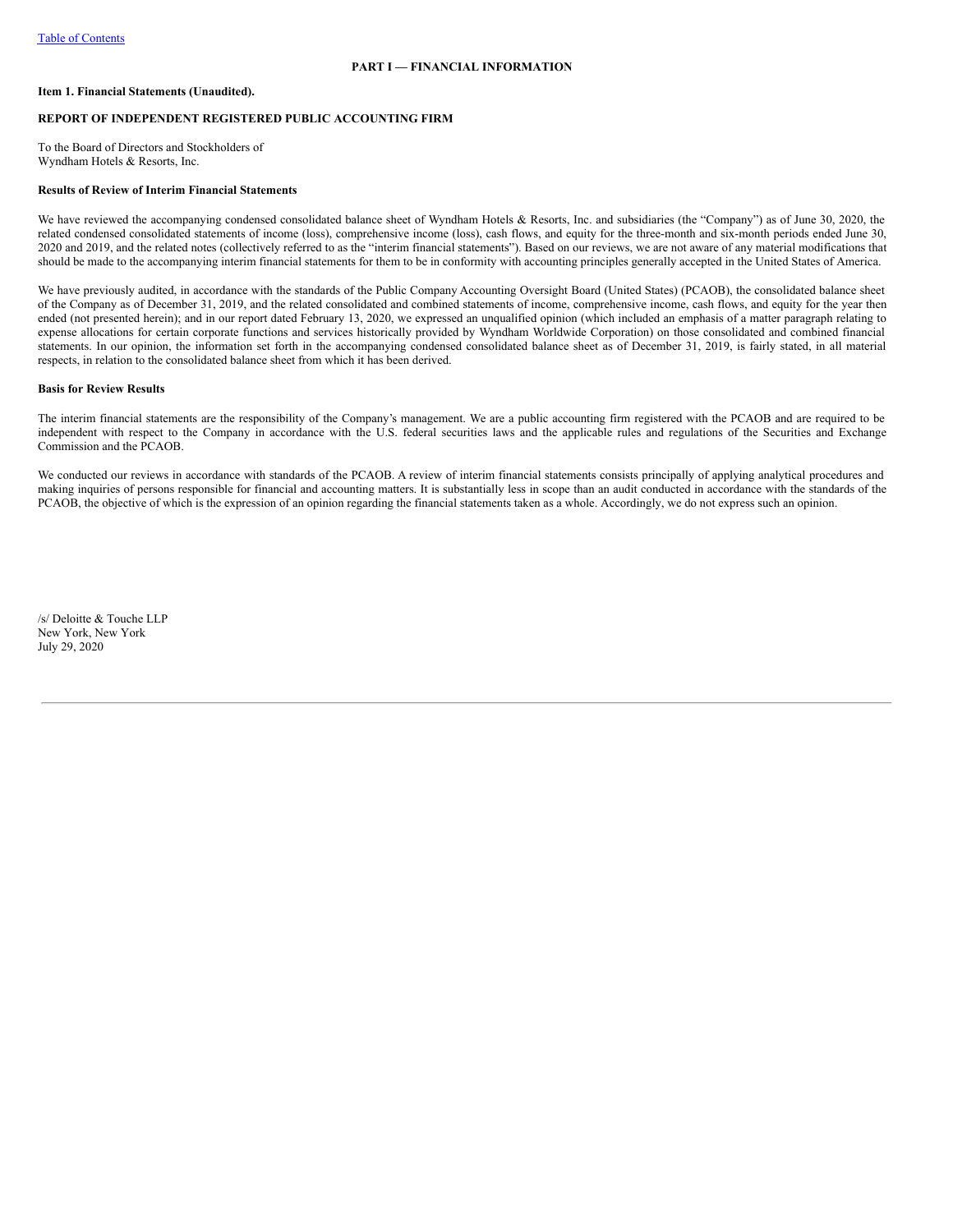#### **WYNDHAM HOTELS & RESORTS, INC. CONDENSED CONSOLIDATED STATEMENTS OF INCOME (LOSS) (In millions, except per share amounts) (Unaudited)**

|                                      | Three Months Ended June 30, |        |               |                               |              | Six Months Ended June 30, |               |       |  |  |
|--------------------------------------|-----------------------------|--------|---------------|-------------------------------|--------------|---------------------------|---------------|-------|--|--|
|                                      |                             | 2020   |               | 2019                          |              | 2020                      |               | 2019  |  |  |
| <b>Net revenues</b>                  |                             |        |               |                               |              |                           |               |       |  |  |
| Royalties and franchise fees         | \$                          | 61     | <sup>\$</sup> | 126                           | \$           | 154                       | <sup>\$</sup> | 228   |  |  |
| Marketing, reservation and loyalty   |                             | 82     |               | 140                           |              | 188                       |               | 254   |  |  |
| Management and other fees            |                             | 6      |               | 36                            |              | 38                        |               | 75    |  |  |
| License and other fees               |                             | 21     |               | 33                            |              | 42                        |               | 61    |  |  |
| Cost reimbursements                  |                             | 66     |               | 160                           |              | 192                       |               | 315   |  |  |
| Other                                |                             | 22     |               | 38                            |              | 53                        |               | 68    |  |  |
| Net revenues                         |                             | 258    |               | 533                           |              | 667                       |               | 1,001 |  |  |
| <b>Expenses</b>                      |                             |        |               |                               |              |                           |               |       |  |  |
| Marketing, reservation and loyalty   |                             | 85     |               | 149                           |              | 204                       |               | 278   |  |  |
| Operating                            |                             | 23     |               | 38                            |              | 57                        |               | 81    |  |  |
| General and administrative           |                             | 26     |               | 31                            |              | 54                        |               | 65    |  |  |
| Cost reimbursements                  |                             | 66     |               | 160                           |              | 192                       |               | 315   |  |  |
| Depreciation and amortization        |                             | 25     |               | 27                            |              | 49                        |               | 56    |  |  |
| Impairments, net                     |                             | 206    |               | 45                            |              | 206                       |               | 45    |  |  |
| Restructuring                        |                             | 16     |               | $\overbrace{\phantom{12332}}$ |              | 29                        |               |       |  |  |
| Transaction-related, net             |                             | 5      |               | 11                            |              | 13                        |               | 18    |  |  |
| Separation-related                   |                             |        |               | 1                             |              | 1                         |               | 22    |  |  |
| Contract termination                 |                             |        |               | 9                             |              |                           |               | 9     |  |  |
| Total expenses                       |                             | 452    |               | 471                           |              | 805                       |               | 889   |  |  |
| <b>Operating (loss)/income</b>       |                             | (194)  |               | 62                            |              | (138)                     |               | 112   |  |  |
| Interest expense, net                |                             | 28     |               | 26                            |              | 54                        |               | 50    |  |  |
| (Loss)/income before income taxes    |                             | (222)  |               | 36                            |              | (192)                     |               | 62    |  |  |
| (Benefit)/provision for income taxes |                             | (48)   |               | 10                            |              | (40)                      |               | 15    |  |  |
| Net (loss)/income                    | \$                          | (174)  | $\mathbb{S}$  | 26                            | $\mathbb{S}$ | $(152)$ \$                |               | 47    |  |  |
|                                      |                             |        |               |                               |              |                           |               |       |  |  |
| (Loss)/earnings per share            |                             |        |               |                               |              |                           |               |       |  |  |
| <b>Basic</b>                         | \$                          | (1.86) | <sup>\$</sup> | 0.27                          | S            | $(1.63)$ \$               |               | 0.49  |  |  |
| Diluted                              |                             | (1.86) |               | 0.27                          |              | (1.63)                    |               | 0.49  |  |  |

See Notes to Condensed Consolidated Financial Statements.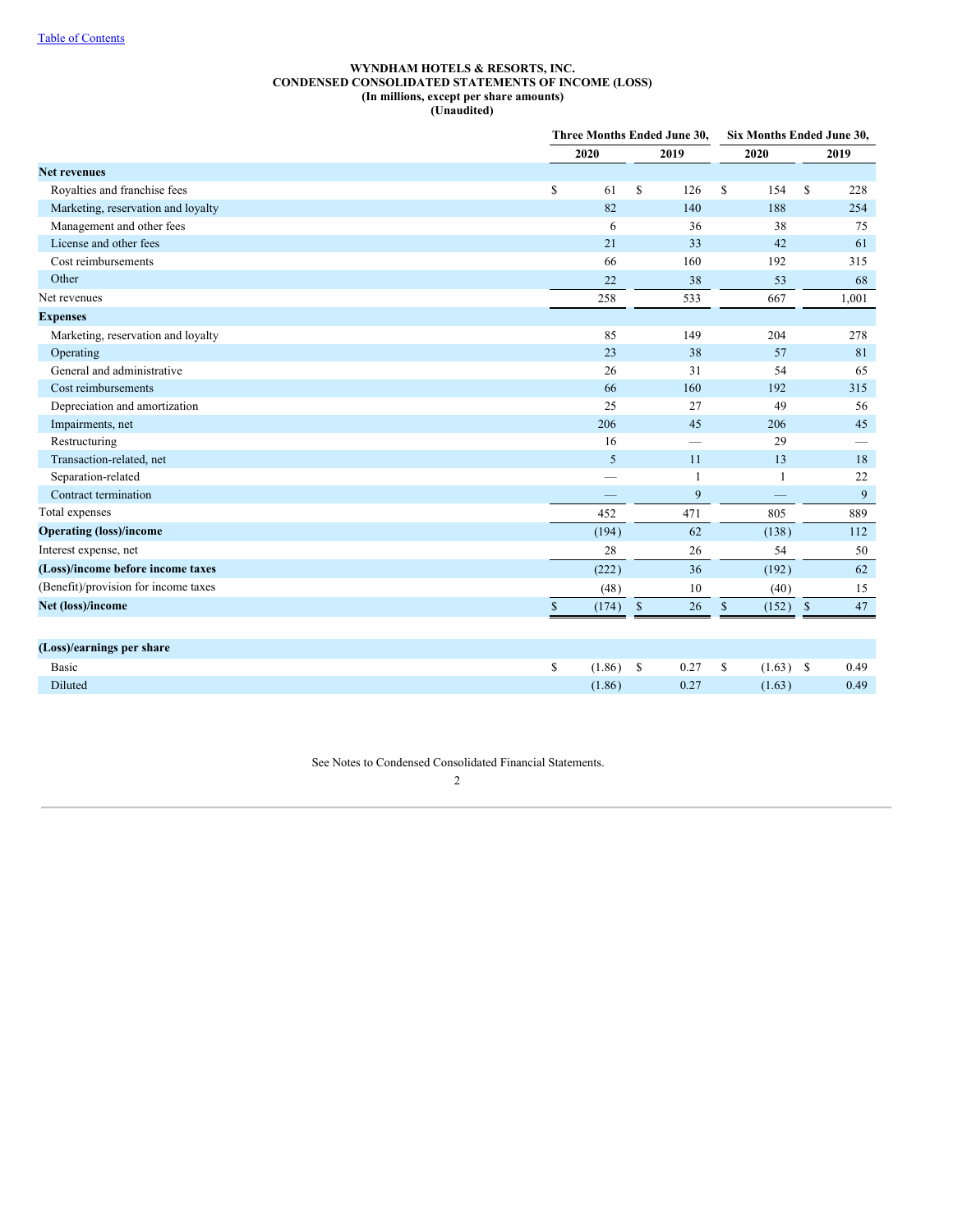# **WYNDHAM HOTELS & RESORTS, INC. CONDENSED CONSOLIDATED STATEMENTS OF COMPREHENSIVE INCOME (LOSS) (In millions) (Unaudited)**

|                                          | Three Months Ended June 30. |       |  |      |  | Six Months Ended June 30, |  |      |  |
|------------------------------------------|-----------------------------|-------|--|------|--|---------------------------|--|------|--|
|                                          | 2020<br>2019                |       |  | 2020 |  | 2019                      |  |      |  |
| Net (loss)/income                        |                             | (174) |  | 26   |  | $(152)$ \$                |  | 47   |  |
| Other comprehensive loss, net of tax     |                             |       |  |      |  |                           |  |      |  |
| Foreign currency translation adjustments |                             |       |  |      |  | (2)                       |  |      |  |
| Unrealized losses on cash flow hedges    |                             | (2)   |  | (16) |  | (38)                      |  | (24) |  |
| Other comprehensive loss, net of tax     |                             | (1)   |  | (15) |  | (40)                      |  | (22) |  |
| Comprehensive (loss)/income              |                             | (175) |  |      |  | (192)                     |  | 25   |  |

See Notes to Condensed Consolidated Financial Statements.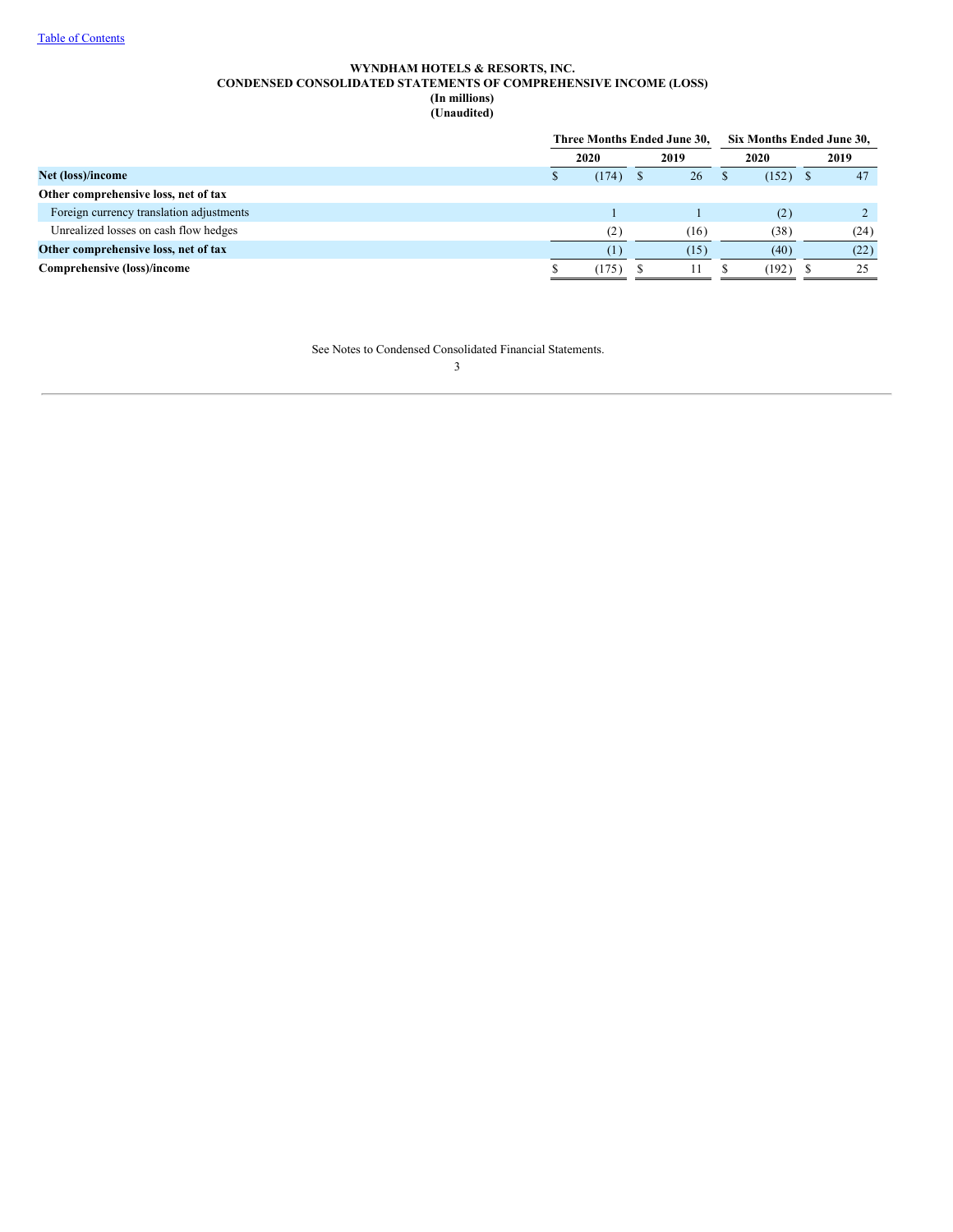### **WYNDHAM HOTELS & RESORTS, INC. CONDENSED CONSOLIDATED BALANCE SHEETS (In millions, except per share amounts) (Unaudited)**

|                                                                                                                                          |              | <b>June 30,</b><br>2020 |               | December 31, 2019 |
|------------------------------------------------------------------------------------------------------------------------------------------|--------------|-------------------------|---------------|-------------------|
| <b>Assets</b>                                                                                                                            |              |                         |               |                   |
| Current assets:                                                                                                                          |              |                         |               |                   |
| Cash and cash equivalents                                                                                                                | $\mathbb{S}$ | 664                     | $\mathcal{S}$ | 94                |
| Trade receivables, net                                                                                                                   |              | 314                     |               | 304               |
| Prepaid expenses                                                                                                                         |              | 51                      |               | 48                |
| Other current assets                                                                                                                     |              | 49                      |               | 53                |
| Total current assets                                                                                                                     |              | 1,078                   |               | 499               |
| Property and equipment, net                                                                                                              |              | 294                     |               | 307               |
| Goodwill                                                                                                                                 |              | 1,525                   |               | 1,539             |
| Trademarks, net                                                                                                                          |              | 1,203                   |               | 1,395             |
| Franchise agreements and other intangibles, net                                                                                          |              | 532                     |               | 551               |
| Other non-current assets                                                                                                                 |              | 216                     |               | 242               |
| <b>Total assets</b>                                                                                                                      | $\mathbb{S}$ | 4,848                   | $\mathbf S$   | 4,533             |
| <b>Liabilities and equity</b>                                                                                                            |              |                         |               |                   |
| Current liabilities:                                                                                                                     |              |                         |               |                   |
| Current portion of long-term debt                                                                                                        | \$           | 21                      | $\mathbb{S}$  | 21                |
| Accounts payable                                                                                                                         |              | 40                      |               | 30                |
| Deferred revenues                                                                                                                        |              | 99                      |               | 132               |
| Accrued expenses and other current liabilities                                                                                           |              | 183                     |               | 279               |
| Total current liabilities                                                                                                                |              | 343                     |               | 462               |
| Long-term debt                                                                                                                           |              | 2,826                   |               | 2,101             |
| Deferred income taxes                                                                                                                    |              | 327                     |               | 387               |
| Deferred revenues                                                                                                                        |              | 162                     |               | 151               |
| Other non-current liabilities                                                                                                            |              | 257                     |               | 220               |
| Total liabilities                                                                                                                        |              | 3,915                   |               | 3,321             |
| Commitments and contingencies (Note 11)                                                                                                  |              |                         |               |                   |
| Stockholders' equity:                                                                                                                    |              |                         |               |                   |
| Preferred stock, \$.01 par value, authorized 6.0 shares, none issued and outstanding                                                     |              |                         |               |                   |
| Common stock, \$.01 par value, authorized 600.0 shares, 100.8 and 100.6 issued and outstanding at June 30, 2020 and<br>December 31, 2019 |              | $\mathbf{1}$            |               | $\mathbf{1}$      |
| Treasury stock, at cost - 7.7 and 6.8 shares at June 30, 2020 and December 31, 2019                                                      |              | (408)                   |               | (363)             |
| Additional paid-in capital                                                                                                               |              | 1,493                   |               | 1,488             |
| Retained earnings/(accumulated deficit)                                                                                                  |              | (86)                    |               | 113               |
| Accumulated other comprehensive loss                                                                                                     |              | (67)                    |               | (27)              |
| Total stockholders' equity                                                                                                               |              | 933                     |               | 1,212             |
| <b>Total liabilities and equity</b>                                                                                                      | $\mathbb{S}$ | 4,848                   | $\mathbf S$   | 4,533             |

See Notes to Condensed Consolidated Financial Statements.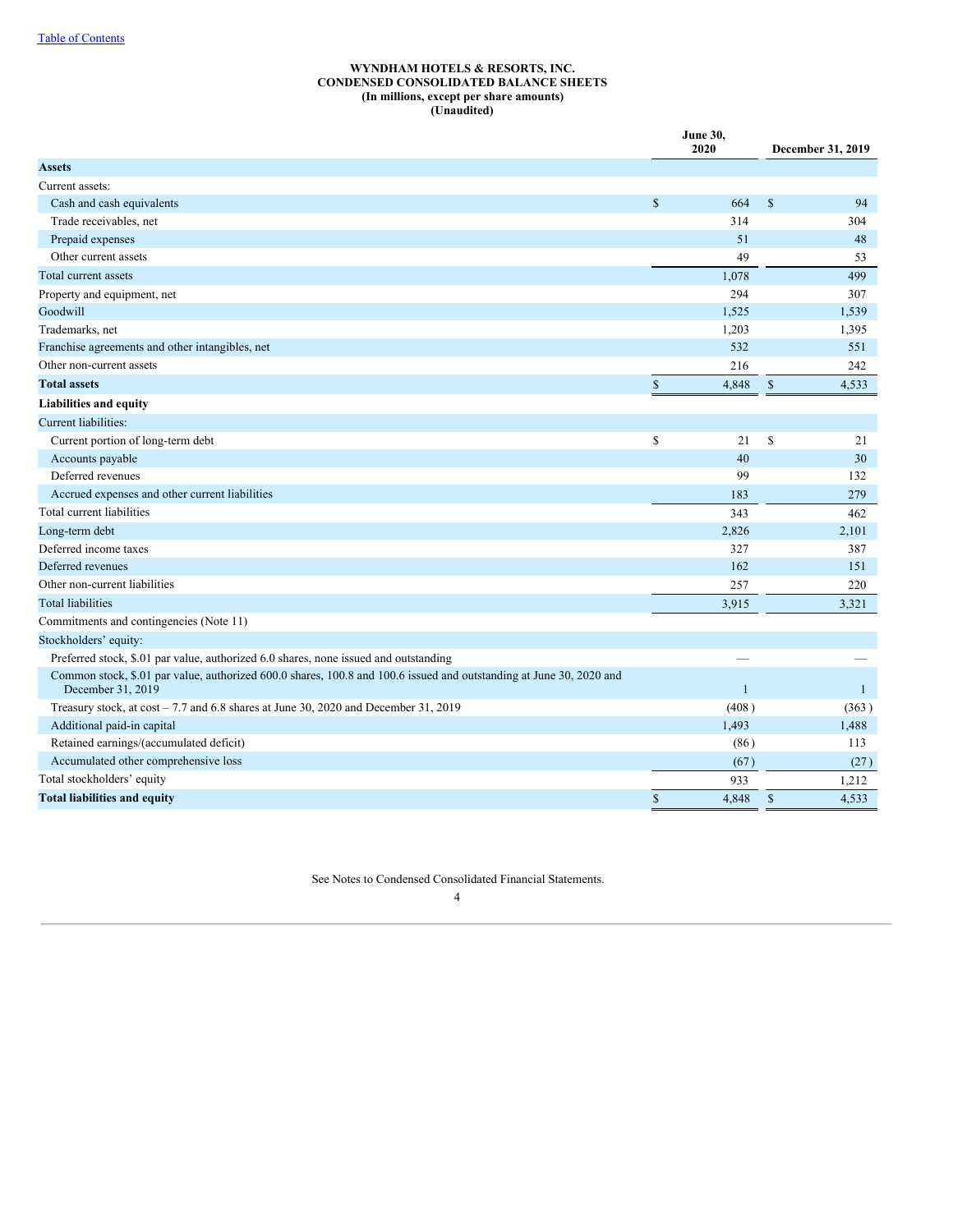# **WYNDHAM HOTELS & RESORTS, INC. CONDENSED CONSOLIDATED STATEMENTS OF CASH FLOWS (In millions) (Unaudited)**

|                                                                                      |                          | Six Months Ended June 30, |  |
|--------------------------------------------------------------------------------------|--------------------------|---------------------------|--|
|                                                                                      | 2020                     | 2019                      |  |
| <b>Operating activities</b>                                                          |                          |                           |  |
| Net (loss)/income                                                                    | \$<br>(152)              | - \$<br>47                |  |
| Adjustments to reconcile net (loss)/income to net cash used in operating activities: |                          |                           |  |
| Depreciation and amortization                                                        | 49                       | 56                        |  |
| Impairments, net                                                                     | 209                      | 45                        |  |
| Deferred income taxes                                                                | (47)                     | (6)                       |  |
| Stock-based compensation                                                             | 10                       | 11                        |  |
| Net change in assets and liabilities:                                                |                          |                           |  |
| Trade receivables                                                                    | (23)                     | (55)                      |  |
| Prepaid expenses                                                                     | (3)                      | (20)                      |  |
| Other current assets                                                                 | (3)                      | (22)                      |  |
| Accounts payable, accrued expenses and other current liabilities                     | (51)                     | (12)                      |  |
| Payment of tax liability assumed in La Quinta acquisition                            | $\overline{\phantom{0}}$ | (188)                     |  |
| Deferred income                                                                      | (22)                     | 16                        |  |
| Payments of development advance notes, net                                           | (6)                      | (8)                       |  |
| Other, net                                                                           | (1)                      | (1)                       |  |
| Net cash used in operating activities                                                | (40)                     | (137)                     |  |
| <b>Investing activities</b>                                                          |                          |                           |  |
| Property and equipment additions                                                     | (18)                     | (25)                      |  |
| Issuance of loans, net                                                               | (1)                      | (2)                       |  |
| Net cash used in investing activities                                                | (19)                     | (27)                      |  |
| <b>Financing activities</b>                                                          |                          |                           |  |
| Proceeds from borrowings                                                             | 744                      | -                         |  |
| Principal payments on long-term debt                                                 | (18)                     | (8)                       |  |
| Finance lease payments                                                               | (2)                      | (2)                       |  |
| Capital contribution from former Parent                                              |                          | 68                        |  |
| Dividends to shareholders                                                            | (38)                     | (56)                      |  |
| Repurchases of common stock                                                          | (50)                     | (95)                      |  |
| Net share settlement of incentive equity awards                                      | (4)                      | (4)                       |  |
| Other, net                                                                           | (2)                      | 1                         |  |
| Net cash provided by/(used in) financing activities                                  | 630                      | (96)                      |  |
| Effect of changes in exchange rates on cash, cash equivalents and restricted cash    | (1)                      | -1                        |  |
| Net increase/(decrease) in cash, cash equivalents and restricted cash                | 570                      | (259)                     |  |
| Cash, cash equivalents and restricted cash, beginning of period                      | 94                       | 366                       |  |
| Cash, cash equivalents and restricted cash, end of period                            | $\mathbb{S}$<br>664      | $\mathbb{S}$<br>107       |  |

See Notes to Condensed Consolidated Financial Statements.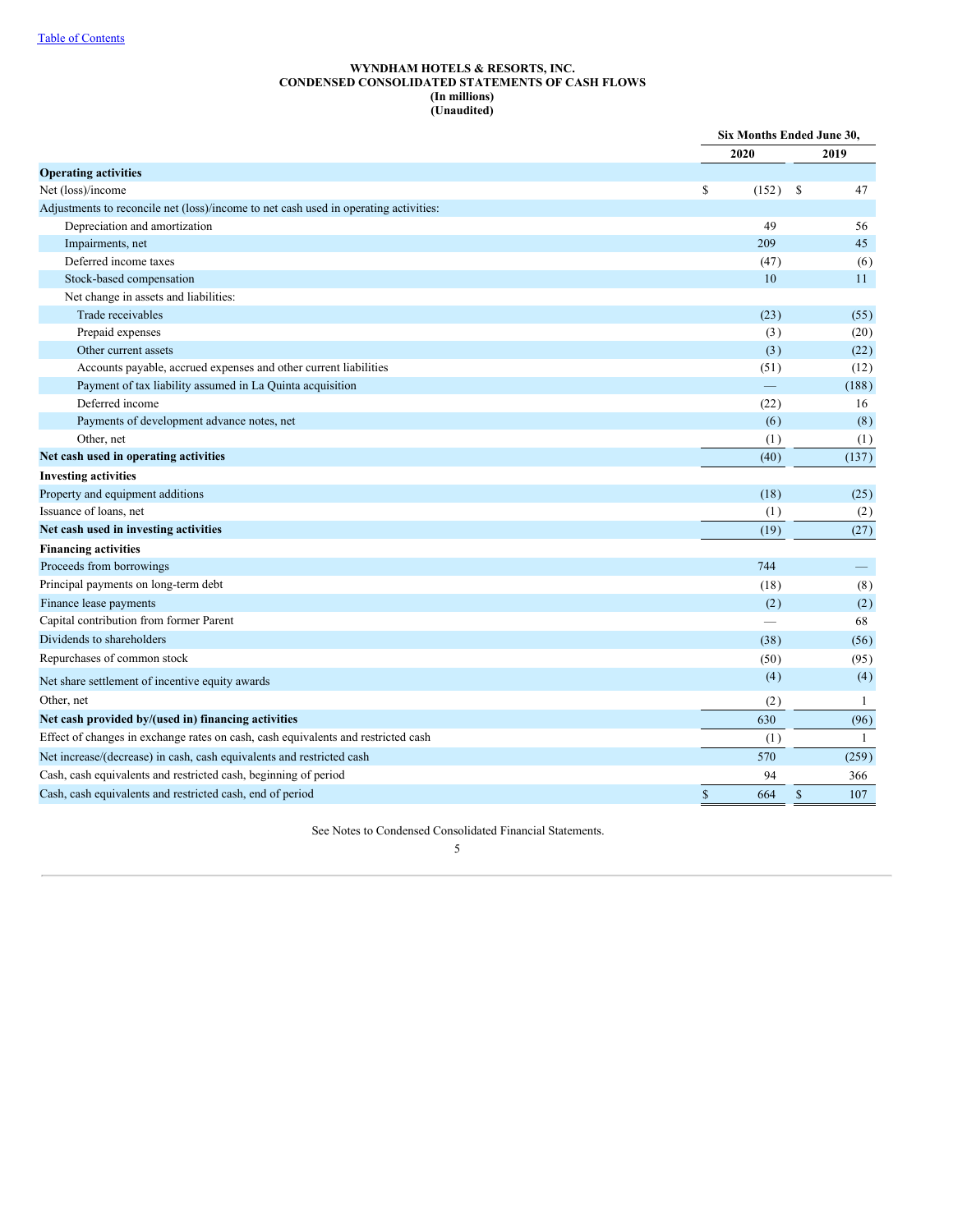# **WYNDHAM HOTELS & RESORTS, INC. CONDENSED CONSOLIDATED STATEMENTS OF EQUITY (In millions) (Unaudited)**

|                                                    | <b>Common Shares</b><br>Outstanding | <b>Common Stock</b>      | Treasury<br><b>Stock</b> | <b>Additional Paid-</b><br>in Capital | <b>Retained</b><br>Earnings/(Accumulated<br>Deficit) | <b>Accumulated Other</b><br><b>Comprehensive Loss</b> | <b>Total Equity</b> |
|----------------------------------------------------|-------------------------------------|--------------------------|--------------------------|---------------------------------------|------------------------------------------------------|-------------------------------------------------------|---------------------|
| Balance as of December 31, 2019                    | 94                                  | S                        | (363)<br>S               | 1,488<br>$\mathbf{s}$                 | 113<br>$\mathbf{s}$                                  | (27)<br>\$.                                           | 1,212<br>s          |
| Net income                                         | $\overline{\phantom{a}}$            |                          | $\overline{\phantom{a}}$ | $\sim$                                | 22                                                   | $\overline{\phantom{a}}$                              | 22                  |
| Other comprehensive loss                           |                                     |                          |                          |                                       |                                                      | (39)                                                  | (39)                |
| Dividends                                          | -                                   | -                        |                          | $\overline{\phantom{a}}$              | (30)                                                 |                                                       | (30)                |
| Repurchase of common stock                         | (1)                                 |                          | (45)                     |                                       |                                                      |                                                       | (45)                |
| Net share settlement of incentive equity awards    |                                     |                          |                          | (2)                                   | $\overline{\phantom{a}}$                             | -                                                     | (2)                 |
| Change in deferred compensation                    |                                     |                          |                          | $\overline{4}$                        | _                                                    |                                                       | $\overline{4}$      |
| Cumulative effect of change in accounting standard | --                                  | $\overline{\phantom{a}}$ |                          | $\sim$                                | (10)                                                 | --                                                    | (10)                |
| Balance as of March 31, 2020                       | 93                                  |                          | (408)                    | 1,490                                 | 95                                                   | (66)                                                  | 1,112               |
| Net loss                                           | $\overline{\phantom{a}}$            | --                       |                          | $\overline{\phantom{a}}$              | (174)                                                | -                                                     | (174)               |
| Other comprehensive loss                           |                                     | _                        | $\overline{\phantom{a}}$ | $\overline{\phantom{a}}$              |                                                      | (1)                                                   | (1)                 |
| Dividends                                          | $\overline{\phantom{a}}$            |                          | $\overline{\phantom{a}}$ | $\overline{\phantom{a}}$              | (8)                                                  |                                                       | (8)                 |
| Net share settlement of incentive equity awards    |                                     |                          |                          | (2)                                   |                                                      |                                                       | (2)                 |
| Change in deferred compensation                    | --                                  |                          | $\overline{\phantom{a}}$ | 6                                     |                                                      |                                                       | 6                   |
| Other                                              |                                     | --                       | $\overline{\phantom{a}}$ | (1)                                   |                                                      | _                                                     |                     |
| Balance as of June 30, 2020                        | 93                                  |                          | (408)                    | 1,493                                 | (86)                                                 | (67)<br>S                                             | 933                 |

|                                                 | <b>Common Shares</b><br>Outstanding | <b>Common Stock</b> |                          | Treasury<br><b>Stock</b> |       | <b>Additional Paid-in</b><br>Capital |                   | <b>Retained Earnings</b> |                                 |    | <b>Accumulated Other</b><br><b>Comprehensive Loss</b> | <b>Total Equity</b> |       |
|-------------------------------------------------|-------------------------------------|---------------------|--------------------------|--------------------------|-------|--------------------------------------|-------------------|--------------------------|---------------------------------|----|-------------------------------------------------------|---------------------|-------|
| Balance as of December 31, 2018                 | 98                                  | $\mathbf{\hat{S}}$  |                          | s.                       | (119) | $\mathbf{s}$                         | 1,475             | $\mathbf{s}$             | 69                              | S  | (8)                                                   | S                   | 1,418 |
| Net income                                      | $\sim$                              |                     | -                        |                          |       |                                      | $\hspace{0.05cm}$ |                          | 21                              |    | --                                                    |                     | 21    |
| Other comprehensive loss                        |                                     |                     |                          |                          |       |                                      |                   |                          |                                 |    | (7)                                                   |                     | (7)   |
| Dividends                                       |                                     |                     | $\overline{\phantom{a}}$ |                          |       |                                      |                   |                          | (29)                            |    |                                                       |                     | (29)  |
| Repurchase of common stock                      | (1)                                 |                     |                          |                          | (44)  |                                      |                   |                          |                                 |    |                                                       |                     | (44)  |
| Change in deferred compensation                 |                                     |                     |                          |                          |       |                                      | 5                 |                          |                                 |    |                                                       |                     | 5     |
| Other                                           |                                     |                     |                          |                          | (1)   |                                      |                   |                          |                                 |    |                                                       |                     |       |
| Balance as of March 31, 2019                    | 97                                  |                     |                          |                          | (164) |                                      | 1,481             |                          | 61                              |    | (15)                                                  |                     | 1,364 |
| Net income                                      |                                     |                     |                          |                          |       |                                      |                   |                          | 26                              |    |                                                       |                     | 26    |
| Other comprehensive loss                        |                                     |                     |                          |                          |       |                                      |                   |                          | $\hspace{0.05cm}$               |    | (15)                                                  |                     | (15)  |
| Dividends                                       |                                     |                     |                          |                          |       |                                      |                   |                          | (28)                            |    |                                                       |                     | (28)  |
| Repurchase of common stock                      | (1)                                 |                     |                          |                          | (50)  |                                      |                   |                          | $\hspace{0.1mm}-\hspace{0.1mm}$ |    |                                                       |                     | (50)  |
| Net share settlement of incentive equity awards |                                     |                     |                          |                          | _     |                                      | (4)               |                          |                                 |    |                                                       |                     | (4)   |
| Change in deferred compensation                 | $\overline{\phantom{a}}$            |                     | --                       |                          | -     |                                      | 6                 |                          |                                 |    |                                                       |                     | 6     |
| Other                                           |                                     |                     |                          |                          |       |                                      |                   |                          |                                 |    |                                                       |                     |       |
| Balance as of June 30, 2019                     | 96                                  | <b>S</b>            |                          | s                        | (214) | S                                    | 1,484             | S                        | 59                              | £. | (30)                                                  | s                   | 1,300 |

See Notes to Condensed Consolidated Financial Statements.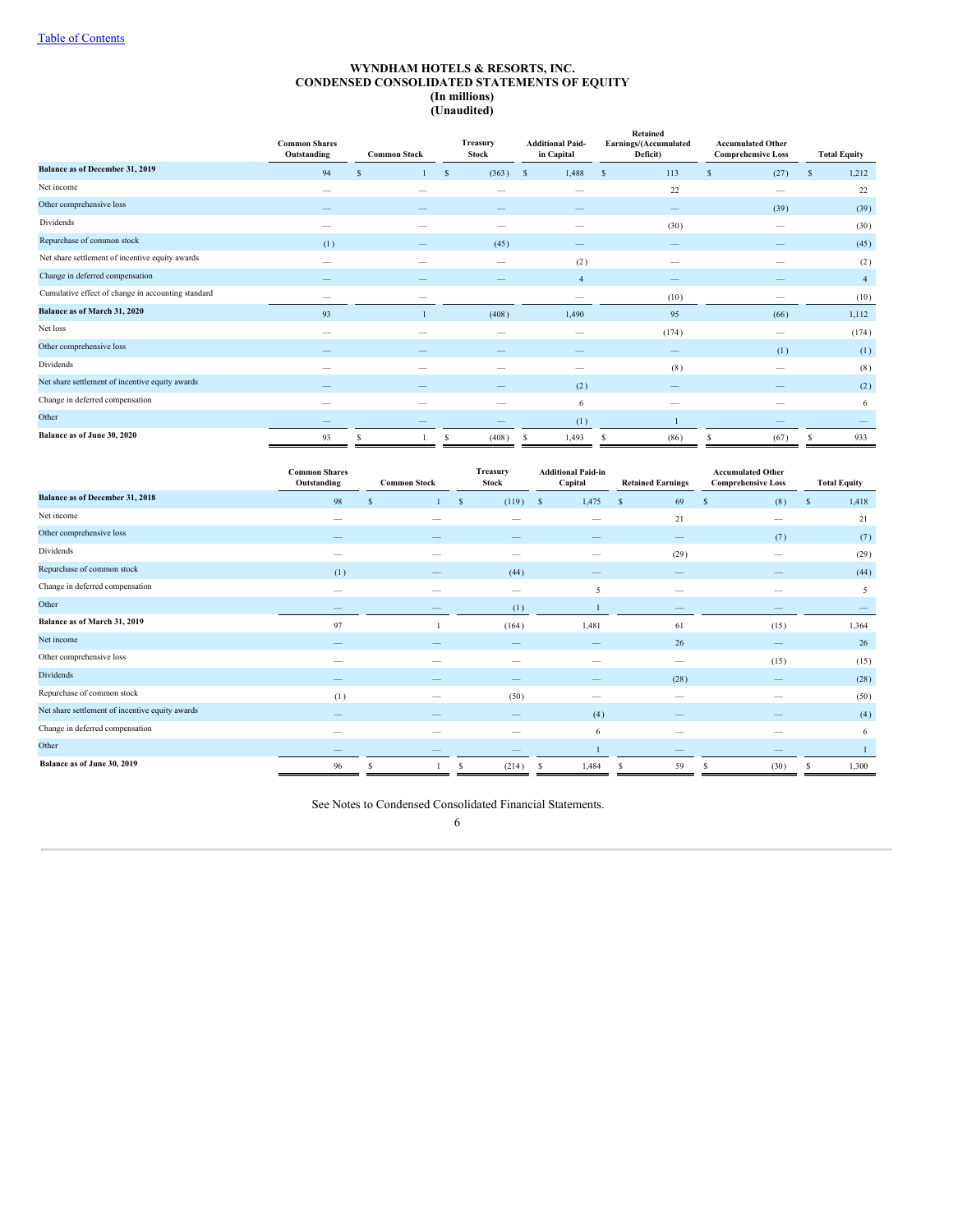### **WYNDHAM HOTELS & RESORTS, INC. NOTES TO CONDENSED CONSOLIDATED FINANCIAL STATEMENTS (Unless otherwise noted, all amounts are in millions, except share and per share amounts) (Unaudited)**

#### **1. BASIS OF PRESENTATION**

Wyndham Hotels & Resorts, Inc. (collectively with its consolidated subsidiaries, "Wyndham Hotels" or the "Company") is a leading global hotel franchisor, licensing its renowned hotel brands to hotel owners in approximately 90 countries around the world.

The Condensed Consolidated Financial Statements have been prepared on a stand-alone basis. The Condensed Consolidated Financial Statements include Wyndham Hotels' assets, liabilities, revenues, expenses and cash flows and all entities in which Wyndham Hotels has a controlling financial interest. The accompanying Condensed Consolidated Financial Statements have been prepared in accordance with accounting principles generally accepted in the United States of America. All intercompany balances and transactions have been eliminated in the Condensed Consolidated Financial Statements.

In presenting the Condensed Consolidated Financial Statements, management makes estimates and assumptions that affect the amounts reported and related disclosures. Estimates, by their nature, are based on judgment and available information. Accordingly, actual results could differ from those estimates. In management's opinion, the Condensed Consolidated Financial Statements contain all normal recurring adjustments necessary for a fair presentation of interim results reported. The results of operations reported for interim periods are not necessarily indicative of the results of operations for the entire year or any subsequent interim period. These Condensed Consolidated Financial Statements should be read in conjunction with the Company's 2019 Consolidated and Combined Financial Statements included in its most recent Annual Report on [Form](http://www.sec.gov/Archives/edgar/data/1722684/000172268420000007/wh-20191231x10k.htm) 10-K filed with the U.S. Securities and Exchange Commission (the "SEC") and any subsequent reports filed with the SEC.

#### *Business description*

Wyndham Hotels operates in the following segments:

- •**Hotel Franchising —**licenses the Company's lodging brands and provides related services to third-party hotel owners and others.
- •**Hotel Management —** provides hotel management services for full-service and limited-service hotels as well astwo hotels that are owned by the Company.

#### **2. NEW ACCOUNTING PRONOUNCEMENTS**

# *Recently adopted accounting pronouncements*

*Measurement of Credit Losses on Financial Instruments.* In June 2016, the Financial Accounting Standards Board (the "FASB") issued guidance to replace the existing methodology for estimating credit losses with a methodology that reflects lifetime expected credit losses and requires consideration of a broader range of reasonable and supportable information to inform credit loss estimates. This guidance is effective for fiscal years beginning after December 15, 2019 and interim periods within those fiscal years. The Company adopted the guidance on January 1, 2020, as required using the modified retrospective approach through a cumulative-effect adjustment to retained earnings as of the effective date to align the Company's current processes for establishing an allowance for credit losses with the new guidance. See Note 5 - Accounts Receivable for the impact of adoption.

*Simplifying the Test for Goodwill Impairment.*In January 2017, the FASB issued guidance which simplifies the current two-step goodwill impairment test by eliminating Step 2 of the test. The guidance requires a one-step impairment test in which an entity compares the fair value of a reporting unit with its carrying amount and recognizes an impairment charge for the amount by which the carrying amount exceeds the reporting unit's fair value, if any. This guidance is effective for fiscal years beginning after December 15, 2019 and interim periods within those fiscal years, and should be applied on a prospective basis. The Company adopted the guidance on January 1, 2020, as required. There was no material impact on its Condensed Consolidated Financial Statements and related disclosures.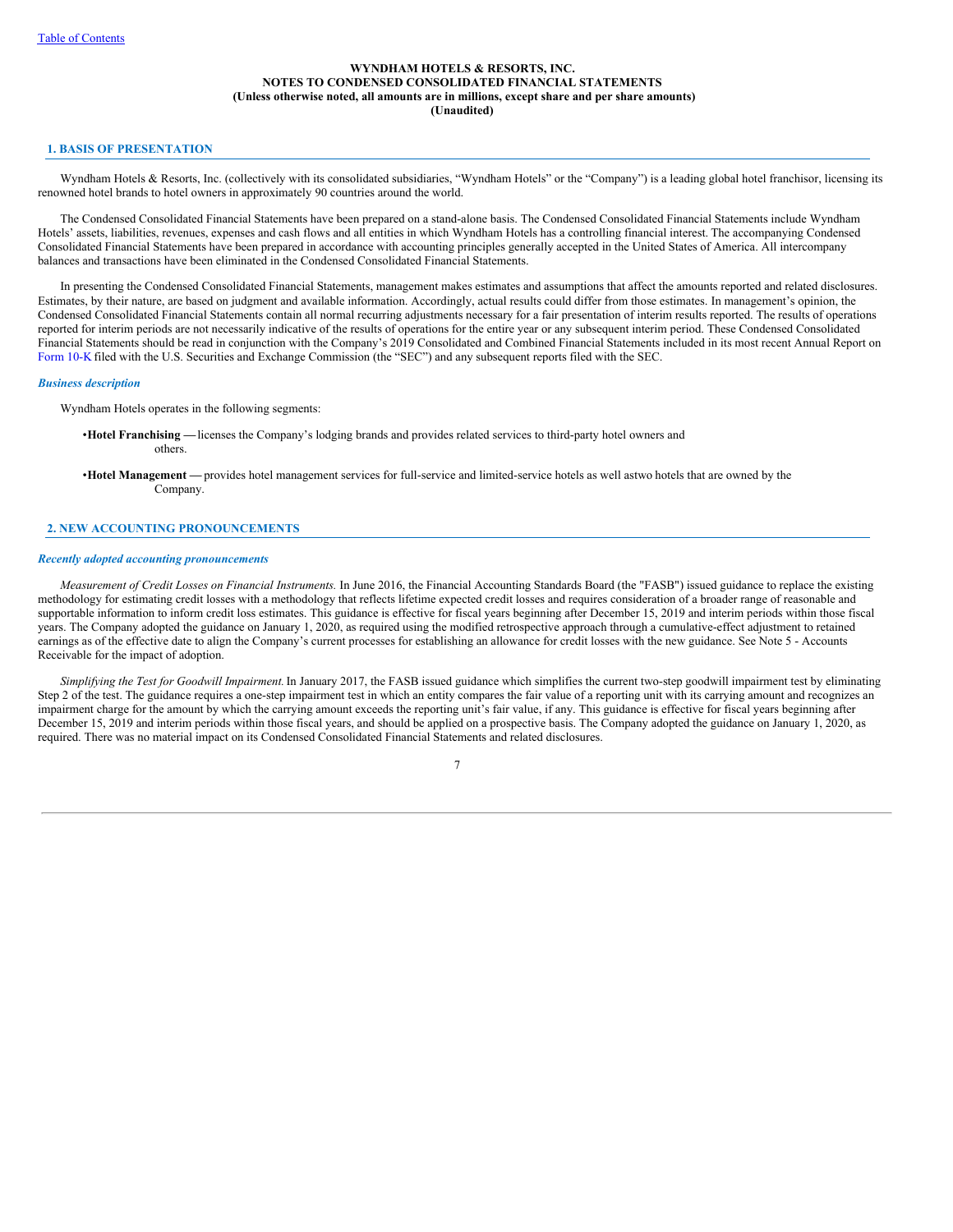Customer's Accounting for Implementation Costs Incurred in a Cloud Computing Arrangement That Is a Service Contract. In August 2018, the FASB issued guidance to address a customer's accounting for implementation costs incurred in a cloud computing arrangement that is a service contract. The guidance aligns the requirements for capitalizing implementation costs incurred in such arrangements with the requirements for capitalizing implementation costs incurred to develop or obtain internal-use software. This guidance is effective for fiscal years beginning after December 15, 2019 and for interim periods within those fiscal years. This guidance should be applied on either a retrospective or prospective basis. The Company adopted the guidance on January 1, 2020, as required. There was no material impact on its Condensed Consolidated Financial Statements and related disclosures.

Reference Rate Reform: Facilitation of the Effects of Reference Rate Reform on Financial Reporting.In March 2020, the FASB issued optional guidance for a limited time to ease the potential burden in accounting for reference rate reform. The new guidance provides optional expedients and exceptions for applying U.S. Generally Accepted Accounting Principles ("GAAP") to contracts, hedging relationships and other transactions affected by reference rate reform if certain criteria are met. The amendments apply only to contracts and hedging relationships that reference LIBOR or another reference rate expected to be discontinued due to reference rate reform. These amendments are effective immediately and may be applied prospectively to contract modifications made and hedging relationships entered into or evaluated on or before December 31, 2022. The Company adopted the guidance upon issuance, as required. There was no material impact on its Condensed Consolidated Financial Statements and related disclosures.

# **3. REVENUE RECOGNITION**

#### *Deferred revenues*

Deferred revenues, or contract liabilities, generally represent payments or consideration received in advance for goods or services that the Company has not yet provided to the customer. Deferred revenues as of June 30, 2020 and December 31, 2019 are as follows:

|                                                  | <b>June 30,</b><br>2020 | December 31, 2019 |
|--------------------------------------------------|-------------------------|-------------------|
| Deferred initial franchise fee revenues          | 139                     | 136               |
| Deferred loyalty program revenues                | 78                      | 86                |
| Deferred co-branded credit card program revenues | 21                      | 34                |
| Deferred hotel management fee revenues           |                         |                   |
| Deferred other revenues                          | 22                      | 27                |
| Total                                            | 261                     | 283               |

Deferred initial franchise fees represent payments received in advance from prospective franchisees upon the signing of a franchise agreement and are generally recognized to revenue within 12 years. Deferred loyalty revenues represent the portion of loyalty program fees charged to franchisees, net of estimated redemption costs, that have been deferred and will be recognized over time based upon loyalty point redemption patterns. Deferred co-branded credit card program revenue represents payments received in advance from the Company's co-branded credit card partners primarily for card member activity, which is typically recognized within one year.

As a result of the negative impact that the coronavirus pandemic ("COVID-19") has had on travel demand, the Company's assumptions related to redemptions, including estimated member redemption rate, member redemption pattern, and the estimated cost to satisfy such redemptions, have changed. Accordingly, the Company recognized a \$16 million cumulative adjustment, which resulted in an increase to loyalty revenues during the second quarter of 2020. Such increase is included within marketing, reservation and loyalty and other revenues on the Condensed Consolidated Statement of Income during the three and six months ended June 30, 2020.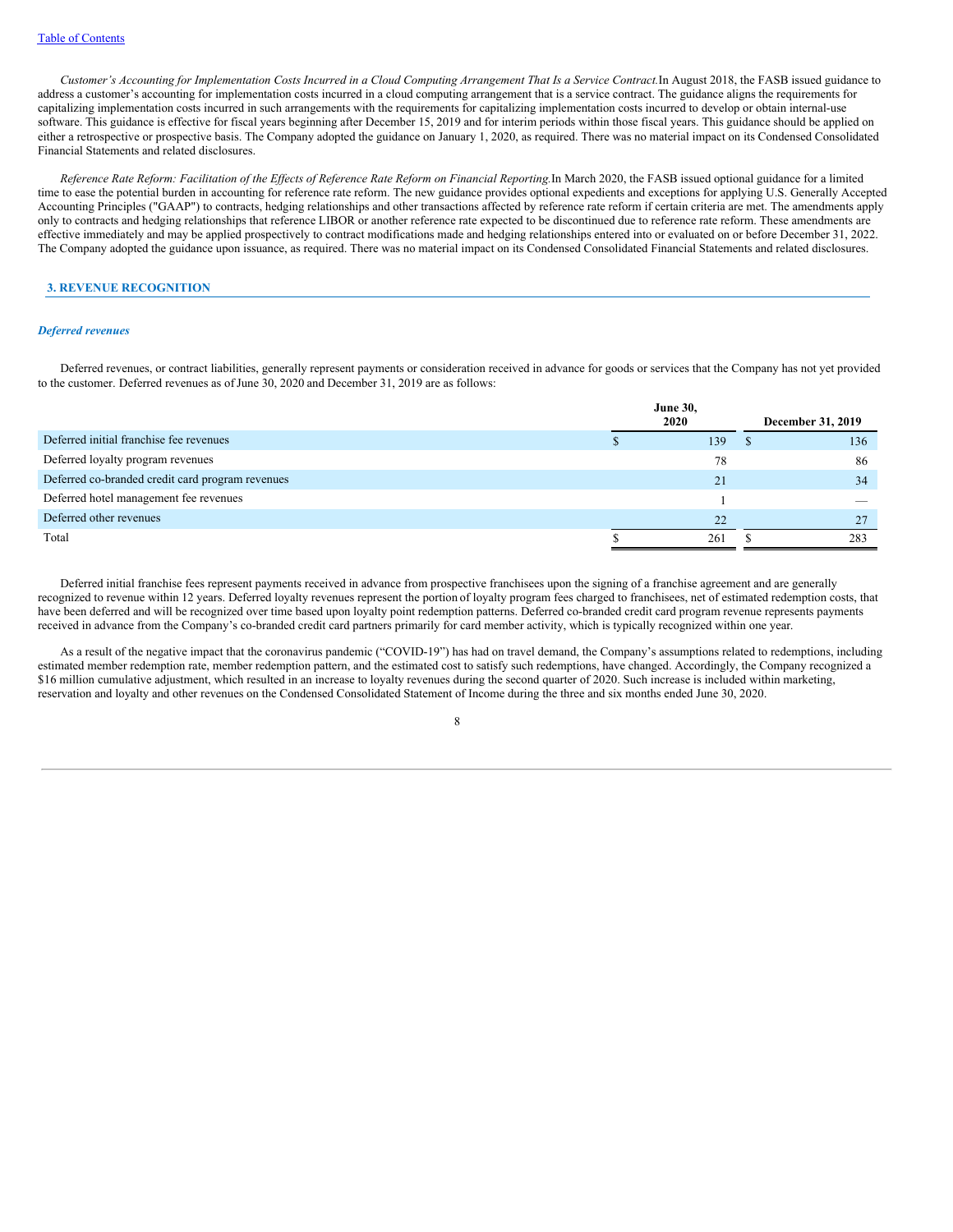# *Performance obligations*

A performance obligation is a promise in a contract to transfer a distinct good or service to a customer. The consideration received from a customer is allocated to each distinct performance obligation and recognized as revenue when, or as, each performance obligation is satisfied. The following table summarizes the Company's remaining performance obligations for the twelve-month periods set forth below:

|                                         | $7/1/2020$ -<br>6/30/2021 | $7/1/2021 -$<br>6/30/2022 |     | $7/1/2022$ -<br>6/30/2023 |     | <b>Thereafter</b> |              | <b>Total</b> |
|-----------------------------------------|---------------------------|---------------------------|-----|---------------------------|-----|-------------------|--------------|--------------|
| Initial franchise fee revenues          | 24                        | 9                         | - D | 9                         | - 8 | 97                | <sup>8</sup> | 139          |
| Loyalty program revenues                | 40                        | 25                        |     | 11                        |     |                   |              | 78           |
| Co-branded credit card program revenues | 21                        | $-$                       |     | _                         |     |                   |              | 21           |
| Hotel management fee revenues           |                           | $\overline{\phantom{a}}$  |     | __                        |     |                   |              |              |
| Other revenues                          | 13                        |                           |     |                           |     | 6                 |              | 22           |
| Total                                   | 99                        | 36                        |     | 21                        |     | 105               |              | 261          |

#### *Disaggregation of net revenues*

The table below presents a disaggregation of the Company's net revenues from contracts with customers by major services and products for each of the Company's segments:

|                                    | Three Months Ended June 30, |              |                | Six Months Ended June 30, |    |                |  |  |
|------------------------------------|-----------------------------|--------------|----------------|---------------------------|----|----------------|--|--|
|                                    | 2020                        |              | 2019           | 2020                      |    | 2019           |  |  |
| <b>Hotel Franchising</b>           |                             |              |                |                           |    |                |  |  |
| Royalties and franchise fees       | \$<br>59                    | $\mathbb{S}$ | 124            | <sup>\$</sup><br>144      | S  | 223            |  |  |
| Marketing, reservation and loyalty | 82                          |              | 139            | 187                       |    | 252            |  |  |
| License and other fees             | 21                          |              | 33             | 42                        |    | 61             |  |  |
| Other                              | 20                          |              | 35             | 52                        |    | 64             |  |  |
| <b>Total Hotel Franchising</b>     | 182                         |              | 331            | 425                       |    | 600            |  |  |
|                                    |                             |              |                |                           |    |                |  |  |
| <b>Hotel Management</b>            |                             |              |                |                           |    |                |  |  |
| Royalties and franchise fees       | $\overline{2}$              |              | $\overline{2}$ | 10                        |    | 5 <sup>5</sup> |  |  |
| Marketing, reservation and loyalty | --                          |              |                |                           |    | 2              |  |  |
| Owned hotel revenues               | $\overline{2}$              |              | 23             | 23                        |    | 49             |  |  |
| Management fees                    | $\overline{4}$              |              | 13             | 15                        |    | 26             |  |  |
| Cost reimbursements                | 66                          |              | 160            | 192                       |    | 315            |  |  |
| Other                              | $\overline{c}$              |              | $\overline{2}$ |                           |    | -1             |  |  |
| <b>Total Hotel Management</b>      | 76                          |              | 201            | 242                       |    | 398            |  |  |
|                                    |                             |              |                |                           |    |                |  |  |
| <b>Corporate and Other</b>         |                             |              |                |                           |    | $\overline{3}$ |  |  |
|                                    |                             |              |                |                           |    |                |  |  |
| <b>Net revenues</b>                | $\mathbb{S}$<br>258         | <sup>S</sup> | 533            | $\mathbb{S}$<br>667       | -S | 1,001          |  |  |

#### *Capitalized contract costs*

The Company incurs certain direct and incremental sales commissions costs in order to obtain hotel franchise and management contracts. Such costs are capitalized and subsequently amortized beginning upon hotel opening over the first non-cancellable period of the agreement. In the event an agreement is terminated prior to the end of the first non-cancellable period, any unamortized cost is immediately expensed. In addition, the Company also capitalizes costs associated with the sale and installation of property management systems to its franchisees, which are amortized over the remaining non-cancellable period of the franchise agreement. As of June 30, 2020 and December 31, 2019, capitalized contract costs were\$32 million and \$33 million, respectively, of which \$6 million and \$8 million, respectively, were included in other current assets, and \$26 million and \$25 million, respectively, were included in other non-current assets on its Condensed Consolidated Balance Sheets.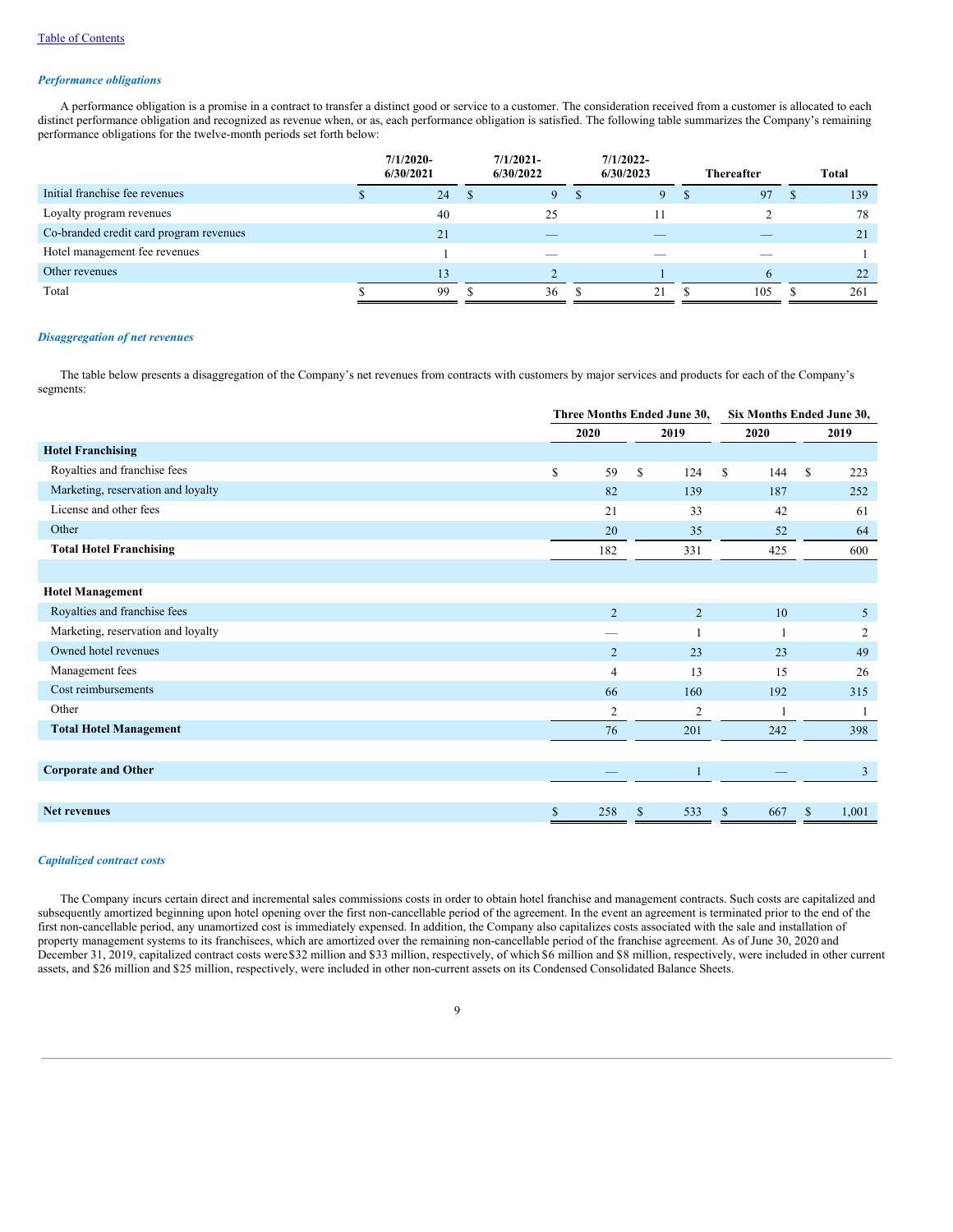#### **4. EARNINGS PER SHARE**

The computation of basic and diluted earnings (loss) per share ("EPS") is based on net income (loss) divided by the basic weighted average number of common shares and diluted weighted average number of common shares, respectively.

The following table sets forth the computation of basic and diluted EPS (in millions, except per share data):

|                                                                  | Three Months Ended June 30, |               |      | Six Months Ended June 30, |             |          |      |  |
|------------------------------------------------------------------|-----------------------------|---------------|------|---------------------------|-------------|----------|------|--|
|                                                                  | 2020                        |               | 2019 |                           | 2020        |          | 2019 |  |
| Net (loss)/income                                                | \$<br>(174)                 | -S            | 26   | <sup>S</sup>              | $(152)$ \$  |          | 47   |  |
|                                                                  |                             |               |      |                           |             |          |      |  |
| Basic weighted average shares outstanding                        | 93.3                        |               | 97.1 |                           | 93.5        |          | 97.5 |  |
| Stock options and restricted stock units ("RSUs") <sup>(a)</sup> | --                          |               | 0.3  |                           |             |          | 0.3  |  |
| Diluted weighted average shares outstanding                      | 93.3                        |               | 97.4 |                           | 93.5        |          | 97.8 |  |
|                                                                  |                             |               |      |                           |             |          |      |  |
| (Loss)/earnings per share:                                       |                             |               |      |                           |             |          |      |  |
| Basic                                                            | \$<br>$(1.86)$ \$           |               | 0.27 | \$                        | $(1.63)$ \$ |          | 0.49 |  |
| Diluted                                                          | (1.86)                      |               | 0.27 |                           | (1.63)      |          | 0.49 |  |
|                                                                  |                             |               |      |                           |             |          |      |  |
| Dividends:                                                       |                             |               |      |                           |             |          |      |  |
| Cash dividends declared per share                                | \$<br>0.08                  | S             | 0.29 | \$                        | 0.40        | <b>S</b> | 0.58 |  |
| Aggregate dividends paid to shareholders                         | \$<br>8                     | <sup>\$</sup> | 28   | <sup>\$</sup>             | 38          | -S       | 56   |  |

(a) Due to the anti-dilutive effect resulting from the reported net loss for the three and six months ended June 30, 2020, 0.1 million of anti-dilutive shares were omitted from the calculation of weighted average shares outstanding for those periods.

#### *Stock repurchase program*

 $\mathcal{L}=\mathcal{L}^{\mathcal{L}}$  , where  $\mathcal{L}^{\mathcal{L}}$  , we have the set of the set of the set of the set of the set of the set of the set of the set of the set of the set of the set of the set of the set of the set of the set of

The following table summarizes stock repurchase activity under the current stock repurchase program (in millions, except per share data):

|                                        | <b>Shares</b> | Cost | <b>Average Price Per</b><br><b>Share</b> |
|----------------------------------------|---------------|------|------------------------------------------|
| As of January 1, 2020                  | 6.8           | 363  | 53.67                                    |
| For the six months ended June 30, 2020 | 0.9           | 45   | 51.57                                    |
| As of June 30, 2020                    | 7.7           | 408  | 53.43                                    |

The Company had \$191 million of remaining availability under its program as ofJune 30, 2020. On March 17, 2020, the Company suspended its share repurchase activity and as a condition of the amendment to its revolving credit agreement, the Company is restricted from repurchasing shares of its stock until the waiver amendment expires at the beginning of the second quarter of 2021 unless the Company elects to terminate the amendment earlier.

#### **5. ACCOUNTS RECEIVABLE**

#### *Allowance for doubtful accounts*

The Company generates trade receivables in the ordinary course of its business and provides for estimated bad debts on such receivables. The Company adopted the new accounting guidance, *ASU 2016-13, Measurement of Credit Losses on Financial Instruments*on January 1, 2020. As a result of adopting the new guidance, the Company recorded a \$10 million (net of \$2 million of an income tax benefit) cumulative effect adjustment to retained earnings at January 1, 2020. Since adoption, the Company measures the expected credit losses of its receivables on a collective (pool) basis which aggregates receivables with similar risk characteristics and uses historical collection attrition rates for periods ranging from seven to ten years to estimate its expected credit losses. As such, the Company measures the expected credit losses of its receivables by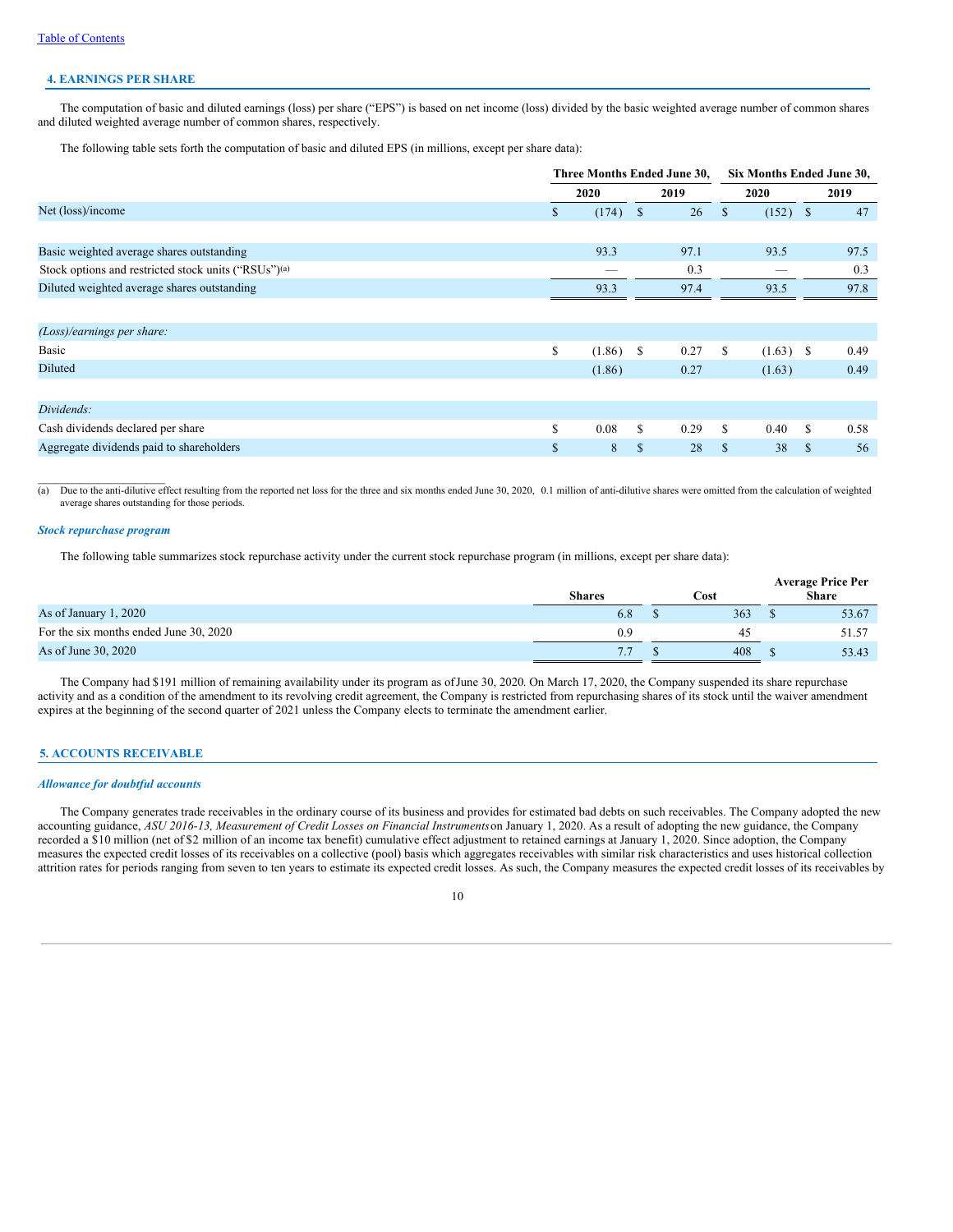segment and geographical area. Beginning January 1, 2020, the Company provides an estimate of expected credit losses for its receivables immediately upon origination or acquisition and may adjust this estimate in subsequent reporting periods as required. When the Company determines that an account is not collectible, the account is writtenoff to the allowance for doubtful accounts. The Company also considers whether the historical economic conditions are comparable to current economic conditions. If current or expected future conditions differ from the conditions in effect when the historical experience was generated, the Company would adjust the allowance for doubtful accounts to reflect the expected effects of the current environment on the collectability of the Company's trade receivables which may be material.

The following table sets forth the activity in the Company's allowance for doubtful accounts on trade accounts receivables for thesix months ended:

|                                                    | June 30, 2020 |
|----------------------------------------------------|---------------|
| Beginning balance                                  |               |
| Cumulative effect of change in accounting standard |               |
| Provision for doubtful accounts                    |               |
| Bad debt write-offs                                | (13)          |
| Ending balance                                     | 67            |

#### *Notes receivable*

The Company had notes receivables of \$15 million, net of a \$2 million allowance as of June 30, 2020 and for a significant portion of such notes receivables, the Company has received personal guarantees from the owners of these hotels. In addition, the Company had \$18 million of notes receivables which are fully offset in deferred revenues.

### **6. LONG-LIVED ASSETS**

# *Property, plant and equipment*

As a result of COVID-19 and the related governmental preventative and protective actions to slow the spread of the virus, the travel industry is experiencing a sharp decline in travel demand. As a result, the Company closed its two owned hotels temporarily for April and May 2020. Due to the temporary closure of such hotels and the continued decrease in travel demand, the Company has evaluated the recoverability of its net property plant and equipment associated with its two owned hotels for impairment in both the first and second quarters of 2020 and believes that it is more likely than not that the carrying value of those assets are recoverable from future expected cash flows, on an undiscounted basis, from such assets.

Although the Company believes that it is more likely than not that the carrying values of its net property, plant and equipment for itstwo owned hotels are not impaired, the impact of COVID-19 and the ultimate duration remains highly uncertain. Should the current effects of COVID-19 persist for a prolonged duration, the Company's results of operations may continue to be negatively impacted and the property, plant and equipment associated with its owned hotels may be exposed to impairment.

Property, plant and equipment, net as of June 30, 2020 and December 31, 2019 was \$294 million and \$307 million, respectively.

#### *Intangible assets*

As a result of COVID-19 and the significant negative impact it has had on travel demand, the Company performed an impairment analysis on all its intangible assets. The Company evaluated the carrying value of each of its indefinite-lived intangible assets compared to their respective estimated fair values. The fair value of each of its indefinite-lived intangible assets is estimated using a discounted cash flow methodology. The Company also evaluated the recoverability of its amortizable intangible assets by comparing the respective carrying values of the assets to the future expected cash flows on an undiscounted basis, to be generated from such assets. The Company has determined through such analyses that certain of its trademarks, as well as, goodwill associated with its owned hotel reporting unit were impaired. Accordingly, the Company recorded impairment charges totaling \$205 million in the second quarter of 2020 to reduce the carrying value of those assets to their estimated fair values. Such charges were reported within impairments, net on the Condensed Consolidated Statement of

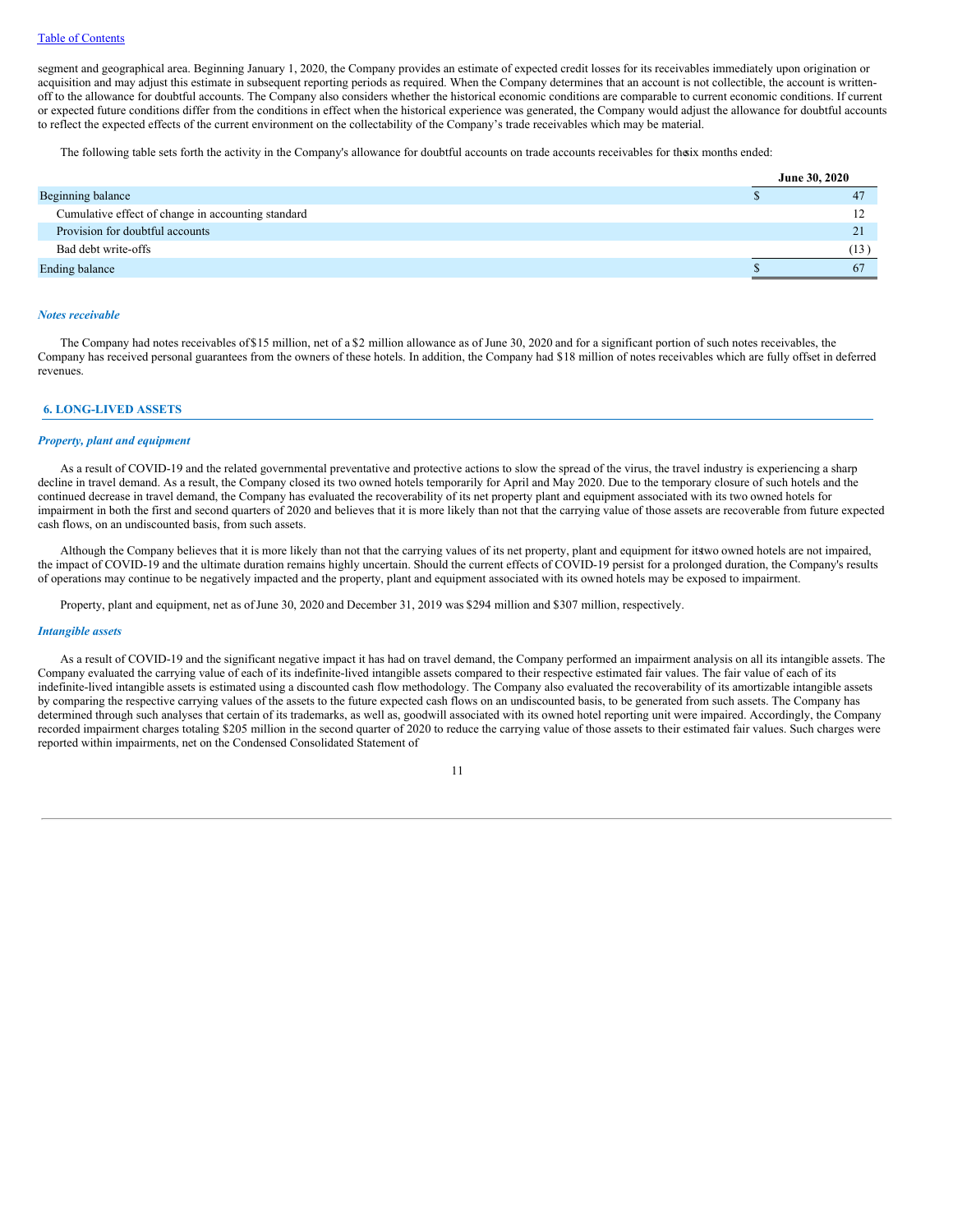Income and \$191 million and \$14 million were charged to the hotel franchising segment and the hotel management segment, respectively.

The following is the breakout of the intangible impairment charges for thethree months ended June 30, 2020:

| <b>Intangible Asset</b>             |  | <b>Book Value</b> | <b>Impairment Charges</b> | <b>Adjusted Fair Value</b> |     |  |
|-------------------------------------|--|-------------------|---------------------------|----------------------------|-----|--|
| Owned hotel reporting unit goodwill |  | $\overline{14}$   | (14)                      |                            | _   |  |
| La Quinta trademark                 |  | 710               | (155)                     |                            | 555 |  |
| Other trademarks (a)                |  | 103               | (36)                      |                            | 67  |  |
| Total                               |  | 827               | (205)                     |                            | 622 |  |
|                                     |  |                   |                           |                            |     |  |

(a) Represents the impairments of three of the Company's trademarks.

Should the current effects of COVID-19 persist for a prolonged duration, the Company's results of operations may continue to be negatively impacted and its intangible assets within its hotel franchising and hotel management reporting units may be exposed to future impairments. To the extent estimated market-based valuation multiples and/or discounted cash flows are revised downward, the Company may be required to write-down all or a portion of its remaining goodwill, trademarks, franchise agreements and management contracts, which would adversely impact earnings.

Intangible assets as of June 30, 2020 and December 31, 2019 consisted of the following:

|                                |              |                                    |              | June 30, 2020                      |               |                                                                        |              | December 31, 2019                  |              |                           |                                  |                                  |  |  |
|--------------------------------|--------------|------------------------------------|--------------|------------------------------------|---------------|------------------------------------------------------------------------|--------------|------------------------------------|--------------|---------------------------|----------------------------------|----------------------------------|--|--|
|                                |              | <b>Gross</b><br>Carrying<br>Amount |              | Accumulated<br>Impairment          |               | <b>Net</b><br>Carrying<br>Amount                                       |              | <b>Gross</b><br>Carrying<br>Amount |              | Accumulated<br>Impairment |                                  | <b>Net</b><br>Carrying<br>Amount |  |  |
| Goodwill                       | $\mathbb{S}$ | 1,539                              | $\mathbb{S}$ | (14)                               | $\mathbb{S}$  | 1,525                                                                  | $\mathbb{S}$ | 1,539                              | $\mathbb{S}$ |                           | \$                               | 1,539                            |  |  |
|                                |              |                                    |              | June 30, 2020                      |               |                                                                        |              |                                    |              | December 31, 2019         |                                  |                                  |  |  |
|                                |              | <b>Gross</b><br>Carrying<br>Amount |              | Accumulated<br><b>Amortization</b> |               | <b>Net</b><br><b>Gross</b><br>Carrying<br>Carrying<br>Amount<br>Amount |              | Accumulated<br><b>Amortization</b> |              |                           | <b>Net</b><br>Carrying<br>Amount |                                  |  |  |
| Unamortized intangible assets: |              |                                    |              |                                    |               |                                                                        |              |                                    |              |                           |                                  |                                  |  |  |
| Trademarks                     |              |                                    |              |                                    | \$            | 1,202                                                                  |              |                                    |              |                           | S                                | 1,393                            |  |  |
|                                |              |                                    |              |                                    |               |                                                                        |              |                                    |              |                           |                                  |                                  |  |  |
| Amortized intangible assets:   |              |                                    |              |                                    |               |                                                                        |              |                                    |              |                           |                                  |                                  |  |  |
| Franchise agreements           | $\mathbb{S}$ | 895                                | $\mathbb{S}$ | 473                                | $\mathsf{\$}$ | 422                                                                    | $\mathbf S$  | 895                                | $\mathbf{s}$ | 460                       | $\mathbb{S}$                     | 435                              |  |  |
| Management agreements          |              | 136                                |              | 27                                 |               | 109                                                                    |              | 137                                |              | 23                        |                                  | 114                              |  |  |
| Trademarks                     |              | $\overline{2}$                     |              |                                    |               |                                                                        |              | 3                                  |              |                           |                                  | $\overline{2}$                   |  |  |
| Other                          |              | $\overline{2}$                     |              |                                    |               |                                                                        |              | 3                                  |              |                           |                                  | 2                                |  |  |
|                                | S            | 1,035                              | $\mathbb{S}$ | 502                                | \$            | 533                                                                    | $\mathbb{S}$ | 1,038                              | \$           | 485                       | $\mathbf S$                      | 553                              |  |  |

# **7. FRANCHISING, MARKETING AND RESERVATION ACTIVITIES**

Royalties and franchise fee revenues on the Condensed Consolidated Statements of Income include initial franchise fees of\$5 million and \$4 million for the three months ended June 30, 2020 and 2019, respectively, and \$8 million for the six months ended June 30, 2020 and 2019.

In accordance with its franchise agreements, generally Wyndham Hotels is contractually obligated to expend the marketing and reservation fees it collects from franchisees for the operation of an international, centralized, brand-specific reservation system and for marketing purposes such as advertising, promotional and co-marketing programs, and training for the respective franchisees. Additionally, the Company is required to provide certain services to its franchisees, including technology and purchasing programs.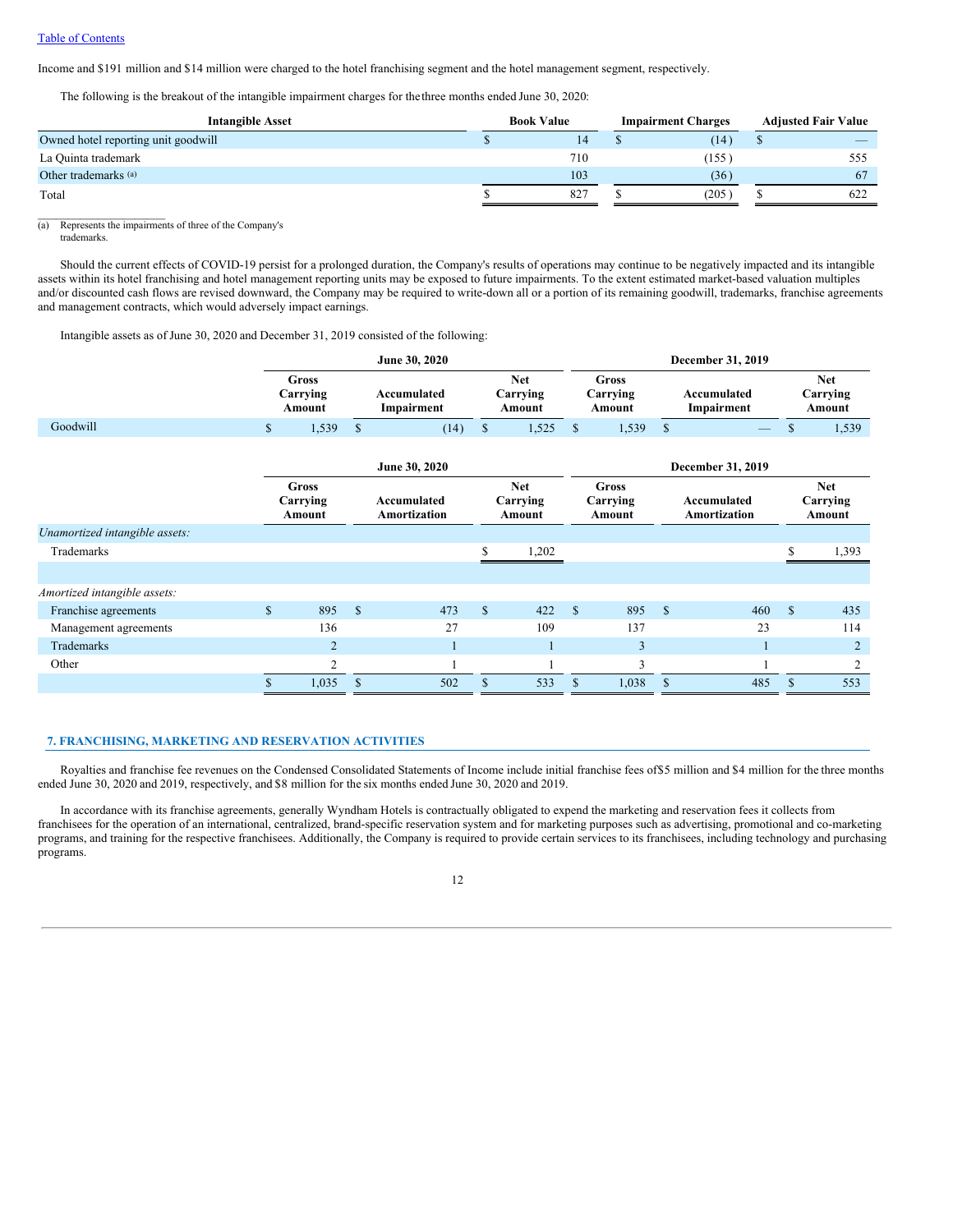# *Development advance notes*

The Company may, at its discretion, provide development advance notes to certain franchisees or hotel owners in order to assist them in converting to one of Wyndham Hotels' brands, in building a new hotel to be flagged under one of Wyndham Hotels' brands or in assisting in other franchisee expansion efforts. Provided the franchisee/hotel owner is in compliance with the terms of the franchise/management agreement, all or a portion of the development advance notes may be forgiven by Wyndham Hotels over the period of the franchise/management agreement, which typically ranges from 10 to 20 years. Otherwise, the related principal is due and payable to Wyndham Hotels. In certain instances, Wyndham Hotels may earn interest on unpaid franchisee development advance notes. Such interest was immaterial for the three and six months ended June 30, 2020 and 2019.

As a result of COVID-19 and the significant negative impact it has had on travel demand, the Company performed a qualitative assessment on its development advance notes and determined that it is more likely than not that the carrying value of those assets are recoverable from future expected cash flows as of June 30, 2020.

The following tables set forth the amounts recorded on the Company's Condensed Consolidated Financial Statements related to development advance notes:

| Condensed Consolidated Balance Sheets: | <b>June 30,</b><br>2020 | December 31, 2019 |
|----------------------------------------|-------------------------|-------------------|
| Development advance notes (a)          | 85                      | 84                |
|                                        |                         |                   |

(a) Included within other non-current assets.

*Condensed Consolidated Statements of Income:* **Three Months Ended June 30, Six Months Ended June 30,**

|                                   |        | .    |      |  | .    |
|-----------------------------------|--------|------|------|--|------|
|                                   | 2020   | 2019 | 2020 |  | 2019 |
| Forgiveness of notes (a)          |        |      |      |  |      |
| Bad debt expense related to notes | $\sim$ |      |      |  |      |

 $\mathcal{L}=\mathcal{L}=\mathcal{L}=\mathcal{L}=\mathcal{L}=\mathcal{L}=\mathcal{L}=\mathcal{L}=\mathcal{L}=\mathcal{L}=\mathcal{L}=\mathcal{L}=\mathcal{L}=\mathcal{L}=\mathcal{L}=\mathcal{L}=\mathcal{L}=\mathcal{L}=\mathcal{L}=\mathcal{L}=\mathcal{L}=\mathcal{L}=\mathcal{L}=\mathcal{L}=\mathcal{L}=\mathcal{L}=\mathcal{L}=\mathcal{L}=\mathcal{L}=\mathcal{L}=\mathcal{L}=\mathcal{L}=\mathcal{L}=\mathcal{L}=\mathcal{L}=\mathcal{L}=\mathcal{$ (a) Amounts are recorded as a reduction of royalties and franchise fees and marketing, reservation and loyalty revenues

| Condensed Consolidated Statements of Cash Flows: | Six Months Ended June 30. |      |     |  |  |  |  |  |  |
|--------------------------------------------------|---------------------------|------|-----|--|--|--|--|--|--|
|                                                  | 2020                      | 2019 |     |  |  |  |  |  |  |
| Payments of development advance notes            | (6)                       |      | (9) |  |  |  |  |  |  |
| Proceeds from development advance notes          |                           |      |     |  |  |  |  |  |  |
| Payments of development advance notes, net       | (6)                       |      | (8) |  |  |  |  |  |  |

### **8. INCOME TAXES**

The Company files income tax returns in the U.S. federal and state jurisdictions, as well as in foreign jurisdictions. Through May 31, 2018, the Company was part of a consolidated U.S. federal income tax return and consolidated and combined state returns with its former Parent. The Company is no longer subject to U.S. federal income tax examinations for years prior to 2015. The Company is no longer subject to state and local, or foreign, income tax examinations for years prior to 2010.

The Company made cash income tax payments, net of refunds, of\$2 million and \$37 million for the six months ended June 30, 2020 and 2019, respectively. The 2019 payments exclude \$188 million of tax payments related to assumed liabilities in connection with the La Quinta acquisition.

The Company's effective tax rates were 21.6% on pre-tax loss and 27.8% on pre-tax income during the three months ended June 30, 2020 and 2019, respectively. The decrease was primarily related to goodwill impairment charges that are nondeductible for tax purposes.

The Company's effective tax rates were 20.8% on pre-tax loss and 24.2% on pre-tax income during the six months ended June 30, 2020 and 2019, respectively. The decrease was primarily related to goodwill impairment charges that are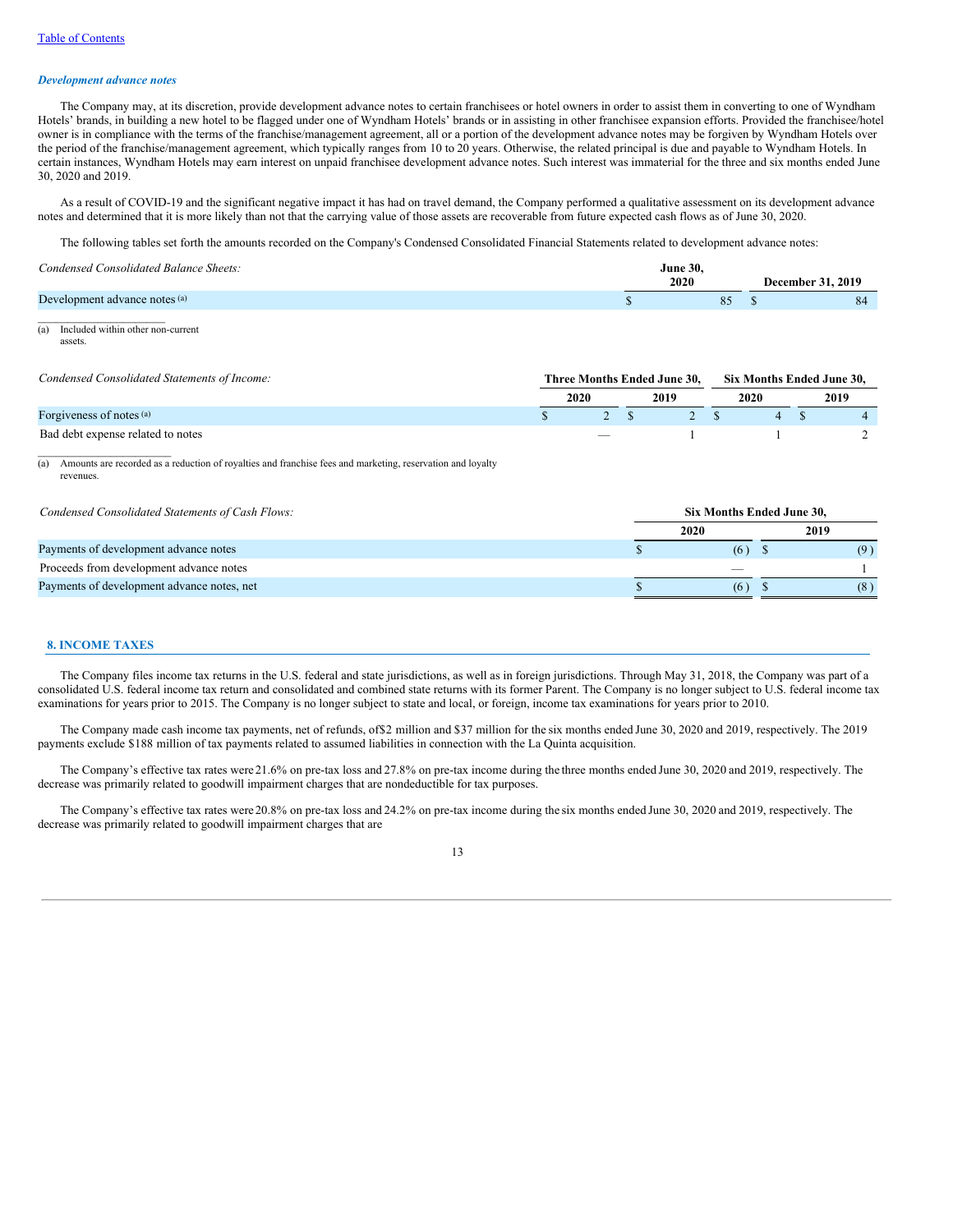nondeductible for tax purposes and the absence of the favorable tax impact from a settlement with state taxing authorities in the first quarter of 2019.

# **9. LONG-TERM DEBT AND BORROWING ARRANGEMENTS**

The Company's indebtedness consisted of:

|                                                        |  |        | <b>June 30, 2020</b>                           |    | December 31, 2019 |                                                |  |  |
|--------------------------------------------------------|--|--------|------------------------------------------------|----|-------------------|------------------------------------------------|--|--|
| Long-term debt: (a)                                    |  | Amount | <b>Weighted Average</b><br>Rate <sup>(b)</sup> |    | Amount            | <b>Weighted Average</b><br>Rate <sup>(b)</sup> |  |  |
| \$750 million revolving credit facility (due May 2023) |  | 734    | $2.44\%$                                       | -S | _                 |                                                |  |  |
| Term loan (due May 2025)                               |  | 1,561  | $3.23\%$                                       |    | 1,568             | $4.00\%$                                       |  |  |
| 5.375% senior unsecured notes (due April 2026)         |  | 495    | 5.38%                                          |    | 494               | 5.38%                                          |  |  |
| Finance leases                                         |  | 57     | 4.50%                                          |    | 60                | 4.50%                                          |  |  |
| Total long-term debt                                   |  | 2,847  |                                                |    | 2,122             |                                                |  |  |
| Less: Current portion of long-term debt                |  | 21     |                                                |    | 21                |                                                |  |  |
| Long-term debt                                         |  | 2,826  |                                                |    | 2,101             |                                                |  |  |

(a) The carrying amount of the term loan and senior unsecured notes are net of deferred debt issuance costs of \$16 million and \$18 million as of June 30, 2020 and December 31, 2019, respectively.

(b) Weighted average interest rates are based on period-end balances, including the effects from hedging.

# *Maturities and capacity*

The Company's outstanding debt as of June 30, 2020 matures as follows:

|                       | <b>Long-Term Debt</b> |
|-----------------------|-----------------------|
| Within 1 year         | 21                    |
| Between 1 and 2 years | 21                    |
| Between 2 and 3 years | 755                   |
| Between 3 and 4 years | 22                    |
| Between 4 and 5 years | 1,503                 |
| Thereafter            | 525                   |
| Total                 | 2,847                 |

As of June 30, 2020, the available capacity under the Company's revolving credit facility was as follows:

|                         | <b>Revolving Credit Facility</b> |     |
|-------------------------|----------------------------------|-----|
| Total capacity          |                                  | 750 |
| Less: Borrowings        |                                  | 734 |
| Less: Letters of credit |                                  | 15  |
| Available capacity      |                                  |     |

#### *Deferred debt issuance costs*

The Company classifies deferred debt issuance costs related to its revolving credit facility within other non-current assets on the Condensed Consolidated Balance Sheets. Such deferred debt issuance costs were \$5 million and \$4 million as of June 30, 2020 and December 31, 2019, respectively.

#### *Cash flow hedge*

In 2018, the Company hedged a portion of its \$1.6 billion term loan. As of June 30, 2020, the pay-fixed/receive-variable interest rate swaps hedge\$1.1 billion of the Company's term loan interest rate exposure, of which \$600 million expires in the second quarter of 2024 and has a weighted average fixed rate of2.54% and \$500 million expires in the fourth quarter of 2024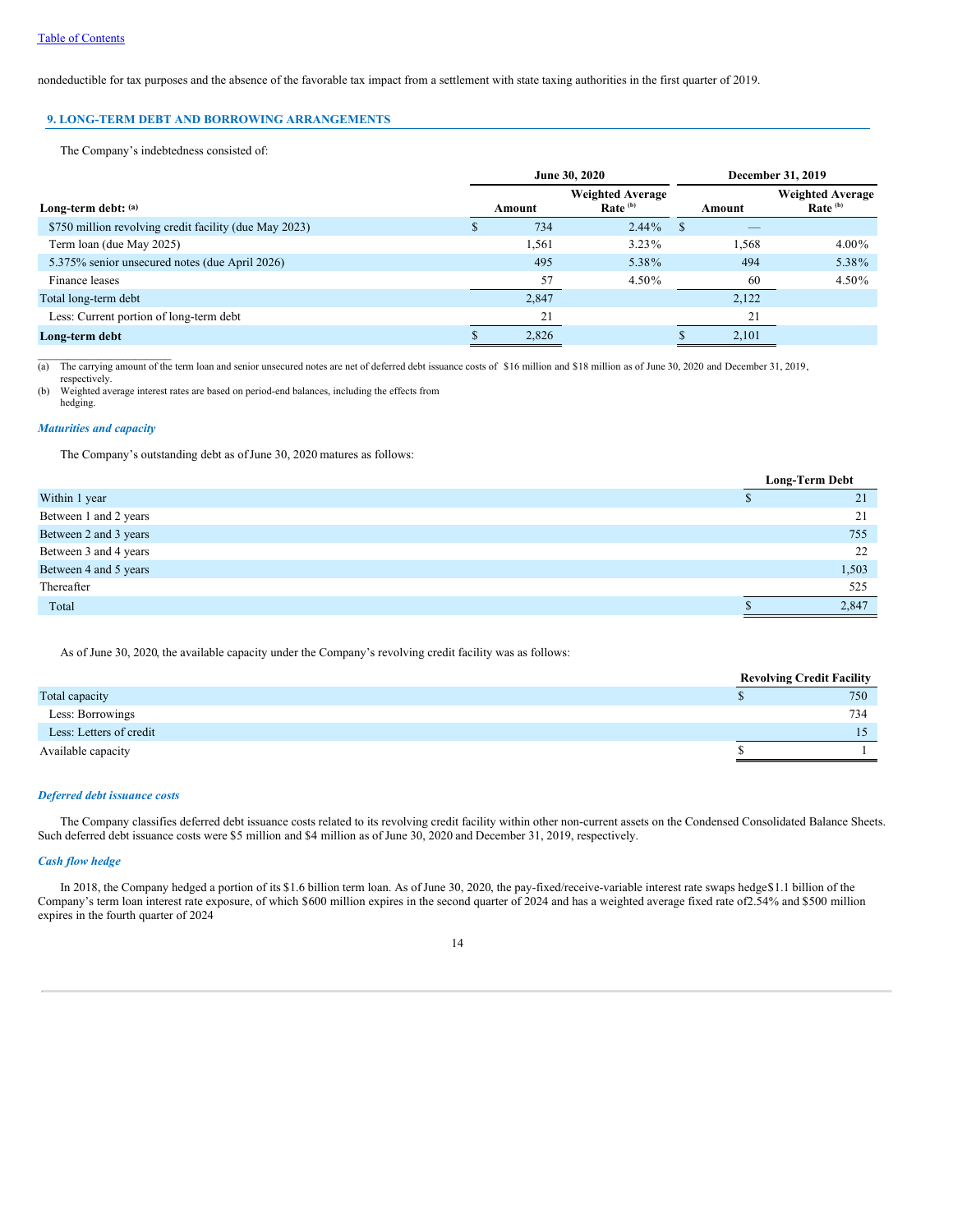and has a weighted average fixed rate of 1.45%. The variable rates of the swap agreements are based on one-month LIBOR. The aggregate fair value of these interest rate swaps was a liability of \$85 million and \$34 million as of June 30, 2020 and December 31, 2019, respectively, which was included within other non-current liabilities on the Condensed Consolidated Balance Sheets. The effect of interest rate swaps on interest expense, net on the Condensed Consolidated Statements of Income was \$6 million and \$8 million of expense for the three and six months ended June 30, 2020, respectively, and not material for the three and six months ended June 30, 2019. There was no hedging ineffectiveness recognized in the six months ended June 30, 2020 and 2019. The Company expects to reclassify approximately \$26 million of losses from accumulated other comprehensive income ("AOCI") (loss) to interest expense during the next 12 months.

### *Revolving credit facility*

In April 2020, the Company completed an amendment to its revolving credit facility agreement to waive the quarterly-tested leverage covenant until the second quarter of 2021. The covenant was also modified for the second, third and potentially fourth quarters of 2021 to use a form of annualized EBITDA, as defined in the credit agreement, rather than the last twelve months EBITDA, as previously required. In return for this modification, the Company agreed to maintain minimum liquidity of \$200 million, which is defined in the credit agreement as the total of unrestricted cash on hand and available capacity under the Company's revolving credit facility, pay 25 basis points of higher interest on outstanding borrowings, restrict share repurchases and reduce payment of dividends, or restrict dividends to \$0.01 per share in the event the Company's liquidity is below \$300 million.

#### *Interest expense, net*

Wyndham Hotels incurred net interest expense of\$28 million and \$26 million for the three months ended June 30, 2020 and 2019, respectively, and \$54 million and \$50 million for the six months ended June 30, 2020 and 2019, respectively. Cash paid related to such interest was\$52 million and \$50 million for the six months ended June 30, 2020 and 2019, respectively.

#### **10. FAIR VALUE**

Wyndham Hotels measures its financial assets and liabilities at fair value on a recurring basis and utilizes the fair value hierarchy to determine such fair values. Financial assets and liabilities carried at fair value are classified and disclosed in one of the following three categories:

Level 1: Quoted prices for identical instruments in active markets.

Level 2: Quoted prices for similar instruments in active markets; quoted prices for identical or similar instruments in markets that are not active; and model-derived valuations whose inputs are observable or whose significant value driver is observable.

Level 3: Unobservable inputs used when little or no market data is available. In certain cases, the inputs used to measure fair value may fall into different levels of the fair value hierarchy. In such cases, the level in the fair value hierarchy within which the fair value measurement falls has been determined based on the lowest level input (closest to Level 3) that is significant to the fair value measurement. Wyndham Hotels' assessment of the significance of a particular input to the fair value measurement in its entirety requires judgment, and considers factors specific to the asset or liability.

The fair value of financial instruments is generally determined by reference to market values resulting from trading on a national securities exchange or in an over-thecounter market. In cases where quoted market prices are not available, fair value is based on estimates using present value or other valuation techniques, as appropriate. The carrying amounts of cash and cash equivalents, trade receivables, accounts payable and accrued expenses and other current liabilities approximate fair value due to the shortterm maturities of these assets and liabilities. The carrying amounts and estimated fair values of all other financial instruments are as follows:

|             |                        | June 30, 2020               |       |
|-------------|------------------------|-----------------------------|-------|
|             | <b>Carrying Amount</b> | <b>Estimated Fair Value</b> |       |
| <b>Debt</b> | 2.847                  |                             | 2,768 |

The Company estimates the fair value of its debt using Level 2 inputs based on indicative bids from investment banks or quoted market prices with the exception of finance leases, which are estimated at carrying value.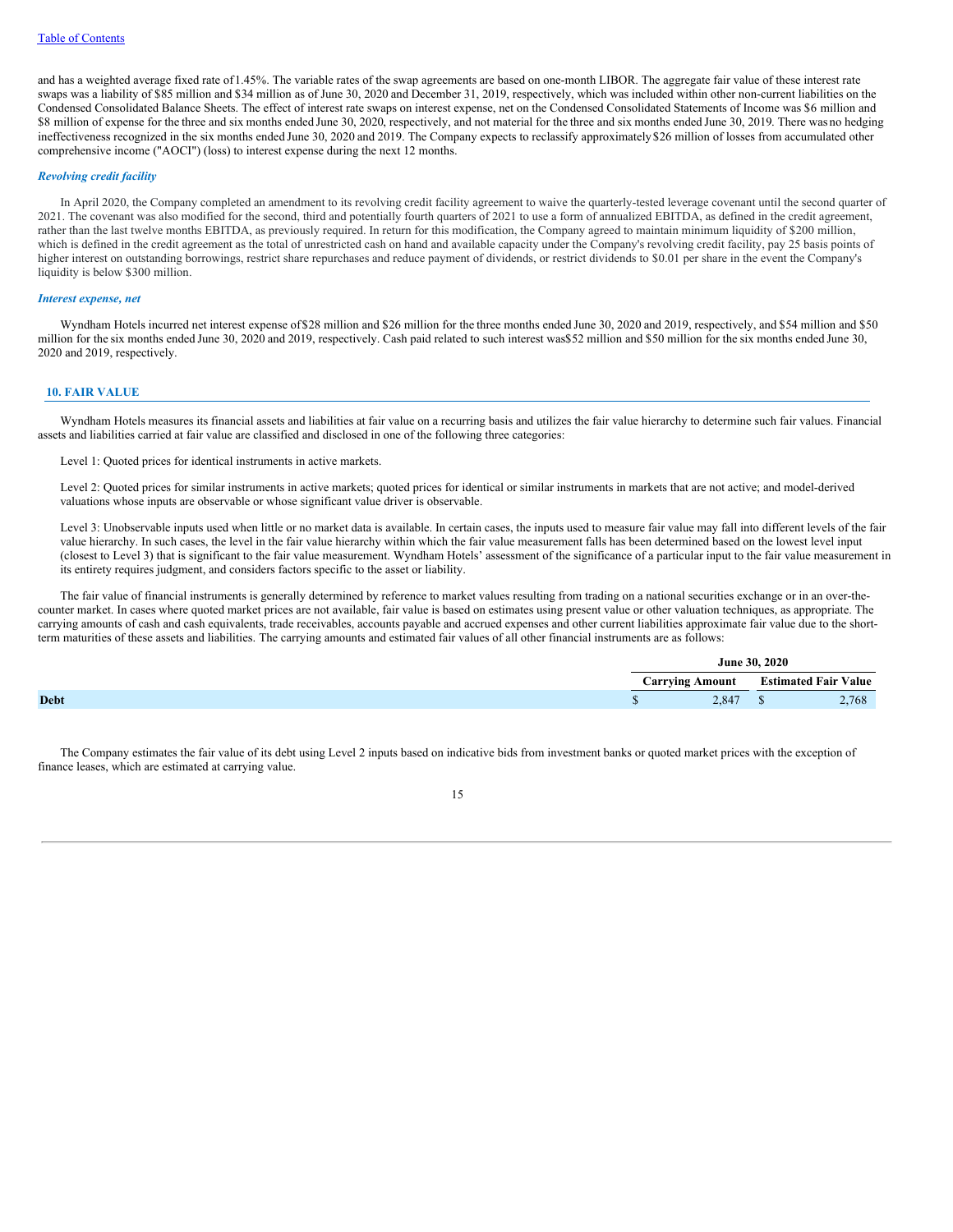#### *Financial instruments*

Changes in interest rates and foreign exchange rates expose the Company to market risk. The Company uses cash flow hedges as part of its overall strategy to manage its exposure to market risks associated with fluctuations in interest rates and foreign currency exchange rates. As a matter of policy, the Company only enters into transactions that it believes will be highly effective at offsetting the underlying risk, and it does not use derivatives for trading or speculative purposes. The Company estimates the fair value of its derivatives using Level 2 inputs.

#### *Interest rate risk*

A portion of debt used to finance the Company's operations is exposed to interest rate fluctuations. The Company uses various hedging strategies and derivative financial instruments to create a desired mix of fixed and floating rate assets and liabilities. Derivative instruments currently used in these hedging strategies include interest rate swaps. The derivatives used to manage the risk associated with the Company's floating rate debt are derivatives designated as cash flow hedges. See Note 9 - Long-Term Debt and Borrowing Arrangements for the impact of such cash flow hedges.

#### *Foreign currency risk*

The Company has foreign currency rate exposure to exchange rate fluctuations worldwide, particularly with respect to the Canadian Dollar, the Chinese Yuan, the Euro, the British Pound and the Argentine Peso. The Company uses foreign currency forward contracts at various times to manage and reduce the foreign currency exchange rate risk associated with its foreign currency denominated receivables and payables, forecasted royalties and forecasted earnings and cash flows of foreign subsidiaries and other transactions. Losses recognized in income from freestanding foreign currency exchange contracts were not material during the three months ended June 30, 2020 and\$2 million during the six months ended June 30, 2020. Losses recognized in income from freestanding foreign currency exchange contracts were to material during the three and six months ended June 30, 2019. Such losses are included in operating expenses in the Condensed Consolidated Statements of Income.

The Company accounts for Argentina as a highly inflationary economy. Foreign currency exchange losses related to Argentina werenot material during the three months ended June 30, 2020 and \$1 million during the six months endedJune 30, 2020. The Company incurred immaterial foreign currency exchange gains related to Argentina during the three months ended June 30, 2019 and \$1 million of losses during the six months ended June 30, 2019. Such gains and losses are included in operating expenses in the Condensed Consolidated Statements of Income.

#### *Credit risk and exposure*

The Company is exposed to counterparty credit risk in the event of nonperformance by counterparties to various agreements and sales transactions. The Company manages such risk by evaluating the financial position and creditworthiness of such counterparties and often by requiring collateral in instances in which financing is provided. The Company mitigates counterparty credit risk associated with its derivative contracts by monitoring the amounts at risk with each counterparty to such contracts, periodically evaluating counterparty creditworthiness and financial position, and where possible, dispersing its risk among multiple counterparties.

#### **11. COMMITMENTS AND CONTINGENCIES**

#### *Litigation*

The Company is involved, at times, in claims, legal and regulatory proceedings and governmental inquiries arising in the ordinary course of its business, including but not limited to: breach of contract, fraud and bad faith claims with franchisees in connection with franchise agreements and with owners in connection with management contracts, as well as negligence, breach of contract, fraud, employment, consumer protection and other statutory claims asserted in connection with alleged acts or occurrences at owned, franchised or managed properties or in relation to guest reservations and bookings. The Company may also at times be involved in claims, legal and regulatory proceedings and governmental inquiries relating to bankruptcy proceedings involving efforts to collect receivables from a debtor in bankruptcy, employment matters, claims of infringement upon third parties' intellectual property rights, claims relating to information security, privacy and consumer protection, fiduciary duty/trust claims, tax claims, environmental claims and landlord/tenant disputes. Along with many of its competitors, the Company and/or certain of its subsidiaries have been named as defendants in litigation matters filed in state and federal courts, alleging statutory and common law claims related to purported incidents of sex trafficking at certain franchised and managed hotel facilities. These matters are in the pleading or discovery stages at this time. As of June 30, 2020, the Company is aware of approximately 30 cases filed naming the Company and/or subsidiaries. Based upon the status of these matters, the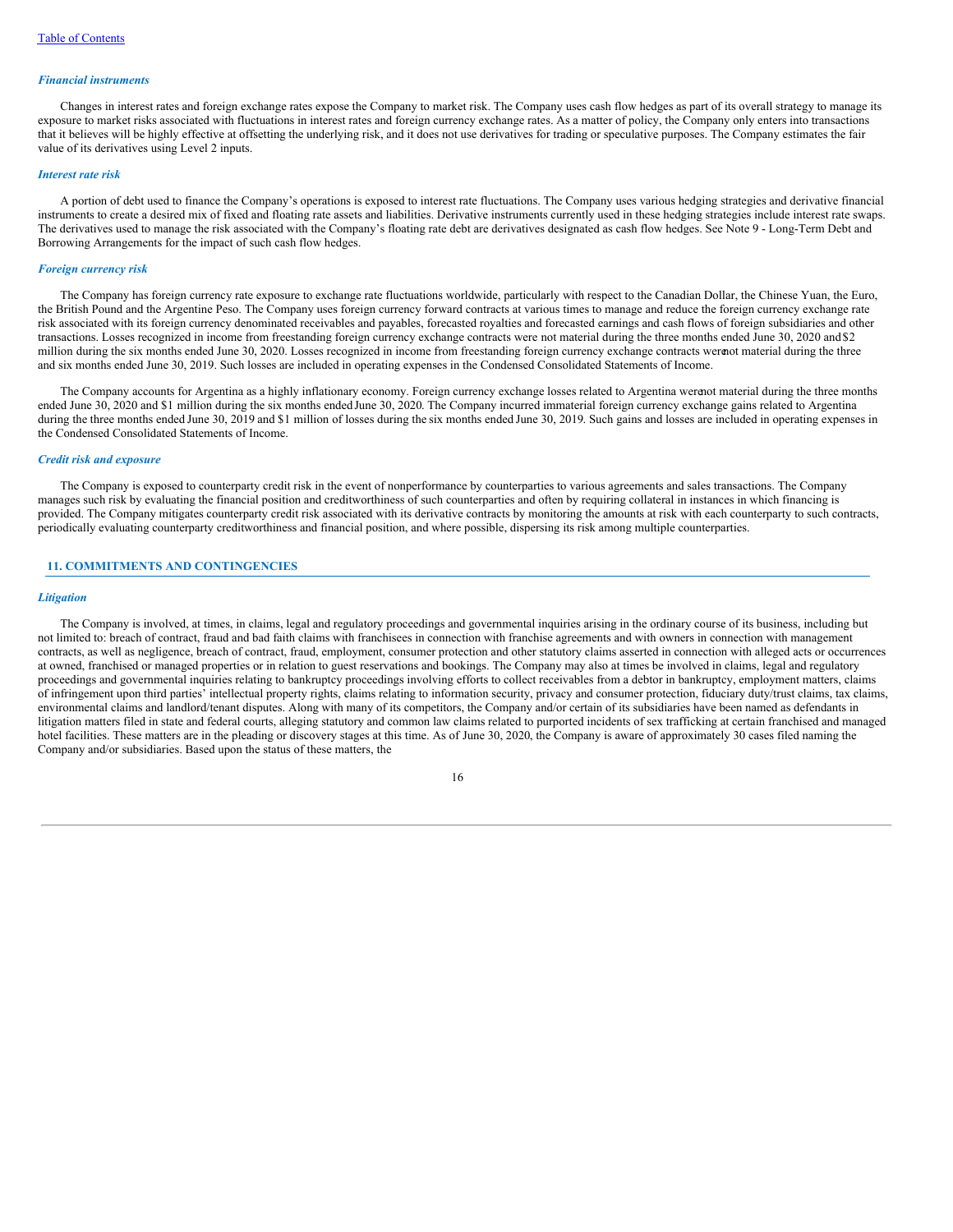Company has not made a determination as to the likelihood of loss of any one of these matters and is unable to estimate a range of losses at this time.

The Company records an accrual for legal contingencies when it determines, after consultation with outside counsel, that it is probable that a liability has been incurred and the amount of the loss can be reasonably estimated. In making such determinations, the Company evaluates, among other things, the degree of probability of an unfavorable outcome, and when it is probable that a liability has been incurred, its ability to make a reasonable estimate of loss. The Company reviews these accruals each reporting period and makes revisions based on changes in facts and circumstances, including changes to its strategy in dealing with these matters.

The Company believes that it has adequately accrued for such matters with reserves of \$6 million and \$7 million as of June 30, 2020 and December 31, 2019, respectively. The Company also had receivables of \$1 million and \$2 million as of June 30, 2020 and December 31, 2019, respectively, for certain matters which are covered by insurance and were included in other current assets on its Condensed Consolidated Balance Sheets. Litigation is inherently unpredictable and, although the Company believes that its accruals are adequate and/or that it has valid defenses in these matters, unfavorable results could occur. As such, an adverse outcome from such proceedings for which claims are awarded in excess of the amounts accrued, if any, could be material to the Company with respect to earnings and/or cash flows in any given reporting period. As of June 30, 2020, the potential exposure resulting from adverse outcomes of such legal proceedings could, in the aggregate, range up to approximately\$5 million in excess of recorded accruals. However, the Company does not believe that the impact of such litigation will result in a material liability to the Company in relation to its combined financial position or liquidity.

#### *Guarantees*

#### *Hotel-management guarantees*

The Company had previously entered into hotel-management agreements that provided the hotel owner with a guarantee of a certain level of profitability based upon various metrics. Under such agreements, the Company was required to compensate the hotel owner for any profitability shortfall over the life of the management agreement up to a specified aggregate amount. For certain agreements, the Company may have been able to recapture all or a portion of the shortfall payments in the event that future operating results exceed targets.

As a result of the significant economic impacts of COVID-19, on June 30, 2020, the Company provided notice of termination of its remaining managed hotel performance guarantee pursuant to a force majeure provision in the hotel-management agreement. The notice provides for termination of the management agreement as of the 90th day following the notice date. As a result of the termination of the management agreement, the Company's receivable of \$4 million became fully impaired as of June 30, 2020 and the charge was recorded within impairments, net on the Condensed Consolidated Statements of Income. As of December 31, 2019, the Company had a total receivable of \$5 million, of which \$1 million was included in other current assets and \$4 million was included in other non-current assets on its Condensed Consolidated Balance Sheet. Such receivable was the result of payments previously made under the guarantee that were subject to recapture and which the Company believed, pre COVID-19, were recoverable from future operating performance.

During 2019, the Company determined it would exit two unprofitable hotel-management agreements. In connection with such hotel-management agreements, the Company had a \$10 million liability as of December 31, 2019, which was included in accrued expenses and other current liabilities on the Condensed Consolidated Balance Sheet and was paid in the first quarter of 2020.

#### *Separation-related guarantees*

The Company assumed one-third of certain contingent and other corporate liabilities of Wyndham Worldwide incurred prior to the spin-off, including liabilities of Wyndham Worldwide related to, arising out of or resulting from certain terminated or divested businesses, certain general corporate matters of Wyndham Worldwide and any actions with respect to the separation plan or the distribution made or brought by any third party.

### **12. STOCK-BASED COMPENSATION**

The Company has a stock-based compensation plan available to grant non-qualified stock options, incentive stock options, stock-settled appreciation rights ("SSARs"), RSUs, performance-vesting restricted stock units ("PSUs") and other stock-based awards to key employees, non-employee directors, advisors and consultants. Under the Wyndham Hotels & Resorts, Inc. 2018

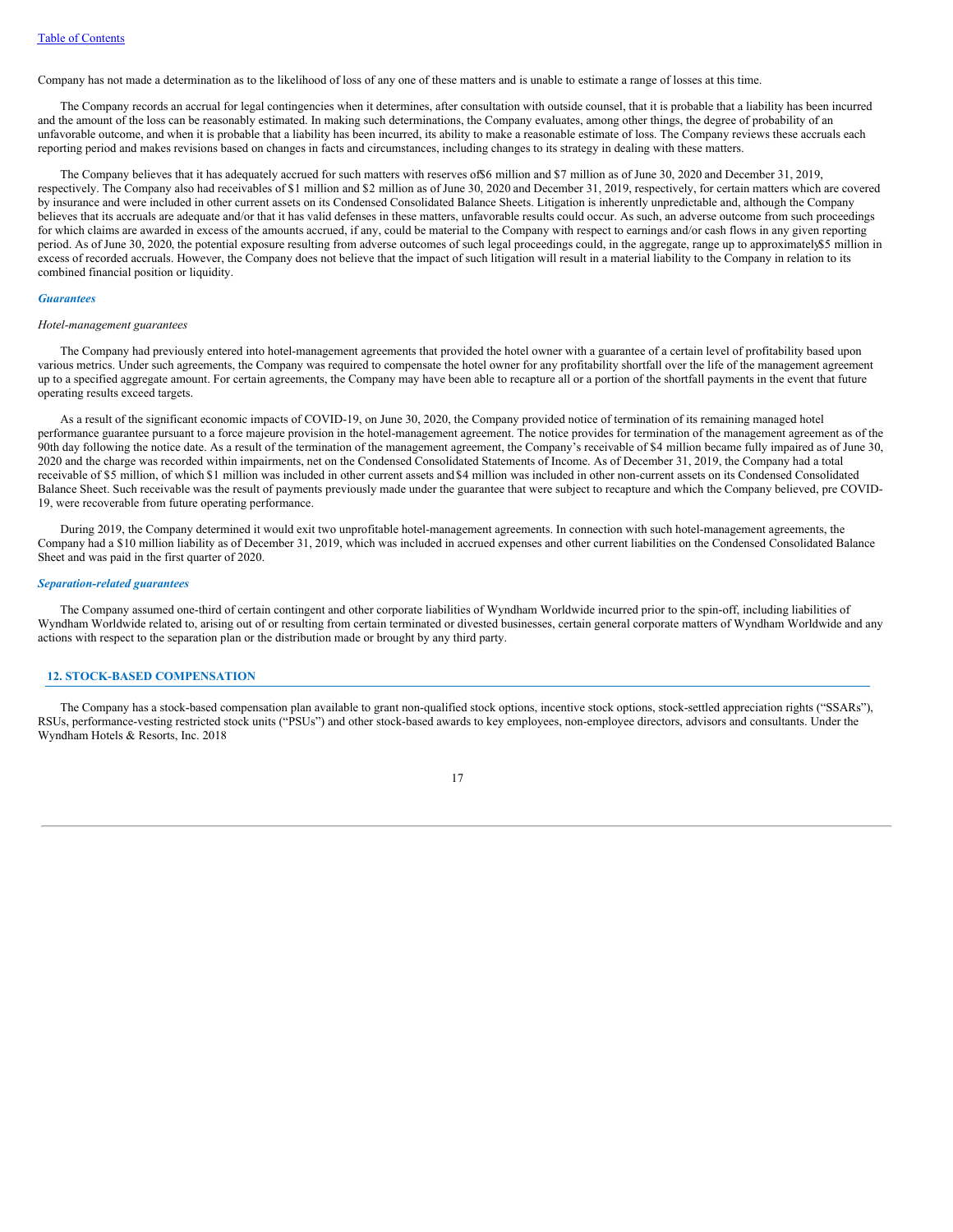Equity and Incentive Plan ("Stock Plan"), which became effective on May 14, 2018, a maximum of10.0 million shares of common stock may be awarded. As ofJune 30, 2020, 5.8 million shares remained available.

## *Incentive equity awards granted by the Company*

Wyndham Hotels' Board of Directors approved incentive equity award grants to employees of Wyndham Hotels in the form of RSUs, stock options and PSUs.

The activity related to the Company's incentive equity awards for thesix months ended June 30, 2020 consisted of the following:

|                                 | <b>RSUs</b>              |          |                                           | <b>PSUs</b>                  |          |                                           |
|---------------------------------|--------------------------|----------|-------------------------------------------|------------------------------|----------|-------------------------------------------|
|                                 | Number of<br><b>RSUs</b> |          | Weighted<br>Average<br><b>Grant Price</b> | Number<br>-of<br><b>PSUs</b> |          | Weighted<br>Average<br><b>Grant Price</b> |
| Balance as of December 31, 2019 | 0.8                      | \$       | 55.75                                     | 0.1                          | S        | 52.44                                     |
| Granted (a)                     | 0.6                      |          | 53.01                                     | 0.1                          |          | 53.40                                     |
| Vested                          | (0.3)                    |          | 56.15                                     | $-$                          |          |                                           |
| Canceled                        | (0.2)                    |          | 54.81                                     | _                            |          |                                           |
| Balance as of June 30, 2020     | 0.9<br>(b)               | <b>S</b> | 54.15                                     | 0.2<br>(c)                   | <b>S</b> | 52.93                                     |

(a) Represents awards granted by the Company primarily in February 2020.

 $\mathcal{L}_\text{max}$  and  $\mathcal{L}_\text{max}$  and  $\mathcal{L}_\text{max}$ 

 $\mathcal{L}_\text{max}$ 

(b) RSUs outstanding as of June 30, 2020 are expected to vest over time and have an aggregate unrecognized compensation expense of \$45 million, which is expected to be recognized over a weighted average period of 3.1 years.

(c) PSUs outstanding as of June 30, 2020 are expected to vest over time and have an aggregate unrecognized compensation expense of \$9 million, which may be recognized over a weighted average period of 2.9 years.

The activity related to stock options granted by the Company for thesix months ended June 30, 2020 consisted of the following:

|                                     | Number of<br><b>Options</b> |                     | <b>Weighted Average</b><br><b>Exercise Price</b> | Weighted<br>Average<br>Remaining<br><b>Contractual Life</b><br>(Years) |   | <b>Aggregate Intrinsic</b><br>Value (in millions) |
|-------------------------------------|-----------------------------|---------------------|--------------------------------------------------|------------------------------------------------------------------------|---|---------------------------------------------------|
| Outstanding as of December 31, 2019 | 0.9                         | <sup>\$</sup>       | 56.96                                            |                                                                        |   |                                                   |
| Granted                             | 0.6                         |                     | 53.40                                            |                                                                        |   |                                                   |
| Exercised                           | __                          |                     | _                                                |                                                                        |   |                                                   |
| Canceled                            | (0.1)                       |                     | 54.72                                            |                                                                        |   |                                                   |
| Expired                             | __                          |                     |                                                  |                                                                        |   |                                                   |
| Outstanding as of June 30, 2020     | 1.4                         | -S                  | 55.57                                            | 6.0                                                                    | ъ |                                                   |
| Unvested as of June 30, 2020        | 1.0                         | <sup>S</sup><br>(a) | 54.54                                            | 6.2                                                                    | S |                                                   |
| Exercisable as of June 30, 2020     | 0.4                         | S                   | 57.94                                            | 5.6                                                                    | ъ |                                                   |

(a) Unvested options as of June 30, 2020 are expected to vest over time and have an aggregate unrecognized compensation expense of \$9 million, which is expected to be recognized over a weighted average period of 3.1 years.

The fair value of stock options granted by the Company during 2020 and 2019 were estimated on the date of the grant using the Black-Scholes option-pricing model with the relevant assumptions outlined in the table below. Expected volatility is based on both historical and implied volatilities of the stock of comparable companies over the estimated expected life of the options. The expected life represents the period of time the options are expected to be outstanding. The risk-free interest rate is based on yields on U.S. Treasury strips with a maturity similar to the estimated expected life of the options. The projected dividend yield was based on the Company's anticipated annual dividend divided by the price of the Company's stock on the date of the grant.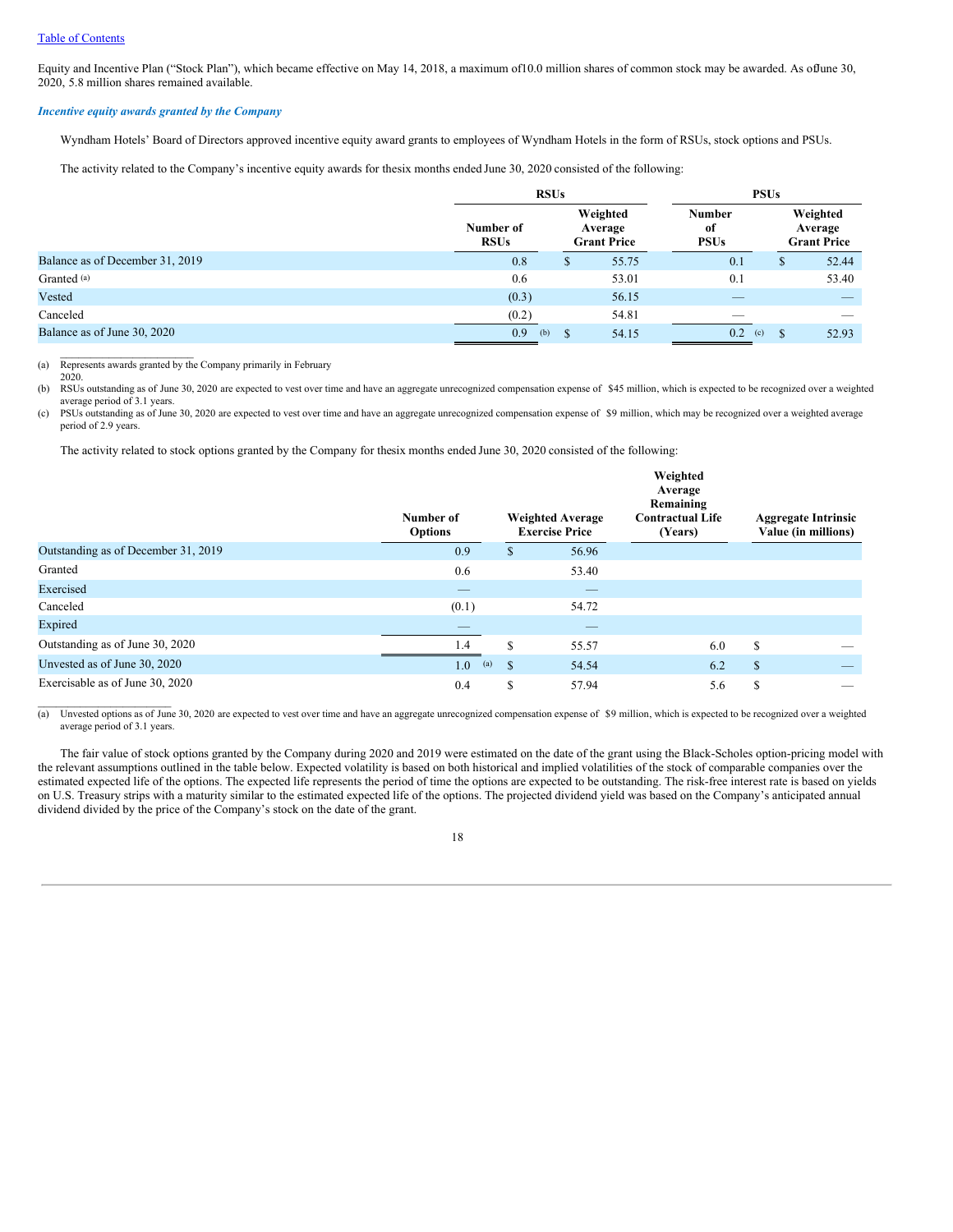|                            | 2020       | 2019       |
|----------------------------|------------|------------|
| Grant date fair value      | \$8.59     | \$10.46    |
| Grant date strike price    | \$53.40    | \$52.44    |
| <b>Expected volatility</b> | 24.30%     | 22.24%     |
| Expected life              | 4.25 years | 6.25 years |
| Risk-free interest rate    | $1.21\%$   | 2.63%      |
| Projected dividend yield   | 2.40%      | $2.21\%$   |

#### *Stock-based compensation expense*

Stock-based compensation expense was \$6 million for the three months ended June 30, 2020 and 2019. For the three months ended June 30, 2020, \$1 million was recorded within restructuring costs and for the three months ended June 30, 2019, \$2 million was recorded within separation-related costs on the Condensed Consolidated Statements of Income. Further, stock-based compensation expense was \$10 million and \$11 million for the six months ended June 30, 2020 and 2019, respectively. For the six months ended June 30, 2020, \$1 million was recorded within restructuring costs and for thesix months ended June 30, 2019, \$4 million was recorded within separation-related costs on the Condensed Consolidated Statements of Income.

# **13. SEGMENT INFORMATION**

The reportable segments presented below represent the Company's operating segments for which separate financial information is available and is utilized on a regular basis by its chief operating decision maker to assess performance and allocate resources. In identifying its reportable segments, the Company also considers the nature of services provided by its operating segments. Management evaluates the operating results of each of its reportable segments based upon net revenues and "adjusted EBITDA", which is defined as net income (loss) excluding interest expense, depreciation and amortization, impairment charges, restructuring and related charges, contract termination costs, transaction-related items (acquisition-, disposition- or separation-related), foreign currency impacts of highly inflationary countries, stock-based compensation expense and income taxes. Wyndham Hotels believes that adjusted EBITDA is a useful measure of performance for its segments which, when considered with U.S. GAAP measures, allows a more complete understanding of its operating performance. The Company uses these measures internally to assess operating performance, both absolutely and in comparison to other companies, and to make day to day operating decisions, including in the evaluation of selected compensation decisions. The Company's presentation of adjusted EBITDA may not be comparable to similarly-titled measures used by other companies.

|                                  | Three Months Ended June 30, |      |                        |  |                     |      |                        |  |
|----------------------------------|-----------------------------|------|------------------------|--|---------------------|------|------------------------|--|
|                                  |                             | 2020 |                        |  |                     | 2019 |                        |  |
|                                  | <b>Net Revenues</b>         |      | <b>Adjusted EBITDA</b> |  | <b>Net Revenues</b> |      | <b>Adjusted EBITDA</b> |  |
| Hotel Franchising                | 182                         |      | 83                     |  | 331                 | Ъ.   | 162                    |  |
| Hotel Management                 | 76                          |      | (4)                    |  | 201                 |      | 16                     |  |
| <b>Total Reportable Segments</b> | 258                         |      | 79                     |  | 532                 |      | 178                    |  |
| Corporate and Other              |                             |      | (16)                   |  |                     |      | (19)                   |  |
| <b>Total Company</b>             | 258                         |      | 63                     |  | 533                 |      | 159                    |  |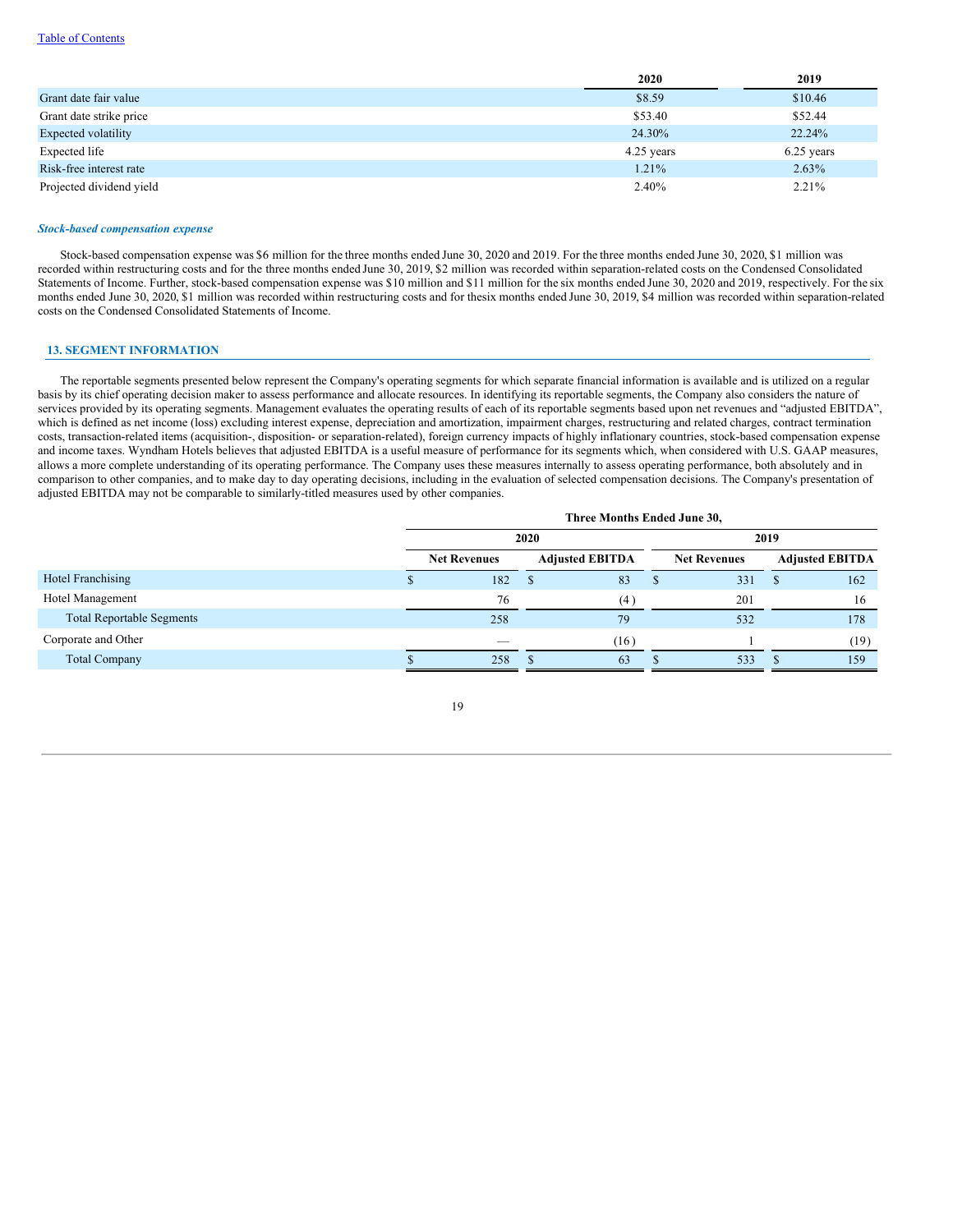The table below is a reconciliation of net income (loss) to adjusted EBITDA.

|                                      | Three Months Ended June 30, |                          |    |                |
|--------------------------------------|-----------------------------|--------------------------|----|----------------|
|                                      |                             | 2020                     |    | 2019           |
| Net (loss)/income                    |                             | (174)                    | -S | 26             |
| (Benefit)/provision for income taxes |                             | (48)                     |    | 10             |
| Depreciation and amortization        |                             | 25                       |    | 27             |
| Interest expense, net                |                             | 28                       |    | 26             |
| Stock-based compensation expense     |                             | 5                        |    | $\overline{4}$ |
| Impairments, net                     |                             | 206                      |    | 45             |
| Restructuring costs                  |                             | 16                       |    |                |
| Transaction-related expenses, net    |                             | $\overline{\phantom{0}}$ |    | 11             |
| Separation-related expenses          |                             | _                        |    |                |
| Contract termination costs           |                             |                          |    | 9              |
| <b>Adjusted EBITDA</b>               |                             | 63                       |    | 159            |

|                                  | Six Months Ended June 30, 2020 |  |                        |          |                     |      |                        |  |  |
|----------------------------------|--------------------------------|--|------------------------|----------|---------------------|------|------------------------|--|--|
|                                  | 2020                           |  |                        |          |                     | 2019 |                        |  |  |
|                                  | <b>Net Revenues</b>            |  | <b>Adjusted EBITDA</b> |          | <b>Net Revenues</b> |      | <b>Adjusted EBITDA</b> |  |  |
| Hotel Franchising                | 425                            |  | 191                    | <b>J</b> | 600                 | S    | 275                    |  |  |
| Hotel Management                 | 242                            |  | 13                     |          | 398                 |      | 31                     |  |  |
| <b>Total Reportable Segments</b> | 667                            |  | 204                    |          | 998                 |      | 306                    |  |  |
| Corporate and Other              | $\overline{\phantom{a}}$       |  | (34)                   |          |                     |      | (36)                   |  |  |
| <b>Total Company</b>             | 667                            |  | 170                    |          | 1.001               |      | 270                    |  |  |

The table below is a reconciliation of net income (loss) to adjusted EBITDA.

| Six Months Ended June 30, 2020 |       |    |          |
|--------------------------------|-------|----|----------|
|                                | 2020  |    | 2019     |
| ъ                              | (152) | -S | 47       |
|                                | (40)  |    | 15       |
|                                | 49    |    | 56       |
|                                | 54    |    | 50       |
|                                | 9     |    | <b>n</b> |
|                                | 206   |    | 45       |
|                                | 29    |    |          |
|                                | 13    |    | 18       |
|                                |       |    | 22       |
|                                |       |    | 9        |
|                                |       |    |          |
|                                | 170   |    | 270      |
|                                |       |    |          |

# **14. OTHER EXPENSES AND CHARGES**

# *Impairments, net*

As a result of COVID-19 and the significant negative impact it has had on travel demand, the Company reviewed its intangible assets for potential impairment and determined that the carrying value of certain intangible assets were in excess of their fair values. Accordingly, the Company recorded impairment charges of \$205 million, in the second quarter of 2020, primarily related to certain trademarks and goodwill associated with its owned hotel reporting unit. See Note 6 - Long-Lived Assets for more information. Additionally, in the second quarter of 2020, the Company incurred a \$4 million non-cash impairment charge for the write-off of a receivable associated with the expected termination of an unprofitable hotel-management agreement. See Note 11 - Commitments and Contingencies for more information. The Company also recovered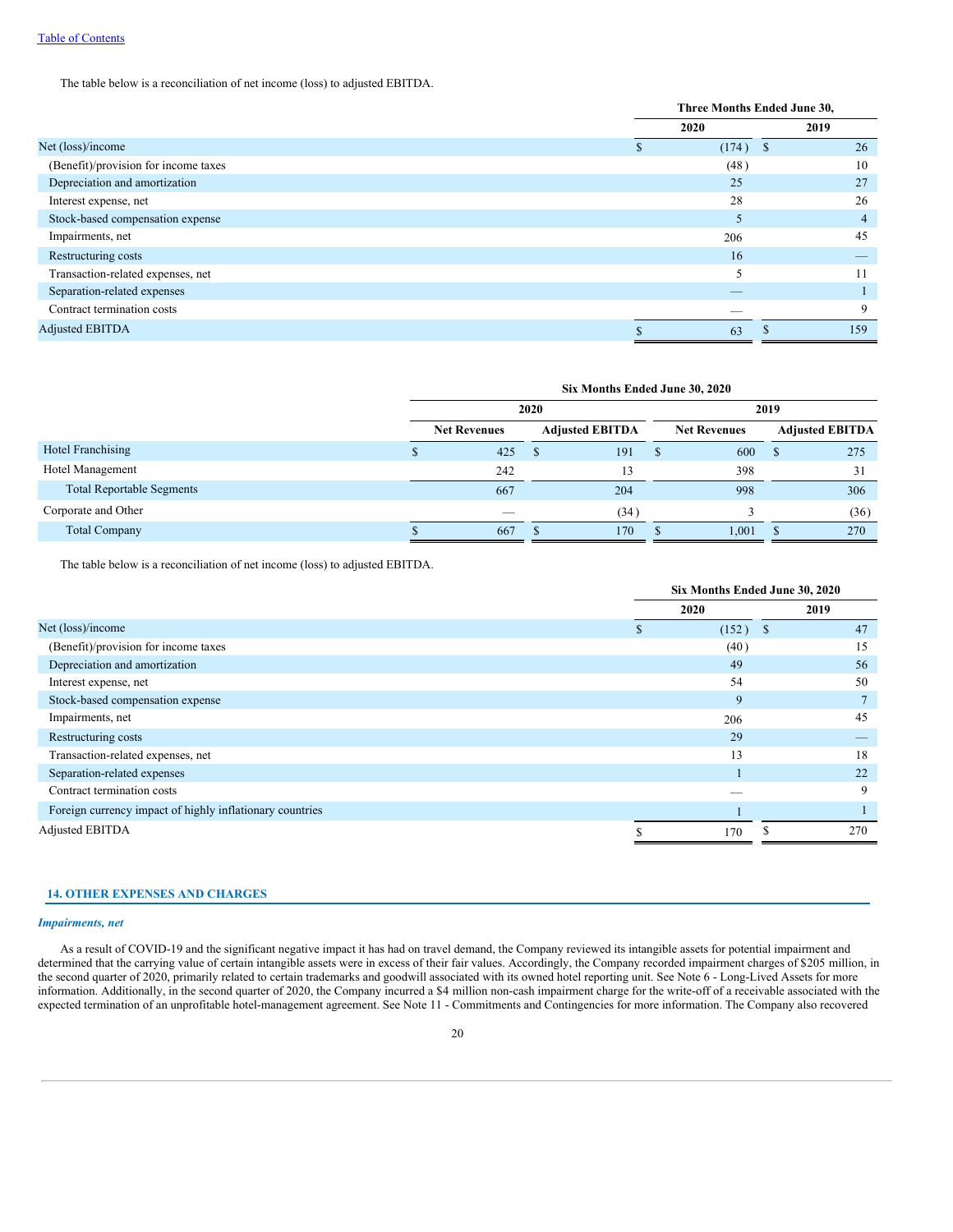cash proceeds of \$3 million of a previously impaired asset. These charges were all reported within impairments, net on the Condensed Consolidated Statement of Income.

During the second quarter of 2019, the Company incurred a non-cash net impairment charge associated with the planned termination of a hotel-management arrangement, which is comprised of a \$48 million write-off of receivables, a \$10 million write-off of a guarantee asset and the derecognition of a \$13 million guarantee liability.

#### *Restructuring*

The Company incurred \$16 million and \$29 million of charges during the three and six months ended June 30, 2020, respectively, related to two restructuring initiatives implemented in response to COVID-19. The first quarter of 2020 plan resulted in a reduction of 262 employees for a charge of \$13 million. The Company initiated another plan in the second quarter of 2020 to further reduce headcount by 180 employees and to consolidate its corporate facilities resulting in a charge of \$16 million. In addition, during the fourth quarter of 2019, the Company had implemented restructuring initiatives, primarily focused on enhancing its organizational efficiency and rationalizing its operations. Below is the activity for the six months ended June 30, 2020 relating to restructuring activities by plan:

|                             |     |                                      |                         |               | 2020 Activity        |    |             |      |                                            |
|-----------------------------|-----|--------------------------------------|-------------------------|---------------|----------------------|----|-------------|------|--------------------------------------------|
|                             |     | Liability as of<br>December 31, 2019 | <b>Costs Recognized</b> |               | <b>Cash Payments</b> |    | Other $(a)$ |      | Liability as of<br><b>June 30,</b><br>2020 |
| 2019 Plan                   |     |                                      |                         |               |                      |    |             |      |                                            |
| Personnel-related           | \$. | 8                                    | \$                      | <sup>\$</sup> | (6)                  | -S | (1)         | - \$ |                                            |
| 2020 Plans                  |     |                                      |                         |               |                      |    |             |      |                                            |
| Personnel-related           |     | __                                   | 23                      |               | (12)                 |    | (1)         |      | 10                                         |
| Facility-related            |     |                                      | 5                       |               |                      |    |             |      |                                            |
| Other                       |     | __                                   |                         |               | (1)                  |    |             |      | __                                         |
| Total 2020 Plans            |     |                                      | 29                      |               | (13)                 |    | (1)         |      | 15                                         |
| Total accrued restructuring |     | 8                                    | 29                      |               | (19)                 |    | (2)         |      | 16                                         |

(a) Represents non-cash payments in Company

 $\mathcal{L}=\mathcal{L}=\mathcal{L}=\mathcal{L}=\mathcal{L}=\mathcal{L}=\mathcal{L}=\mathcal{L}=\mathcal{L}=\mathcal{L}=\mathcal{L}=\mathcal{L}=\mathcal{L}=\mathcal{L}=\mathcal{L}=\mathcal{L}=\mathcal{L}=\mathcal{L}=\mathcal{L}=\mathcal{L}=\mathcal{L}=\mathcal{L}=\mathcal{L}=\mathcal{L}=\mathcal{L}=\mathcal{L}=\mathcal{L}=\mathcal{L}=\mathcal{L}=\mathcal{L}=\mathcal{L}=\mathcal{L}=\mathcal{L}=\mathcal{L}=\mathcal{L}=\mathcal{L}=\mathcal{$ 

stock.

Restructuring charges by segment for the three and six months ended June 30, 2020 were as follows:

|                          | <b>Three Months Ended</b><br><b>June 30, 2020</b> | <b>Six Months Ended June</b><br>30, 2020 |    |  |
|--------------------------|---------------------------------------------------|------------------------------------------|----|--|
| <b>Hotel Franchising</b> |                                                   |                                          |    |  |
| Hotel Management         |                                                   |                                          |    |  |
| Corporate and Other      |                                                   |                                          | 12 |  |
| Total                    | 16                                                |                                          | 29 |  |

#### *Transaction-related, net*

The Company incurred transaction-related expenses of\$5 million and \$11 million during the three months ended June 30, 2020 and 2019, respectively, and \$13 million and \$18 million during the six months ended June 30, 2020 and 2019, respectively. These expenses were primarily related to integration activities for the acquisition of La Quinta.

#### *Separation-related*

Separation-related costs associated with the Company's spin-off from Wyndham Worldwide werenot material for the three months ended June 30, 2020 and \$1 million for the three months ended June 30, 2019. For the six months ended June 30, 2020 and 2019, the Company incurred separation-related costs associated with its spin-off of\$1 million and \$22 million, respectively. These costs primarily consist of severance, stock-based compensation and other employee-related costs.

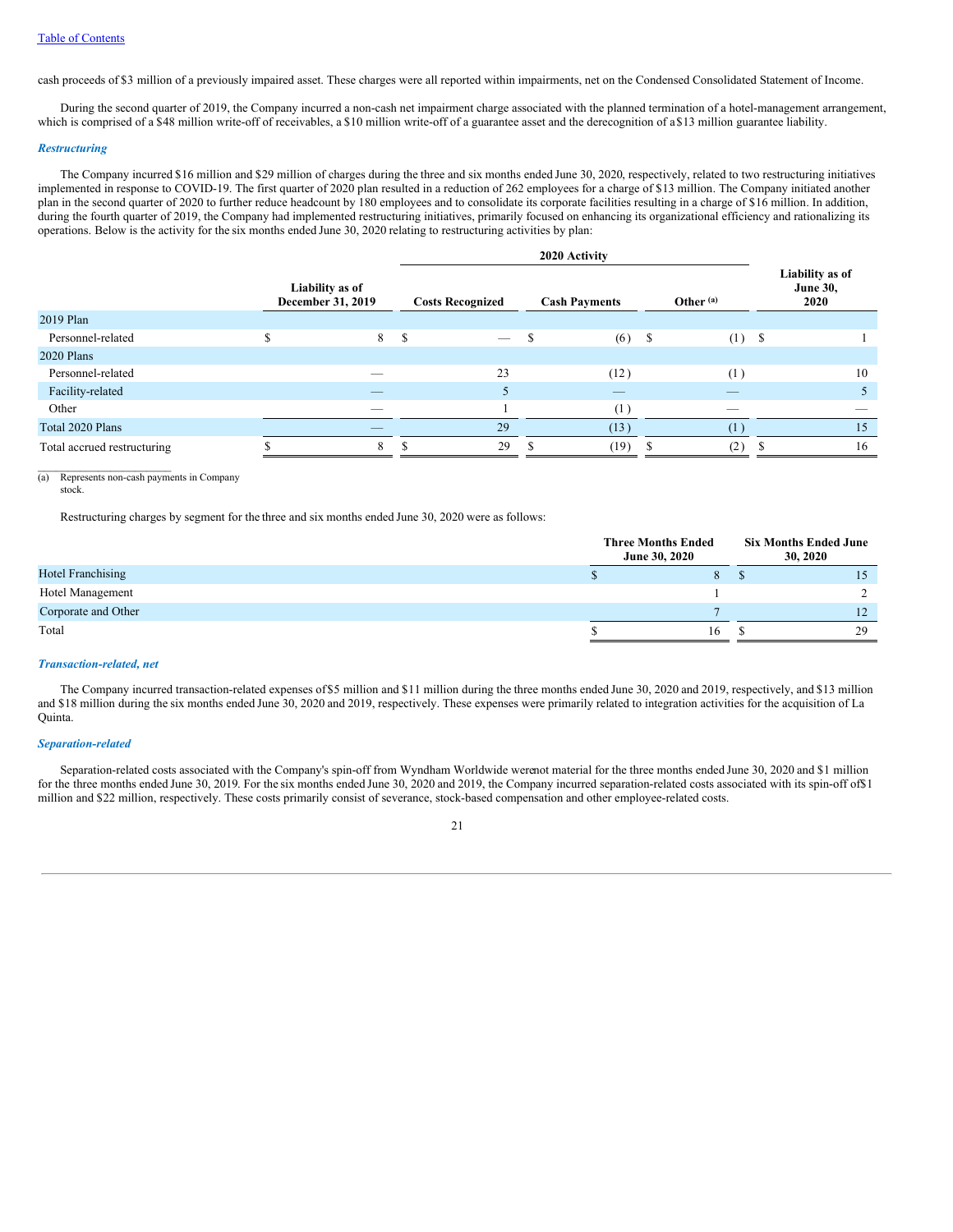#### *Contract termination*

During the second quarter of 2019, the Company incurred a contract termination charge of\$9 million in connection with an obligation associated with the expected termination of a hotel-management agreement, which was paid in the second quarter of 2020.

#### **15. TRANSACTIONS WITH FORMER PARENT**

The Company has a number of arrangements with its former Parent for services provided between both parties as described below.

# *License agreement and other agreements with former Parent*

In connection with the Company's spin-off, the Company and Wyndham Worldwide entered into long-term exclusive license agreements to retain Wyndham Destinations' affiliations with one of the hospitality industry's top-rated loyalty programs, Wyndham Rewards, as well as to continue to collaborate on inventory-sharing and customer cross-sell initiatives.

The Company also entered into several agreements with Wyndham Destinations that govern the relationship of the parties following the spin-off, including a separation and distribution agreement, an employee matters agreement, a tax matters agreement and a transition services agreement. Revenues recorded in connection with these agreements were not material for the three and six months ended June 30, 2020 and were \$1 million and \$3 million for the three and six months ended June 30, 2019, respectively. Such revenues are reported within other revenues on the Condensed Consolidated Statements of Income.

In addition, Wyndham Hotels recorded revenues from Wyndham Destinations in the amount of\$16 million and \$27 million for the three months ended June 30, 2020 and 2019, respectively, and \$32 million and \$48 million for the six months ended June 30, 2020 and 2019, respectively, for a license, development and non-competition agreement. Further, the Company recorded revenues of \$4 million and \$5 million for the three months ended June 30, 2020 and 2019, respectively, and \$7 million and \$11 million for the six months ended June 30, 2020 and 2019, respectively, for activities associated with the Wyndham Rewards program. The Company also recorded revenues from a former affiliate for license fees of \$1 million for the three months ended June 30, 2020 and 2019, and \$3 million for the six months ended June 30, 2020 and 2019. Such fees are recorded within license and other fees on the Condensed Consolidated Statements of Income.

#### *Transfer of former Parent liabilities and issuances of guarantees to former Parent and af iliates*

Upon the distribution of the Company's common stock to Wyndham Worldwide shareholders, the Company entered into certain guarantee commitments with its former Parent. These guarantee arrangements relate to certain former Parent contingent tax and other corporate liabilities. The Company assumed and is responsible for one-third of such contingent liabilities while its former Parent is responsible for the remaining two-thirds. The amount of liabilities assumed by the Company in connection with the spinoff was \$21 million and \$22 million as of June 30, 2020 and December 31, 2019, respectively, which were included within other non-current liabilities on its Condensed Consolidated Balance Sheets. The Company also had a \$2 million liability due to its former Parent which was included within current liabilities on its Condensed Consolidated Balance Sheets as of June 30, 2020 and December 31, 2019. In addition, the Company had \$4 million of receivables due from former Parent as ofJune 30, 2020 and December 31, 2019, which were included within current assets on its Condensed Consolidated Balance Sheets.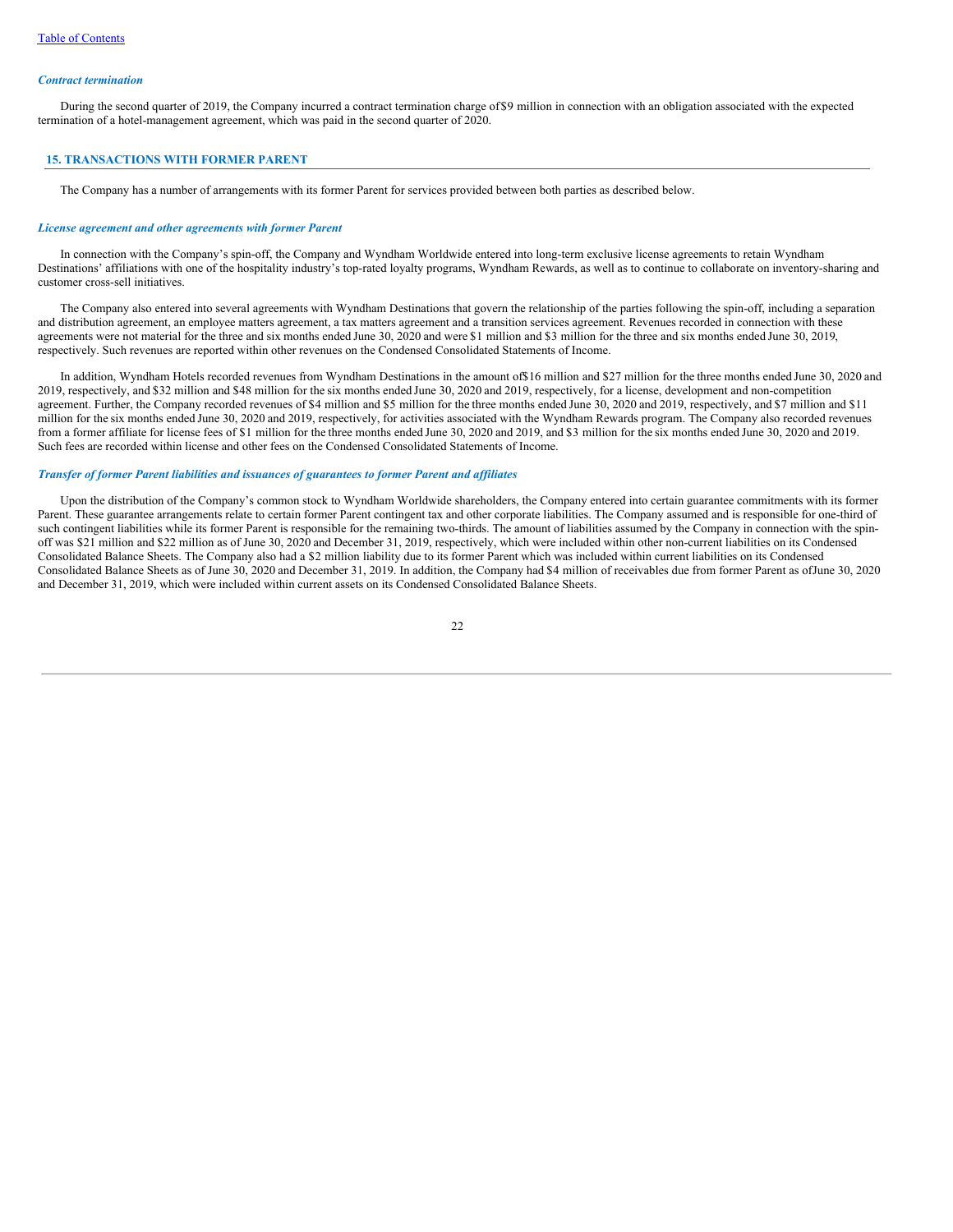## **16. ACCUMULATED OTHER COMPREHENSIVE INCOME (LOSS)**

The components of AOCI are as follows:

| <b>Foreign Currency</b> |   |                                |                         | <b>Accumulated Other</b><br>Comprehensive<br>Income/(Loss) |
|-------------------------|---|--------------------------------|-------------------------|------------------------------------------------------------|
| (1)<br>S.               | S | (26)                           | -\$                     | (27)                                                       |
| (3)                     |   | (36)                           |                         | (39)                                                       |
| (4)                     |   | (62)                           |                         | (66)                                                       |
|                         |   | (2)                            |                         | (1)                                                        |
| (3)                     |   | (64)                           |                         | (67)                                                       |
|                         |   |                                |                         |                                                            |
|                         |   |                                |                         |                                                            |
| \$<br>(4)               | S | (4)                            | -S                      | (8)                                                        |
|                         |   | (8)                            |                         | (7)                                                        |
| (3)                     |   | (12)                           |                         | (15)                                                       |
|                         |   | (16)                           |                         | (15)                                                       |
| (2)                     |   | (28)                           |                         | (30)                                                       |
|                         |   | <b>Translation Adjustments</b> | <b>Cash Flow Hedges</b> |                                                            |

#### **Item 2. Management's Discussion and Analysis of Financial Condition and Results of Operations. (Unless otherwise noted, all amounts are in millions, except share and per share amounts)**

### **Forward-Looking Statements**

This report contains forward-looking statements within the meaning of Section 21E of the Securities Exchange Act of 1934 (the "Exchange Act"), as amended. These statements include, but are not limited to, statements related to our expectations regarding our strategy and the performance of our business, our financial results, our liquidity and capital resources and other non-historical statements. Forward-looking statements include those that convey management's expectations as to the future based on plans, estimates and projections and may be identified by words such as "will," "expect," "believe," "plan," "anticipate," "intend," "goal," "future," "outlook," "guidance," "target," "objective," "estimate" and similar words or expressions, including the negative version of such words and expressions. Such forward-looking statements involve known and unknown risks, uncertainties and other factors, which may cause the actual results, performance or achievements of Wyndham Hotels to be materially different from any future results, performance or achievements expressed or implied by such forward-looking statements. You are cautioned not to place undue reliance on these forward-looking statements, which speak only as of the date of this report.

Factors that could cause actual results to differ materially from those in the forward-looking statements include without limitation general economic conditions; the continuation or worsening of the effects from the coronavirus pandemic, ("COVID-19"); its scope and duration and impact on our business operations, financial results, cash flows and liquidity, as well as the impact on our franchisees and property owners, guests and team members, the hospitality industry and overall demand for travel; the success of our mitigation efforts in response to the COVID-19 pandemic; our performance in any recovery from the COVID-19 pandemic, the performance of the financial and credit markets; the economic environment for the hospitality industry; operating risks associated with the hotel franchising and management businesses; our relationships with franchisees and property owners; the impact of war, terrorist activity or political strife; concerns with or threats of pandemics, contagious diseases or health epidemics, including the effects of the COVID-19 pandemic and any resurgence of the virus and actions governments, businesses and individuals take in response to the pandemic, including stay-in-place directives and other travel restrictions; risks related to restructuring or strategic initiatives; risks related to our relationship with CorePoint Lodging; our spin-off as a newly independent company; the Company's ability to satisfy obligations and agreements under its outstanding indebtedness, including the payment of principal and interest and compliance with covenants thereunder; risks related to our ability to obtain financing, including access to liquidity and capital as a result of COVID-19; and the restrictions on share repurchases and the Company's ability or plans to pay dividends and to repurchase shares including the timing and amount of any future share repurchases and dividends, as well as the risks described in our most recent Annual Report on [Form](http://www.sec.gov/Archives/edgar/data/1722684/000172268420000007/wh-20191231x10k.htm) 10-K filed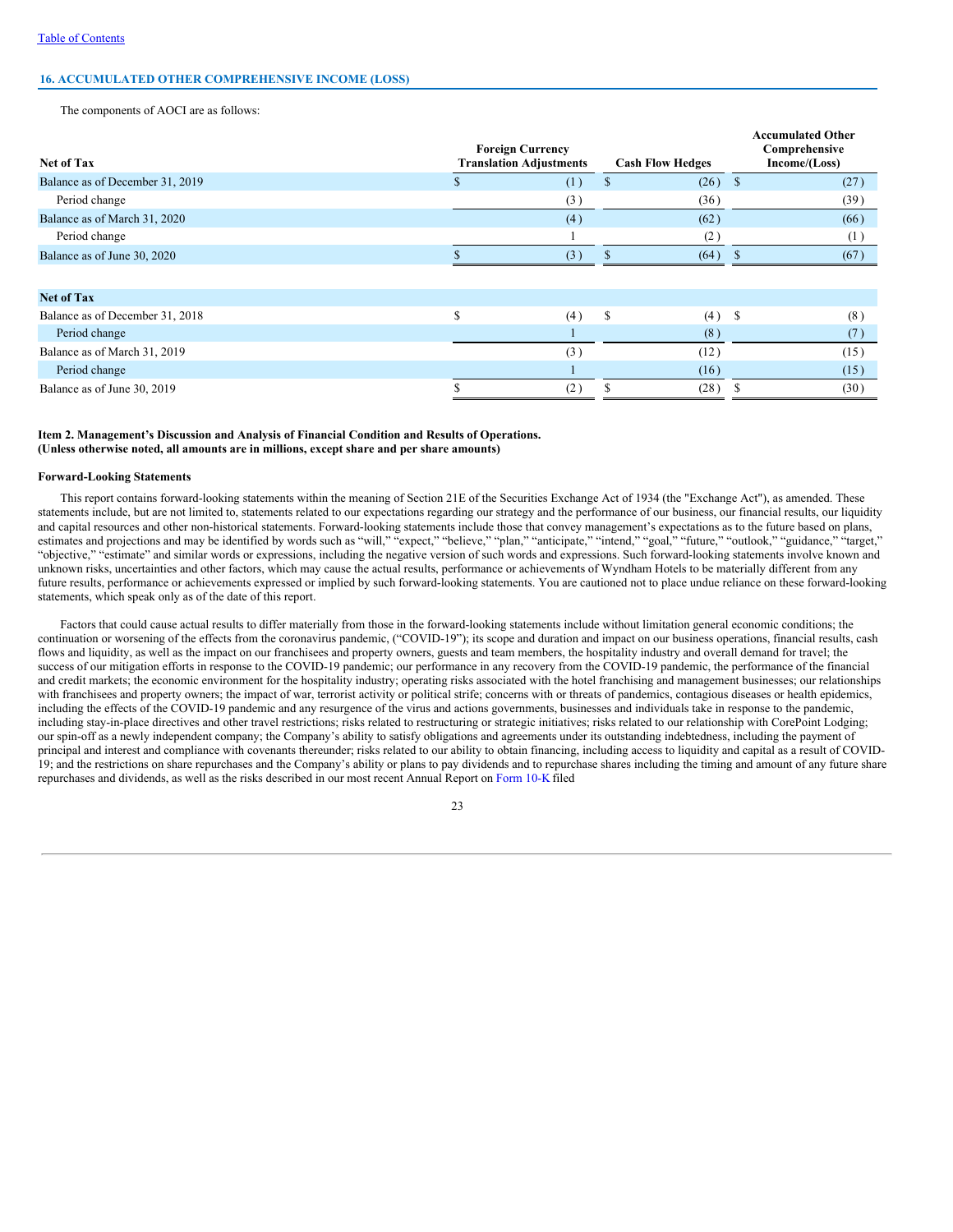with the U.S. Securities and Exchange Commission (the "SEC") and subsequent reports filed with the SEC. The Company undertakes no obligation to publicly update or revise any forward-looking statements, whether as a result of new information, subsequent events or otherwise.

We may use our website as a means of disclosing material non-public information and for complying with our disclosure obligations under Regulation FD. Disclosures of this nature will be included on our website in the Investors section, which can currently be accessed at www.investor.wyndhamhotels.com. Accordingly, investors should monitor this section of our website in addition to following our press releases, filings submitted with the SEC and any public conference calls or webcasts.

References herein to "Wyndham Hotels," the "Company," "we," "our" and "us" refer to both (i) Wyndham Hotels & Resorts, Inc. and its consolidated subsidiaries for time periods following the consummation of the spin-off and (ii) the Wyndham Hotels & Resorts businesses for time periods prior to the consummation of our spin-off from Wyndham Worldwide. Unless the context otherwise suggests, references herein to "Wyndham Worldwide," "Wyndham Destinations" and "former Parent" refer to Wyndham Worldwide Corporation and its consolidated subsidiaries.

# **BUSINESS AND OVERVIEW**

Wyndham Hotels & Resorts is a leading global hotel franchisor, licensing its renowned hotel brands to hotel owners in approximately 90 countries around the world.

Wyndham Hotels operates in the following segments:

•**Hotel Franchising —**licenses our lodging brands and provides related services to third-party hotel owners and others.

•**Hotel Management —** provides hotel management services for full-service and limited-service hotels as well as two hotels that are owned by us.

The Condensed Consolidated Financial Statements presented herein have been prepared on a stand-alone basis. The Condensed Consolidated Financial Statements include Wyndham Hotels' assets, liabilities, revenues, expenses and cash flows and all entities in which Wyndham Hotels has a controlling financial interest.

### **RESULTS OF OPERATIONS**

Discussed below are our key operating statistics, combined results of operations and the results of operations for each of our reportable segments. The reportable segments presented below represent our operating segments for which discrete financial information is available and used on a regular basis by our chief operating decision maker to assess performance and to allocate resources. In identifying our reportable segments, we also consider the nature of services provided by our operating segments. Management evaluates the operating results of each of our reportable segments based upon net revenues and adjusted EBITDA. Adjusted EBITDA is defined as net income (loss) excluding interest expense, depreciation and amortization, impairment charges, restructuring and related charges, contract termination costs, transaction-related items (acquisition-, disposition- or separation-related), foreign currency impacts of highly inflationary countries, stock-based compensation expense and income taxes. We believe that adjusted EBITDA is a useful measure of performance for our segments and, when considered with U.S. Generally Accepted Accounting Principles ("GAAP") measures, gives a more complete understanding of our operating performance. We use these measures internally to assess operating performance, both absolutely and in comparison to other companies, and to make day to day operating decisions, including in the evaluation of selected compensation decisions. Adjusted EBITDA is not a recognized term under U.S. GAAP and should not be considered as an alternative to net income (loss) or other measures of financial performance or liquidity derived in accordance with U.S. GAAP. Our presentation of adjusted EBITDA may not be comparable to similarly-titled measures used by other companies.

We generate royalties and franchise fees, management fees and other revenues from hotel franchising and hotel management activities, as well as fees from licensing our "Wyndham" trademark, certain other trademarks and intellectual property. In addition, pursuant to our franchise and management contracts with third-party hotel owners, we generate marketing, reservation and loyalty fee revenues and cost reimbursement revenues that over time are offset, respectively, by the marketing, reservation and loyalty costs and property operating costs that we incur.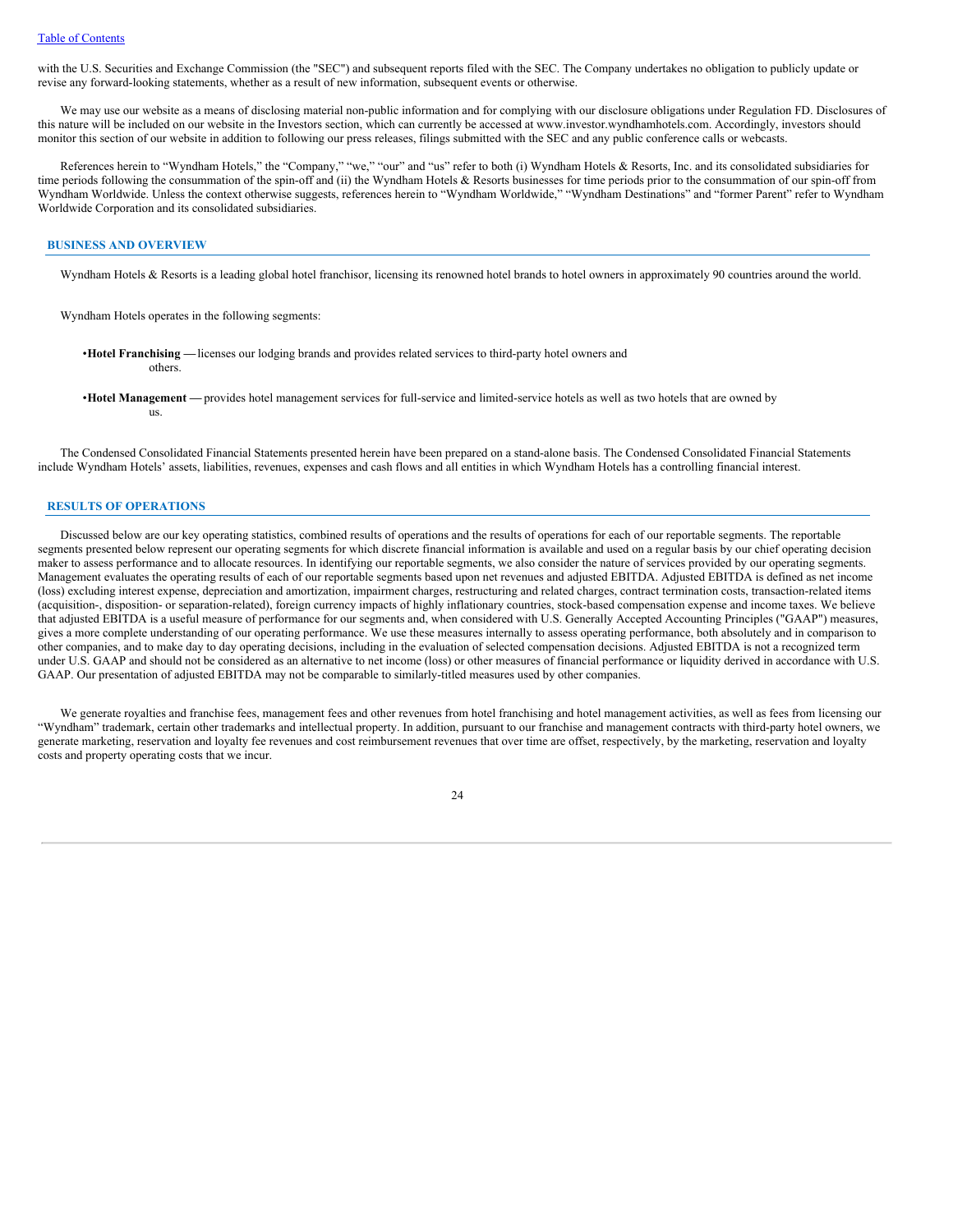## *COVID-19*

Our industry is experiencing a sharp decline in travel demand due to COVID-19 and the related government preventative and protective actions to slow the spread of the virus. We and the entire industry are experiencing significant revenue losses as a result of steep RevPAR declines, which may continue for some time.

As a result of the financial impact of COVID-19, we have taken the following preventative measures to conserve our liquidity, strengthen our balance sheet and support our franchisees through these unprecedented times:

- Suspended our share repurchase program as of March 17, 2020;
- Workforce reductions, including the elimination of 442 team members across the globe;
- **Advertising** reductions;
- Reduced our quarterly cash dividend per share to \$0.08 per share from \$0.32 per share in the first quarter of 2020;
- Capital expenditures reductions to focus on only the highest priority projects;
- Elimination of all discretionary spend;
- Temporary closure of our two owned hotels for April and May 2020; and
- Our Chief Executive Officer elected to forgo his base salary and our Board of Directors ("Board") elected to forgo the cash portion of their fees for a portion of the year.

Our franchisees' financial health and long-term success is a top priority for us, and we have taken the following proactive steps to help them preserve cash during this period:

- Suspended non-room revenue related fees, such as Wyndham Rewards retraining fees;
- Deferred property improvement plans and certain non-essential brand standards requiring cash outlays, such as hot breakfast requirements;
- Partnered with industry associations to advocate for government relief for our franchisees and their employees;
- Guided owners through the Coronavirus Aid, Relief, and Economic Security Act ("CARES") and its evolving guidance and urged the government to expand and clarify these loan programs, for which the majority of our owners qualify;
- Provided payment relief by deferring receivables and suspending interest charges and late fees through September 1, 2020; and
- Revised cleaning protocols and secured critical cleaning and disinfection supplies pursuant to new U.S. Centers for Disease Control and Prevention ("CDC") guidelines through our procurement network at reduced costs for our franchisees as well as funding and deferring repayment of these costs to help our franchisees conserve cash during this pandemic.

For our guests whose travel plans have changed, we have modified cancellation policies, paused Wyndham Rewards point expirations until September 30, 2020 and are maintaining loyalty member level status through the end of 2021.

Nearly 90% of our domestic hotels are located along highways and in suburban and small metro areas. Our brands in the economy and midscale segments are utilized by the truckers, contractors, construction workers, healthcare workers, emergency crews and others who still need overnight accommodations even in this COVID-19 crisis. These travelers are looking for well-known service providers they can depend on for quality and enhanced safety measures. Our recovery is less reliant on air travel or international travel demands which now factor in additional safety concerns for guests, or group business. While we believe our hotels will be able to quickly recover once the pandemic abates, the ultimate timing of any recovery remains uncertain. In the meantime, our results of operations may continue to be negatively impacted and certain additional intangible assets, such as our trademarks, and our franchised and managed goodwill may be exposed to additional impairments. For further discussion on the effect of COVID-19 on our financial condition and liquidity, see the section below Financial Condition, Liquidity and Capital Resources.

# **OPERATING STATISTICS**

The table below presents our operating statistics for the three and six months ended June 30, 2020 and 2019. "Rooms" represent the number of hotel rooms at the end of the period which are either under franchise and/or management agreements, or are Company-owned, and properties under affiliation agreements for which we receive a fee for reservation and/or other services provided. "RevPAR" represents the room rental revenues generated by our franchisees divided by the number of available room-nights in the period. These operating statistics are drivers of our revenues and therefore provide an enhanced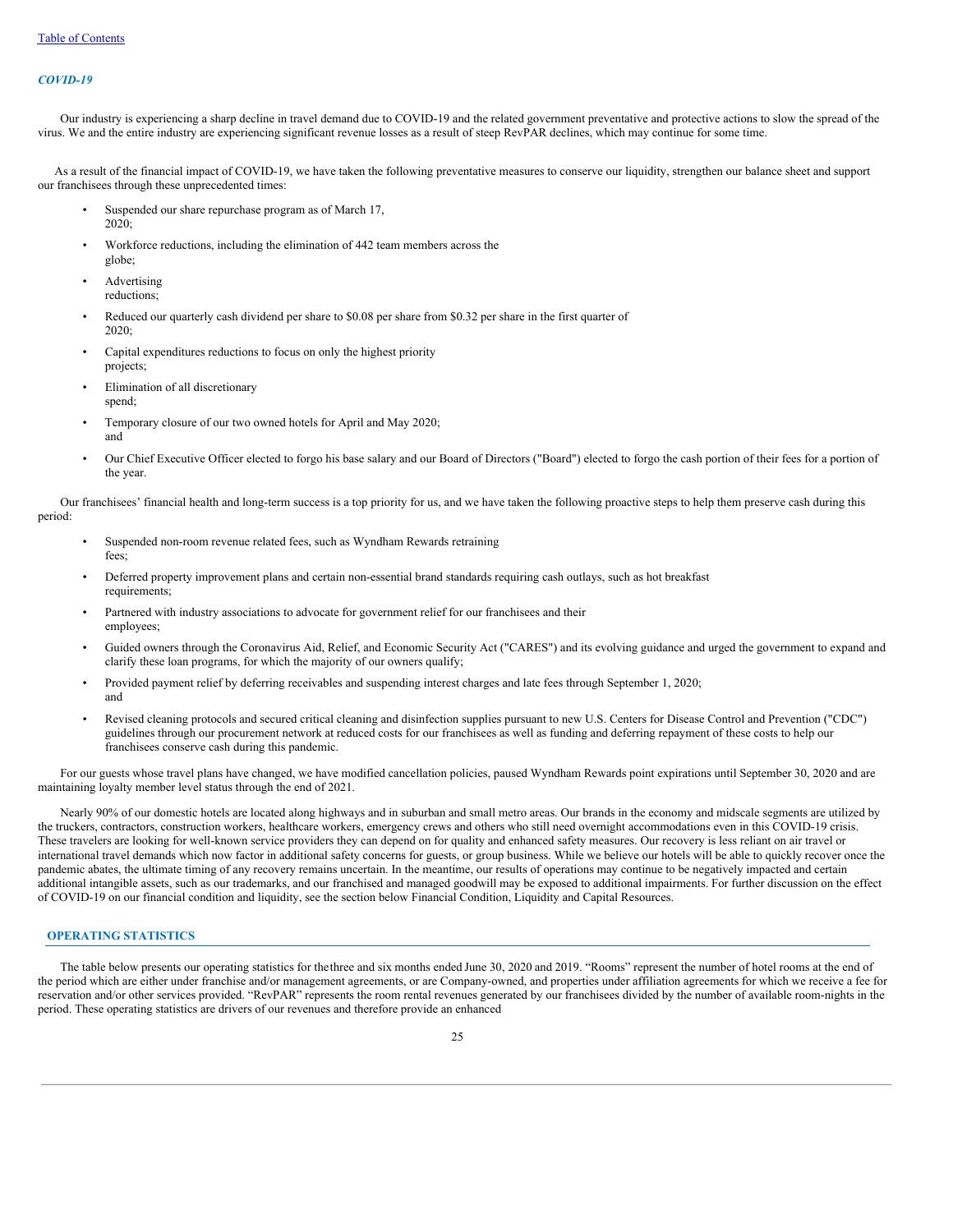$\mathcal{L}_\text{max}$ 

understanding of our business. Refer to the section below for a discussion as to how these operating statistics affected our business for the periods presented.

|                      |              | As of June 30, |            |  |  |  |  |
|----------------------|--------------|----------------|------------|--|--|--|--|
|                      | 2020<br>2019 |                | $%$ Change |  |  |  |  |
| <b>Rooms</b>         |              |                |            |  |  |  |  |
| <b>United States</b> | 502,000      | 508,300        | $(1\%)$    |  |  |  |  |
| International        | 310,900      | 308,300        | $1\%$      |  |  |  |  |
| Total rooms          | 812,900      | 816,600        | $-$ %      |  |  |  |  |
|                      |              |                |            |  |  |  |  |
|                      |              |                |            |  |  |  |  |

|                              | Three Months Ended June 30, |    |       |            |
|------------------------------|-----------------------------|----|-------|------------|
|                              | 2020                        |    | 2019  | $%$ Change |
| <b>RevPAR</b>                |                             |    |       |            |
| <b>United States</b>         | 23.19                       | -S | 50.98 | $(55\%)$   |
| International <sup>(a)</sup> | 7.96                        |    | 32.47 | $(75\%)$   |
| Total RevPAR <sup>(a)</sup>  | 17.31                       |    | 44.06 | $(61\%)$   |

|                             |  | Six Months Ended June 30, |       |          |  |
|-----------------------------|--|---------------------------|-------|----------|--|
|                             |  | 2020                      | 2019  | % Change |  |
| <b>RevPAR</b>               |  |                           |       |          |  |
| <b>United States</b>        |  | 28.33                     | 45.83 | (38%)    |  |
| International (b)           |  | 13.20                     | 30.71 | (57%)    |  |
| Total RevPAR <sup>(b)</sup> |  | 22.50                     | 40.17 | $(44\%)$ |  |

(a) Excluding currency effects, international RevPAR decreased 75% and total RevPAR decreased 60%.

(b) Excluding currency effects, international RevPAR decreased 55% and total RevPAR decreased 43%.

Rooms as of June 30, 2020 were unchanged compared to the prior year.

Total RevPAR for the three and six months ended June 30, 2020 decreased 61% to \$17.31 and 44% to \$22.50, respectively, compared to the prior-year periods due to COVID-19 and the related travel restrictions.

#### **THREE MONTHS ENDED JUNE 30, 2020 VS. THREE MONTHS ENDED JUNE 30, 2019**

|                                      | Three Months Ended June 30, |  |      |  |        |
|--------------------------------------|-----------------------------|--|------|--|--------|
|                                      | 2020                        |  | 2019 |  | Change |
| Net revenues                         | 258                         |  | 533  |  | (275)  |
| Expenses                             | 452                         |  | 471  |  | (19)   |
| Operating (loss)/income              | (194)                       |  | 62   |  | (256)  |
| Interest expense, net                | 28                          |  | 26   |  |        |
| (Loss)/income before income taxes    | (222)                       |  | 36   |  | (258)  |
| (Benefit)/provision for income taxes | (48)                        |  | 10   |  | (58)   |
| Net (loss)/income                    | (174)                       |  | 26   |  | (200)  |

Net revenues for the three months ended June 30, 2020, decreased \$275 million, or 52%, compared to the prior-year period, primarily driven by:

- \$94 million of lower cost-reimbursement revenues in our hotel management business as a result of CorePoint Lodging asset sales and the termination of unprofitable hotel-management agreements during 2019;
- \$65 million of lower royalty and franchise fees reflecting a 61% decline in RevPAR due to lower travel demand as a result of COVID-19;
- \$58 million of lower marketing, reservation and loyalty fees (inclusive of a \$13 million benefit in loyalty revenues from a change in our member redemption assumption), due to the RevPAR decline;
- \$30 million of lower management and other fees primarily due to the temporary closure of our two owned hotels for April and May and due to the RevPAR decline; and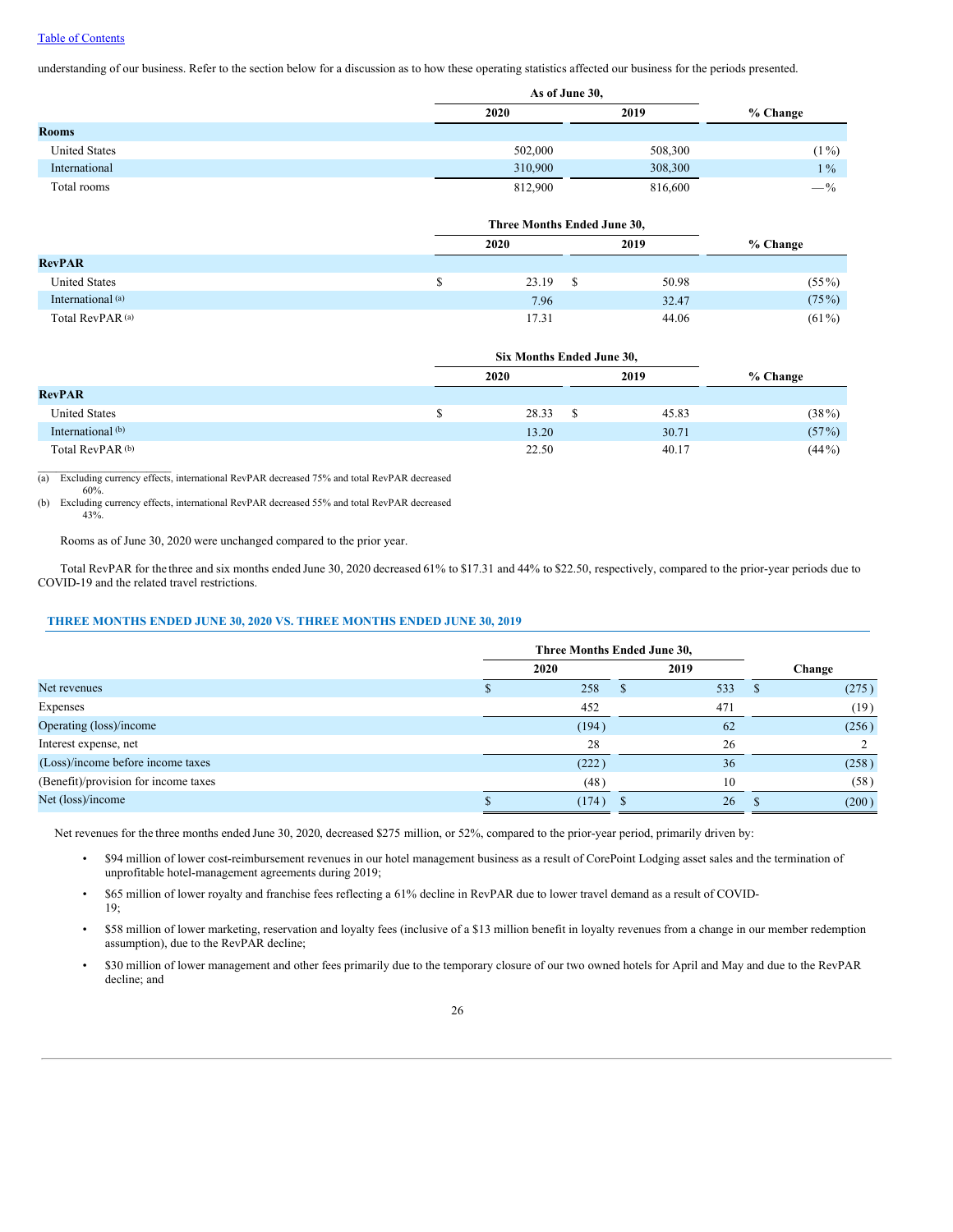• \$12 million of lower license and other fees due to lower travel demand resulting from COVID-19.

Total expenses for the three months ended June 30, 2020, decreased \$19 million, or 4%, compared to the prior-year period, primarily driven by:

- \$94 million of lower cost reimbursement expenses as discussed above;
- \$64 million of lower marketing, reservation and loyalty expenses, primarily due to cost reductions in response to COVID-19;
- \$20 million of lower operating expenses and general and administrative costs, primarily due to cost containment efforts in response to COVID-19;
- \$9 million of lower contract termination costs;
- \$6 million of lower transaction-related expenses; partially offset by
- \$161 million of higher impairment charges, driven by the \$206 million of impairment charges during the second quarter of 2020, primarily related to certain of our trademarks, principally La Quinta, as well as goodwill for our owned hotel reporting unit. Such trademark impairments were primarily due to a higher discount rate as a result of increased share price volatility, consistent with the lodging sector and broader equity markets; and
- \$16 million of restructuring charges due to cost saving initiatives implemented in response to COVID-19.

Our effective tax rate decreased to 21.6% on pre-tax loss from 27.8% on pre-tax income during thethree months ended June 30, 2020 and 2019, respectively, primarily due to goodwill impairment charges that are nondeductible for tax purposes.

As a result of these items, net income for thethree months ended June 30, 2020, decreased \$200 million compared to the prior-year period.

The table below is a reconciliation of net income (loss) to adjusted EBITDA.

|                                      | Three Months Ended June 30, |      |  |  |  |
|--------------------------------------|-----------------------------|------|--|--|--|
|                                      | 2020                        | 2019 |  |  |  |
| Net (loss)/income                    | (174)<br>$\sqrt{s}$         | 26   |  |  |  |
| (Benefit)/provision for income taxes | (48)                        | 10   |  |  |  |
| Depreciation and amortization        | 25                          | 27   |  |  |  |
| Interest expense, net                | 28                          | 26   |  |  |  |
| Stock-based compensation expense     | 5                           | 4    |  |  |  |
| Impairments, net                     | 206                         | 45   |  |  |  |
| Restructuring costs                  | 16                          |      |  |  |  |
| Transaction-related expenses, net    | 5                           | 11   |  |  |  |
| Separation-related expenses          |                             |      |  |  |  |
| Contract termination costs           |                             | 9    |  |  |  |
| <b>Adjusted EBITDA</b>               | 63                          | 159  |  |  |  |

Following is a discussion of the results of each of our segments and Corporate and Other for thethree months ended June 30, 2020 compared to the three months ended June 30, 2019:

|                          |                          | <b>Net Revenues</b> |      | <b>Adjusted EBITDA</b> |  |      |  |      |           |  |
|--------------------------|--------------------------|---------------------|------|------------------------|--|------|--|------|-----------|--|
|                          | 2020                     |                     | 2019 | $%$ Change             |  | 2020 |  | 2019 | % Change  |  |
| <b>Hotel Franchising</b> | 182                      |                     | 331  | (45%)                  |  | 83   |  | 162  | (49%)     |  |
| Hotel Management         | 76                       |                     | 201  | (62%)                  |  | (4)  |  | 16   | $(125\%)$ |  |
| Corporate and Other      | $\overline{\phantom{a}}$ |                     |      | n/a                    |  | (16) |  | (19) | n/a       |  |
| <b>Total Company</b>     | 258                      |                     | 533  | (52%)                  |  | 63   |  | 159  | $(60\%)$  |  |

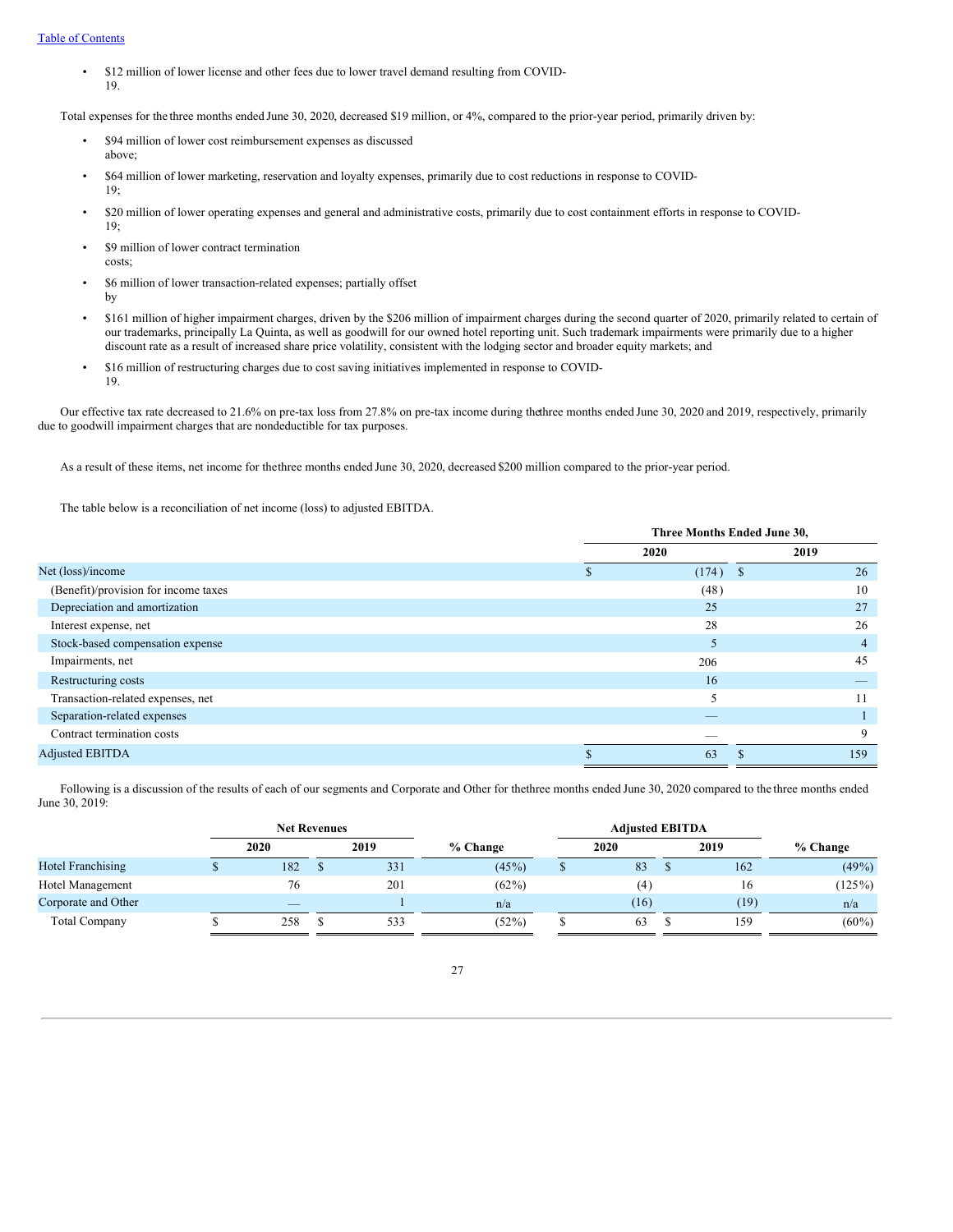### *Hotel Franchising*

|                              |   | 2020    |   | 2019    | $%$ Change |
|------------------------------|---|---------|---|---------|------------|
| <b>Rooms</b>                 |   |         |   |         |            |
| <b>United States</b>         |   | 460,200 |   | 457,600 | $1\%$      |
| International                |   | 294,500 |   | 293,700 | $-$ %      |
| Total rooms                  |   | 754,700 |   | 751,300 | $-$ %      |
| <b>RevPAR</b>                |   |         |   |         |            |
| <b>United States</b>         | S | 23.19   | S | 48.65   | $(52\%)$   |
| International <sup>(a)</sup> |   | 7.66    |   | 31.59   | $(76\%)$   |
| Total RevPAR <sup>(a)</sup>  |   | 17.05   |   | 42.04   | $(59\%)$   |

(a) Excluding currency effects, international RevPAR decreased 75% and total RevPAR decreased 59%.

Net revenues decreased \$149 million, or 45%, compared to the second quarter of 2019, primarily driven by:

- \$65 million of lower royalty and franchise fees due to the 59% decline in RevPAR primarily as a result of COVID-19 on travel demand;
- \$57 million of lower marketing, reservation and loyalty revenues (inclusive of a \$13 million benefit in loyalty revenues from a change in our member redemption assumption), due primarily to lower RevPAR; and
- \$12 million of lower license and other fees as a result of the travel demand.

Adjusted EBITDA decreased \$79 million, or 49% compared to the second quarter of 2019, primarily driven by the changes in net revenues discussed above, partially offset by:

- \$62 million of lower marketing, reservation and loyalty expenses primarily due to cost reductions in response to COVID-19; and
- \$9 million of lower operating expenses and general and administrative costs primarily due to cost containment efforts in response to COVID-19.

#### *Hotel Management*

| 2020        |               | 2019   | $%$ Change                  |
|-------------|---------------|--------|-----------------------------|
|             |               |        |                             |
| 41,800      |               | 50,700 | $(18\%)$                    |
| 16,400      |               | 14,500 | $13\%$                      |
| 58,200      |               | 65,200 | $(11\%)$                    |
|             |               |        |                             |
| \$<br>23.21 | <sup>\$</sup> | 71.61  | $(68\%)$                    |
| 13.78       |               | 49.53  | $(72\%)$                    |
| 20.67       |               | 66.67  | $(69\%)$                    |
|             |               |        | Three Months Ended June 30, |

(a) Excluding currency effects, international RevPAR decreased 72% and total RevPAR decreased 69%.

Net revenues decreased \$125 million, or 62%, compared to the prior-year period, primarily driven by:

- \$94 million of lower cost-reimbursement revenues as discussed above, which have no impact on adjusted EBITDA;
- \$21 million of lower owned hotel revenues due to the temporary closure of our owned hotels and lower travel demand as a result of COVID-19; and
- \$9 million of lower management fees primarily due to the69% decline in RevPAR primarily as a result of COVID-19 on travel demand.

Adjusted EBITDA decreased \$20 million, or 125%, compared to the prior-year period, primarily driven by the revenue decreases discussed above, partially offset by \$11 million of lower operating expenses, primarily due to cost containment efforts in response to COVID-19.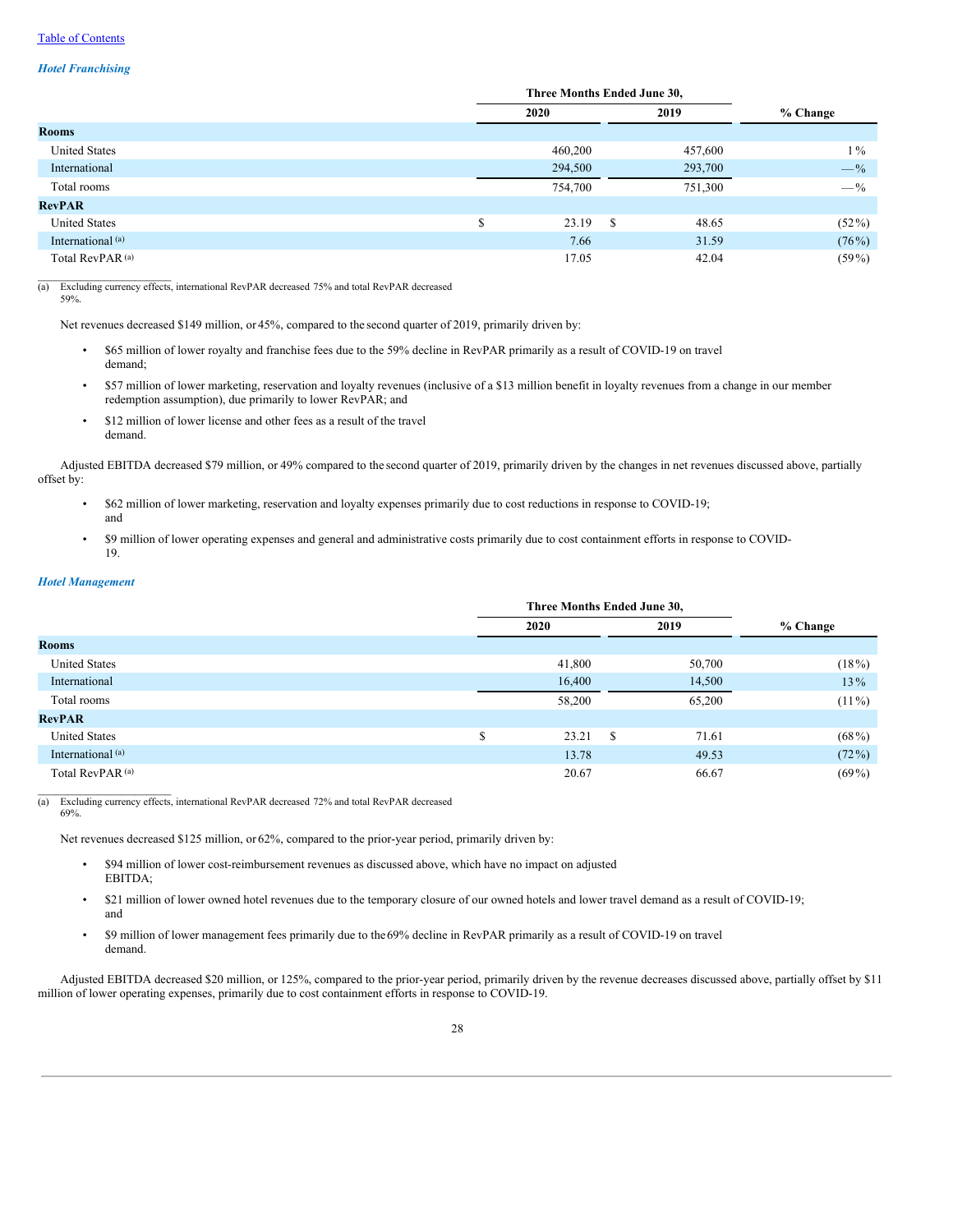#### *Corporate and Other*

Corporate and Other revenues decreased \$1 million during the three months ended June 30, 2020 compared to the same period in2019, due to the completion of transition services previously in place following our separation from Wyndham Worldwide.

Adjusted EBITDA increased \$3 million for the three months ended June 30, 2020 and 2019, primarily due to lower general and administrative costs primarily due to cost containment efforts in response to COVID-19.

# **SIX MONTHS ENDED JUNE 30, 2020 VS. SIX MONTHS ENDED JUNE 30, 2019**

|                                      |      | Six Months Ended June 30, |          |       |   |        |
|--------------------------------------|------|---------------------------|----------|-------|---|--------|
|                                      | 2020 |                           |          | 2019  |   | Change |
| Net revenues                         |      | 667                       | <b>J</b> | 1,001 | S | (334)  |
| Expenses                             |      | 805                       |          | 889   |   | (84)   |
| Operating (loss)/income              |      | (138)                     |          | 112   |   | (250)  |
| Interest expense, net                |      | 54                        |          | 50    |   | 4      |
| (Loss)/income before income taxes    |      | (192)                     |          | 62    |   | (254)  |
| (Benefit)/provision for income taxes |      | (40)                      |          | 15    |   | (55)   |
| Net (loss)/income                    |      | (152)                     |          | 47    |   | (199)  |

Net revenues for the six months ended June 30, 2020, decreased \$334 million, or 33%, compared to the prior-year period, primarily driven by:

- \$123 million of lower cost-reimbursement revenues in our hotel management business as a result of CorePoint Lodging asset sales and the termination of unprofitable hotel-management agreements during 2019;
- \$74 million of lower royalty and franchise fees reflecting a 44% decline in RevPAR due to lower travel demand as a result of COVID-19;
- \$66 million of lower marketing, reservation and loyalty fees (inclusive of a \$13 million benefit in loyalty revenues from a change in our member redemption assumption), due to the RevPAR decline;
- \$37 million of lower management and other fees primarily due to the temporary closure of our two owned hotels for April and May and due to the RevPAR decline; and
- \$19 million of lower license and other fees due to lower travel demand resulting from COVID-19.

Total expenses for the six months ended June 30, 2020, decreased \$84 million, or 9%, compared to the prior-year period, primarily driven by:

- \$123 million of lower cost reimbursement expenses as discussed above;
- \$74 million of lower marketing, reservation and loyalty expenses, primarily due to cost reductions in response to COVID-19;
- \$35 million of lower operating expenses and general and administrative costs, primarily due to cost containment efforts in response to COVID-19;
- \$21 million of lower separation-related expenses; partially offset by
- \$161 million of higher impairment charges, driven by the \$206 million of impairment charges during the second quarter of 2020, primarily related to certain of our trademarks, principally La Quinta, as well as goodwill for our owned hotel reporting unit. Such trademark impairments were primarily due to a higher discount rate as a result of increased share price volatility, consistent with the lodging sector and broader equity markets; and
- \$29 million of higher restructuring charges due to cost saving initiatives implemented in response to COVID-19.

Our effective tax rate decreased to 20.8% on pre-tax loss from 24.2% on pre-tax income during thesix months ended June 30, 2020 and 2019, respectively, primarily due to goodwill impairment charges that are nondeductible for tax purposes and the absence of the favorable tax impact from a settlement with state taxing authorities in the first quarter of 2019.

As a result of these items, net income for thesix months ended June 30, 2020, decreased \$199 million compared to the prior-year period.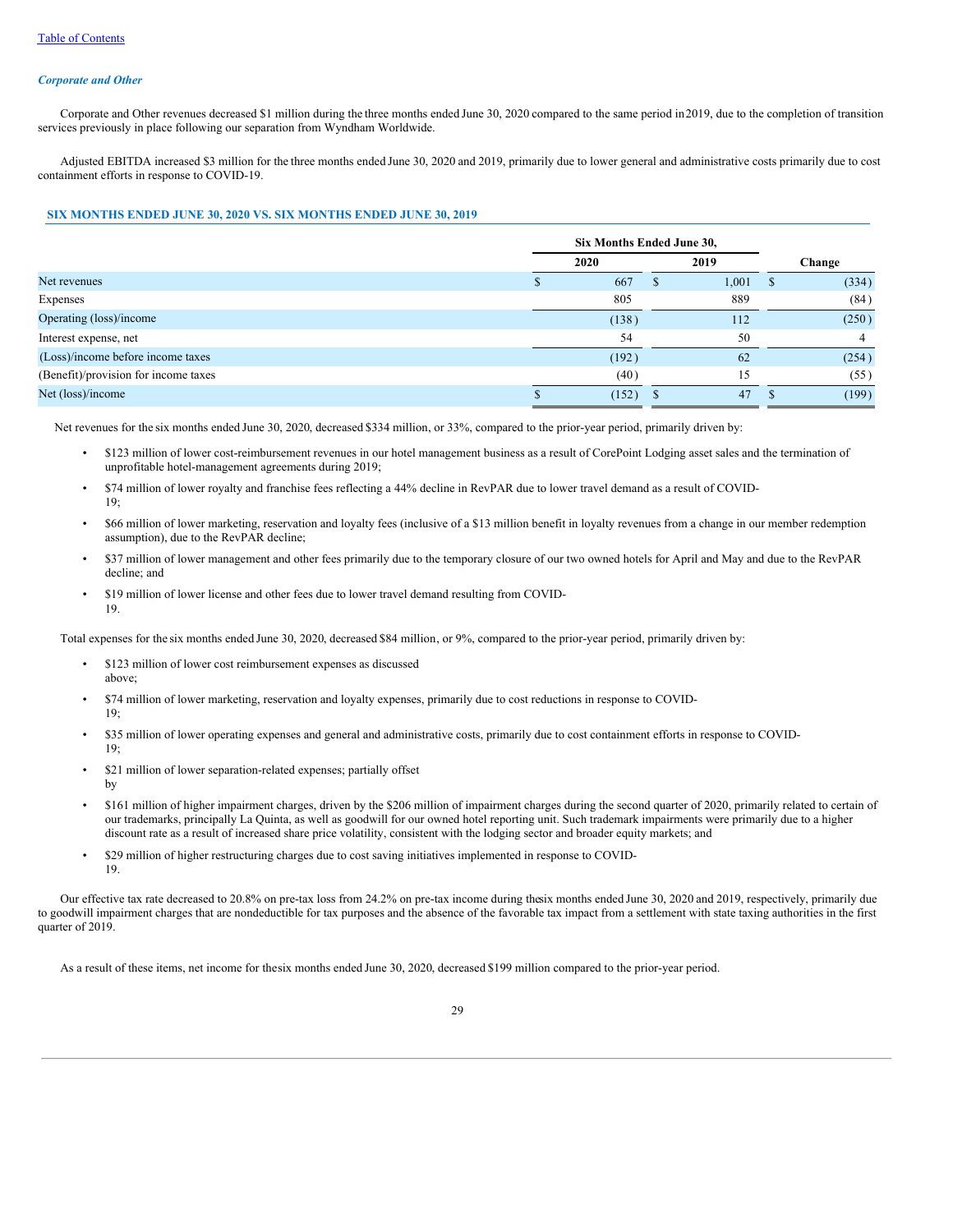The table below is a reconciliation of net income (loss) to adjusted EBITDA.

|                                                          |          | Six Months Ended June 30, |      |
|----------------------------------------------------------|----------|---------------------------|------|
|                                                          |          | 2020                      | 2019 |
| Net (loss)/income                                        | <b>J</b> | (152)<br>-S               | 47   |
| (Benefit)/provision for income taxes                     |          | (40)                      | 15   |
| Depreciation and amortization                            |          | 49                        | 56   |
| Interest expense, net                                    |          | 54                        | 50   |
| Stock-based compensation expense                         |          | 9                         |      |
| Impairments, net                                         |          | 206                       | 45   |
| Restructuring costs                                      |          | 29                        |      |
| Transaction-related expenses, net                        |          | 13                        | 18   |
| Separation-related expenses                              |          |                           | 22   |
| Contract termination costs                               |          |                           | 9    |
| Foreign currency impact of highly inflationary countries |          |                           |      |
| Adjusted EBITDA                                          |          | 170                       | 270  |

Following is a discussion of the results of each of our segments and Corporate and Other for thesix months ended June 30, 2020 compared to June 30, 2019:

|                          | <b>Net Revenues</b> |       |            | <b>Adjusted EBITDA</b> |      |  |      |            |
|--------------------------|---------------------|-------|------------|------------------------|------|--|------|------------|
|                          | 2020                | 2019  | $%$ Change |                        | 2020 |  | 2019 | $%$ Change |
| <b>Hotel Franchising</b> | 425                 | 600   | (29%)      |                        | 191  |  | 275  | $(31\%)$   |
| Hotel Management         | 242                 | 398   | (39%)      |                        | 13   |  | 31   | (58%)      |
| Corporate and Other      |                     |       | n/a        |                        | (34) |  | (36) | n/a        |
| <b>Total Company</b>     | 667                 | 1,001 | (33%)      |                        | 170  |  | 270  | (37%)      |

# *Hotel Franchising*

 $\mathcal{L}=\mathcal{L}=\mathcal{L}=\mathcal{L}=\mathcal{L}=\mathcal{L}=\mathcal{L}=\mathcal{L}=\mathcal{L}=\mathcal{L}=\mathcal{L}=\mathcal{L}=\mathcal{L}=\mathcal{L}=\mathcal{L}=\mathcal{L}=\mathcal{L}=\mathcal{L}=\mathcal{L}=\mathcal{L}=\mathcal{L}=\mathcal{L}=\mathcal{L}=\mathcal{L}=\mathcal{L}=\mathcal{L}=\mathcal{L}=\mathcal{L}=\mathcal{L}=\mathcal{L}=\mathcal{L}=\mathcal{L}=\mathcal{L}=\mathcal{L}=\mathcal{L}=\mathcal{L}=\mathcal{$ 

|                             | Six Months Ended June 30, |       |            |
|-----------------------------|---------------------------|-------|------------|
|                             | 2020                      | 2019  | $%$ Change |
| <b>RevPAR</b>               |                           |       |            |
| <b>United States</b>        | 27.31                     | 43.24 | (37%)      |
| International (a)           | 12.52                     | 29.60 | $(58\%)$   |
| Total RevPAR <sup>(a)</sup> | 21.47                     | 37.95 | $(43\%)$   |

(a) Excluding currency effects, international RevPAR decreased 56% and total RevPAR decreased 43%.

Net revenues for the six months ended June 30, 2020, decreased \$175 million, or 29%, compared to the prior-year period, primarily driven by:

- \$79 million of lower royalty and franchise fees due to the 43% decline in RevPAR primarily as a result of COVID-19 on travel demand;
- \$65 million of lower marketing, reservation and loyalty revenues (inclusive of a \$13 million benefit in loyalty revenues from a change in our member redemption assumption), due primarily to lower RevPAR; and
- \$19 million of lower license and other fees due to lower travel demand.

Adjusted EBITDA for the six months ended June 30, 2020, decreased \$84 million, or 31%, compared to the prior-year period, primarily driven by the changes in net revenues discussed above, partially offset by:

- \$73 million of lower marketing, reservation and loyalty expenses primarily due to cost reductions in response to COVID-19; and
- \$18 million of lower operating expenses and general and administrative costs primarily due to cost containment efforts in response to COVID-19.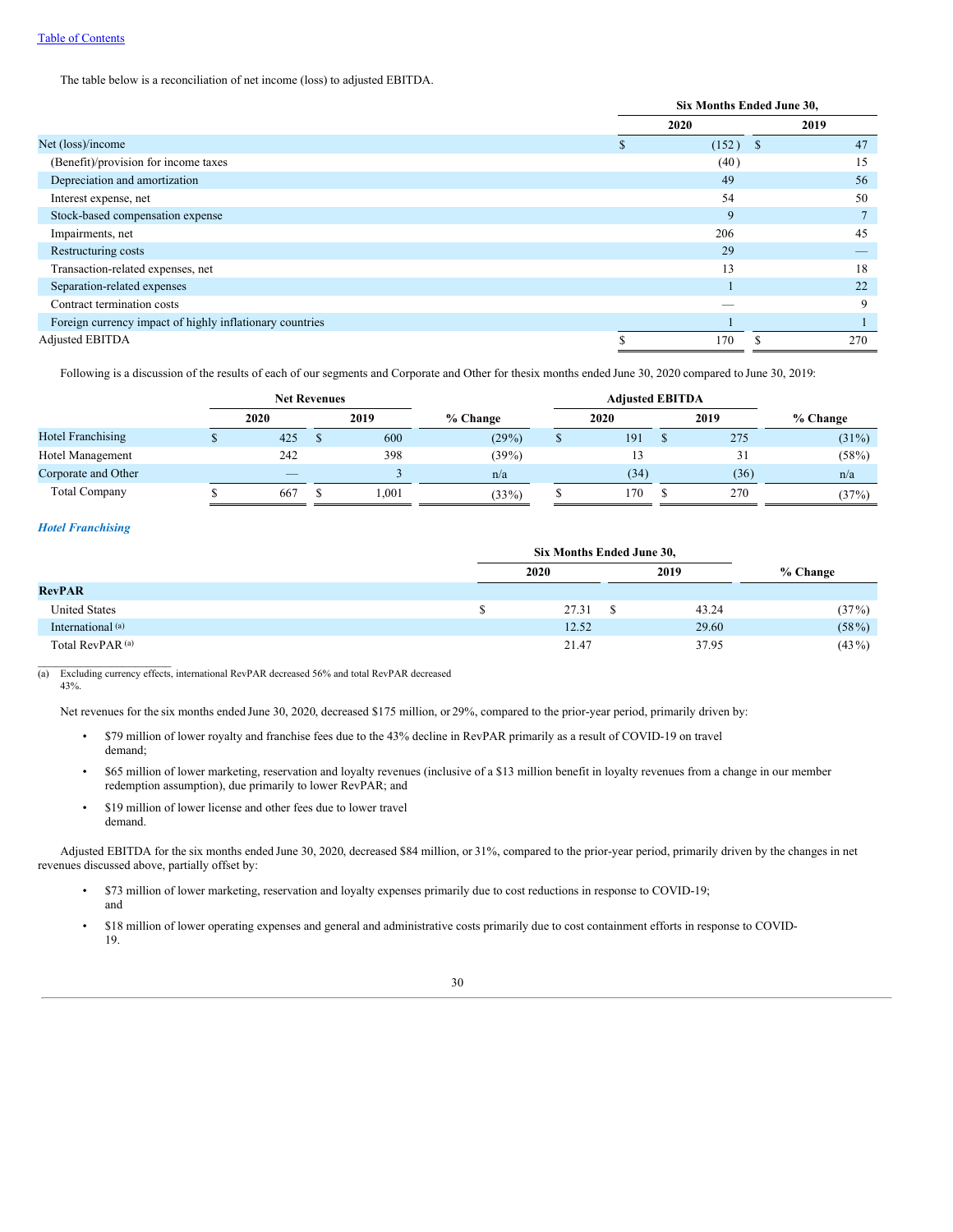#### *Hotel Management*

|                             | Six Months Ended June 30, |  |       |          |  |  |
|-----------------------------|---------------------------|--|-------|----------|--|--|
|                             | 2020                      |  | 2019  | % Change |  |  |
| <b>RevPAR</b>               |                           |  |       |          |  |  |
| <b>United States</b>        | 39.11                     |  | 68.60 | (43%)    |  |  |
| International (a)           | 26.12                     |  | 52.31 | $(50\%)$ |  |  |
| Total RevPAR <sup>(a)</sup> | 35.63                     |  | 64.97 | (45%)    |  |  |

(a) Excluding currency effects, international RevPAR decreased 47% and total RevPAR decreased 44%.

Net revenues for the six months ended June 30, 2020, decreased \$156 million, or 39%, compared to the prior-year period, primarily driven by:

- \$123 million of lower cost-reimbursement revenues as discussed above, which have no impact on adjusted EBITDA;
- \$26 million of lower owned hotel revenues due to lower travel demand as a result of COVID-19;
- \$11 million of management fees primarily due to the 45% decline in RevPAR primarily as a result of COVID-19 on travel demand; partially offset by
- \$7 million of higher termination fees related to CorePoint Lodging asset sales.

Adjusted EBITDA for the six months ended June 30, 2020, decreased \$18 million, or 58%, compared to the prior-year period, primarily driven by the revenue decreases discussed above, partially offset by \$12 million in lower operating expenses primarily due to cost containment efforts in response to COVID-19.

#### *Corporate and Other*

Corporate and Other revenues decreased \$3 million during the six months ended June 30, 2020 compared to the same period in2019, due to the completion of transition services previously in place following our separation from Wyndham Worldwide.

Adjusted EBITDA increased \$2 million for the six months endedJune 30, 2020 and 2019, primarily due to \$5 million in lower general and administrative costs primarily due to cost containment efforts in response to COVID-19, partially offset by a \$3 million decrease in net revenues, as discussed above.

# **FINANCIAL CONDITION, LIQUIDITY AND CAPITAL RESOURCES**

### *Financial condition*

|                            | <b>June 30,</b><br>2020 | December 31,<br>2019 | Change |
|----------------------------|-------------------------|----------------------|--------|
| Total assets               | 4,848                   | 4,533                | 315    |
| <b>Total liabilities</b>   | 3,915                   | 3,321                | 594    |
| Total stockholders' equity | 933                     | 1,212                | (279)  |

Total assets increased \$315 million from December 31, 2019 to June 30, 2020 primarily due to an increase in cash of \$570 million due to borrowings under our revolving credit facility, partially offset by impairments of certain intangible assets. Total liabilities increased \$594 million from December 31, 2019 to June 30, 2020 primarily due to the borrowings under our revolving credit facility. Total equity decreased \$279 million from December 31, 2019 to June 30, 2020 primarily due to our net loss for the period, stock repurchases and dividend payments.

# *Liquidity and capital resources*

Historically, we have used the cash flow generated by our operations to create value for stockholders. Our asset-light business model, with low fixed costs and stable, recurring franchise fee revenue, has generated attractive margins and cash flow. In addition to investments in the business, we would normally expect to return capital to our stockholders through the payment of dividends and/or share repurchases. However, due to the negative impact that COVID-19 is currently having on the travel industry, during March 2020, we suspended share repurchase activity. In addition, we are restricted from making share repurchases under the amendment to our credit facility discussed below. Additionally, although we paid dividends in the first

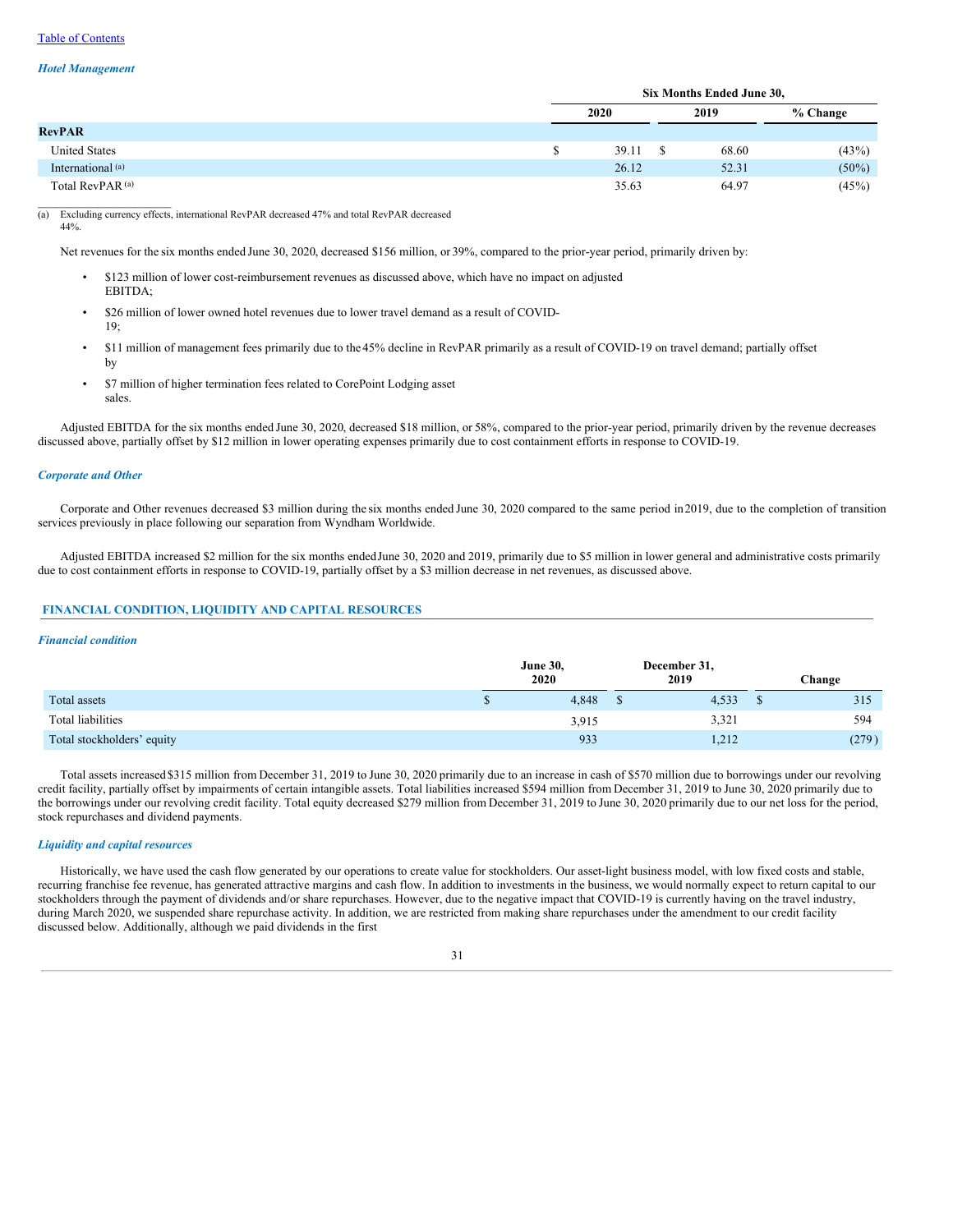half of 2020, the amount of any future dividend payment is subject to evaluation based on the current economic environment, overall demand for travel and restrictions that may be imposed on us from the amendment to our revolving credit facility agreement.

During March 2020, we borrowed \$734 million, representing substantially all of our outstanding availability under our revolving credit facility. We currently do not have any significant additional borrowing capacity and our liquidity is limited to our cash on hand. As of June 30, 2020, we had \$664 million of cash on hand. Additionally, in April 2020, we completed an amendment to our revolving credit facility agreement to waive the quarterly-tested leverage covenant until the second quarter of 2021. The covenant was also modified for the second, third and potentially fourth quarters of 2021 to use a form of annualized EBITDA, as defined in the credit agreement, rather than the last twelve months EBITDA, as previously required. In return for this modification, we agreed to maintain minimum liquidity of \$200 million, which is defined in the credit agreement as the total of unrestricted cash on hand and available capacity under our revolving credit facility, pay 25 basis points of higher interest on outstanding borrowings, restrict share repurchases and reduce payment of dividends, or restrict dividends to \$0.01 per share in the event our liquidity is below \$300 million. At current monthly cash usage rates, we have in excess of two years of liquidity before triggering the \$200 million minimum liquidity covenant per the amended credit agreement.

As of June 30, 2020, we had a term loan with an aggregate principal amount of \$1.6 billion maturing in 2025 and a five-year revolving credit facility maturing in 2023 with an aggregate principal amount of \$750 million, of which \$734 million was outstanding and \$15 million was allocated to outstanding letters of credit. The interest rate per annum applicable to our term loan is equal to, at our option, either a base rate plus a margin of 0.75% or LIBOR plus a margin of 1.75%. The revolving credit facility is subject to an interest rate per annum equal to, at our option, either a base rate plus a margin ranging from 0.50% to 1.00% or LIBOR plus a margin ranging from 1.50% to 2.00%, in either case based upon the total leverage ratio of the Company and its restricted subsidiaries. After the April 2020 amendment discussed above, the revolving credit facility is subject to an interest rate per annum equal to, at our option, either a base rate plus a margin of 1.25% or LIBOR plus a margin of 2.25%, in either case based upon the total leverage ratio of the Company and its restricted subsidiaries.

As of June 30, 2020, \$1.1 billion of our \$1.6 billion term loan is hedged with pay-fixed/receive-variable interest rate swaps hedging of our term loan interest rate exposure. The aggregate fair value of these interest rate swaps was an \$85 million liability as ofJune 30, 2020.

The Federal Reserve has established the Alternative Reference Rates Committee to identify alternative reference rates in the event that LIBOR ceases to exist after 2021. Our credit facility, which includes our revolving credit facility and term loan, gives us the option to use LIBOR as a base rate and our interest rate swaps are based on the onemonth U.S. dollar LIBOR rate. In the event that LIBOR is no longer published, the credit facility allows us and the administrative agent of the facility to replace LIBOR with an alternative benchmark rate, subject to the rejection of the majority of the lenders. The International Swaps and Derivatives Association is expected to issue protocols to allow swap parties to amend their existing contracts.

As of June 2020, our credit rating was Ba1 from Moody's Investors Service and BB from Standard and Poor's Rating Agency. A credit rating is not a recommendation to buy, sell or hold securities and is subject to revision or withdrawal by the assigning rating organization. Reference in this report to any such credit rating is intended for the limited purpose of discussing or referring to aspects of our liquidity and of our costs of funds. Any reference to a credit rating is not intended to be any guarantee or assurance of, nor should there be any undue reliance upon, any credit rating or change in credit rating, nor is any such reference intended as any inference concerning future performance, future liquidity or any future credit rating.

Our liquidity and access to capital may be impacted by our credit ratings, financial performance and global credit market conditions. Our industry has seen a significant decline in travel demand due to COVID-19 and if the effects of COVID-19 persist for a prolonged duration, our credit ratings, financial performance and access to credit markets may be negatively impacted. We may not be able to obtain future borrowings on terms as favorable as our existing terms or at all. We believe that our existing cash, cash equivalents, cash generated through operations and our expected access to financing facilities, will be sufficient to fund our operating activities, anticipated capital expenditures and growth needs.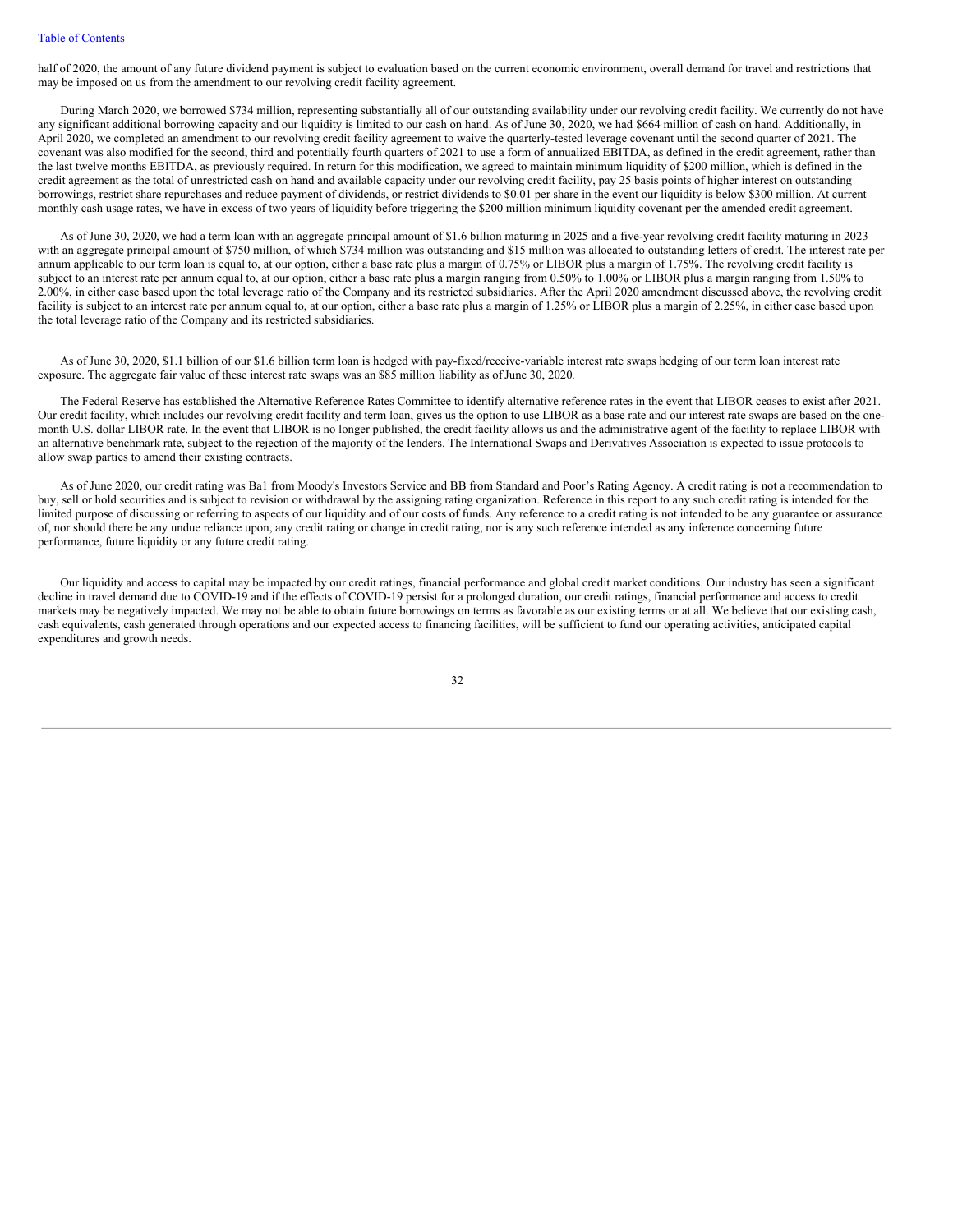#### **CASH FLOW**

The following table summarizes the changes in cash, cash equivalents and restricted cash during thesix months ended June 30, 2020 and 2019:

|                                                                                    | Six Months Ended June 30, |           |  |            |        |
|------------------------------------------------------------------------------------|---------------------------|-----------|--|------------|--------|
|                                                                                    |                           | 2020      |  | 2019       | Change |
| Cash (used in)/provided by                                                         |                           |           |  |            |        |
| Operating activities                                                               |                           | $(40)$ \$ |  | $(137)$ \$ | 97     |
| Investing activities                                                               |                           | (19)      |  | (27)       |        |
| Financing activities                                                               |                           | 630       |  | (96)       | 726    |
| Effects of changes in exchange rates on cash, cash equivalents and restricted cash |                           | (1)       |  |            | (2)    |
| Net change in cash, cash equivalents and restricted cash                           |                           | 570       |  | (259)      | 829    |

Net cash used in operating activities decreased \$97 million compared to the prior-year period primarily due to the 2019 payment of \$188 million of tax liabilities assumed in the La Quinta acquisition, partially offset by the higher cash used for working capital including an estimated \$67 million of support we provided to our franchisees, primarily through deferring franchisee fees, which negatively impacted our cash generation during the second quarter of 2020.

Net cash used in investing activities decreased \$8 million compared to the prior-year period, primarily due to lower capital expenditures.

Net cash provided by financing activities increased \$726 million compared to the prior-year period, primarily due to proceeds from borrowings on our revolving credit facility in 2020.

#### *Capital deployment*

Our primary financial goal is liquidity. We expect to remain prudent in our capital allocation policy through the COVID-19 pandemic and until travel demand begins to normalize. While we believe our current quarterly dividend of \$0.08 per share is supportable from a financial profile, we cannot make any assurances as to future dividend payments.

We incurred \$29 million of charges related to restructuring initiatives implemented in response to COVID-19, of which \$19 million was paid during thesix months ended June 30, 2020. These initiatives resulted in a reduction of 442 employees and are comprised primarily of employee separation and facility closure costs. As ofJune 30, 2020, we had a \$15 million liability related to this restructuring plan which is expected to be fully paid by the end of 2021. We expect that annual savings realized will be \$50 million to \$55 million.

During the six months ended June 30, 2020, we spent \$18 million on capital expenditures, primarily related to information technology. During2020, we anticipate spending approximately \$30 million on capital expenditures.

In addition, during the six months ended June 30, 2020, we spent \$6 million on development advance notes to acquire new hotel franchise agreements and hotelmanagement contracts. In an effort to support growth in our business, we intend to continue to provide development advance notes of approximately \$25 million. We may also continue to provide other forms of financial support.

In the first half of 2020, we paid \$29 million of separation, transaction and contract termination costs incurred in 2019, net of cash proceeds of a previously impaired asset.

We expect all our cash needs to be funded from cash on hand and cash generated through operations.

#### *Stock repurchase program*

In May 2018, our Board approved a share repurchase plan pursuant to which we were authorized to purchase up to \$300 million of our common stock. In August 2019, the Board increased the capacity of the program by another \$300 million. Under the plan, we may, from time to time, purchase our common stock through various means, including, without limitation, open market transactions, privately negotiated transactions or tender offers, subject to the terms of the tax matters agreement entered into in connection with our spin-off.

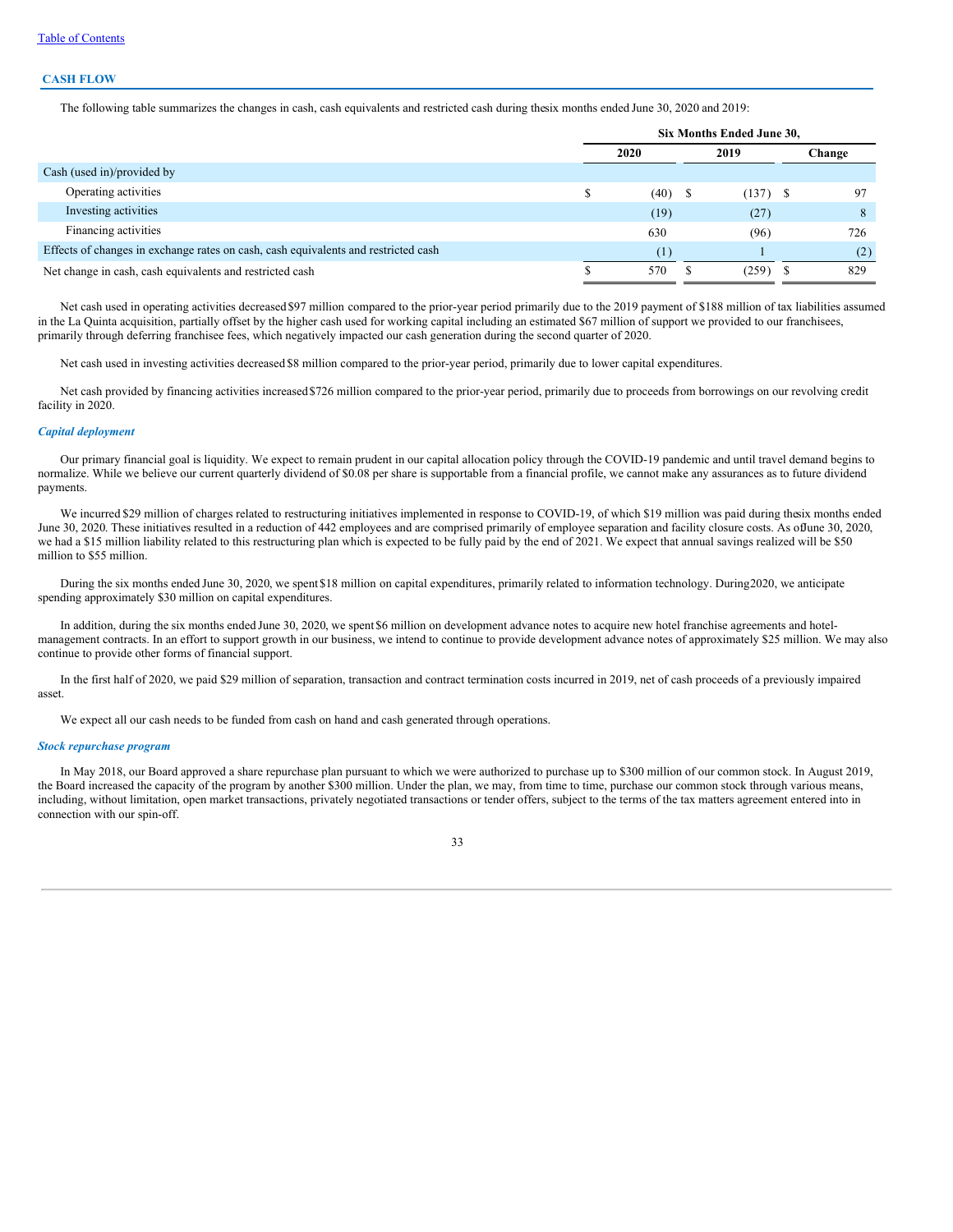We repurchased approximately 0.9 million shares at an average price of\$51.57 for a cost of \$45 million during the six months ended June 30, 2020, all of which was repurchased on or before March 17, 2020, the date we suspended our share repurchase activity due to COVID-19. As of June 30, 2020, we had \$191 million of remaining availability under our program.

As a condition of the amendment to our revolving credit agreement, we are restricted from repurchasing shares of our stock until the waiver amendment expires at the beginning of the second quarter of 2021 unless we elect to terminate the amendment earlier.

#### *Dividend policy*

We declared cash dividends of \$0.32 per share in the first quarter of 2020 and \$0.08 per share in the second quarter of 2020 \$38 million in aggregate). The declaration and payment of future dividends to holders of our common stock is at the discretion of our Board and depends upon many factors, including the impact of COVID-19 on travel demand, our financial condition, earnings, capital requirements of our business, covenants associated with certain debt obligations, legal requirements, regulatory constraints, industry practice and other factors that our Board deems relevant.

Due to the material adverse impact on the global economy and travel demand resulting from COVID-19, our Board approved a reduction in the quarterly cash dividend policy from \$0.32 per share to \$0.08 per share, beginning with the dividend that was declared by the Board during the second quarter of 2020. While we believe some form of reduced future dividend is supportable from a financial profile, we cannot make any assurances as the economic environment remains fluid. As a condition of our amended revolving credit agreement, we may be restricted in future dividend payments to \$0.01 per share in the event that our liquidity is below \$300 million and constrained to \$0.16 per share otherwise. However, if we choose to terminate the amendment prior to the second quarter of 2021, these restrictions would be lifted and our quarterly first lien leverage ratio would be reinstated.

# **LONG-TERM DEBT COVENANTS**

Our credit facilities contain customary covenants that, among other things, impose limitations on indebtedness; liens; mergers, consolidations, liquidations and dissolutions; dispositions, restricted debt payments, restricted payments and transactions with affiliates. Events of default in these credit facilities include, among others, failure to pay interest, principal and fees when due; breach of a covenant or warranty; acceleration of or failure to pay other debt in excess of a threshold amount; unpaid judgments in excess of a threshold amount, insolvency matters; and a change of control. The credit facilities require us to comply with a financial covenant to be tested quarterly, consisting of a maximum first-lien leverage ratio of 5.0 times. The ratio is calculated by dividing consolidated first lien indebtedness (as defined in the credit agreement) net of consolidated unrestricted cash as of the measurement date by consolidated EBITDA (as defined in the credit agreement), as measured on a trailing fourfiscal-quarter basis preceding the measurement date.

In April 2020, we completed an amendment to our revolving credit facility agreement to waive the quarterly-tested leverage covenant until the second quarter of 2021. The covenant was also modified for the second, third and potentially fourth quarters of 2021 to use a form of annualized EBITDA, as defined in the credit agreement, rather than the last twelve months EBITDA, as previously required. In exchange, we agreed to restrict share repurchases through the amendment period and to restrict dividend payments to \$0.01 per share through the amendment period in the event our liquidity falls below \$300 million or constrained to \$0.16 per share otherwise. We are also subject to a minimum liquidity covenant of \$200 million during the amendment period.

The indenture under which the senior notes due 2026 were issued contains covenants that limit, among other things, Wyndham Hotels & Resorts, Inc.'s ability and that of certain of its subsidiaries to (i) create liens on certain assets; (ii) enter into sale and leaseback transactions; and (iii) merge, consolidate or sell all or substantially all of Wyndham Hotels & Resorts, Inc.'s assets. These covenants are subject to a number of important exceptions and qualifications.

As of June 30, 2020, we were in compliance with the financial covenants described above.

#### **SEASONALITY**

While the hotel industry is seasonal in nature, periods of higher revenues vary property-by-property and performance is dependent on location and guest base. Based on historical performance, revenues from franchise and management contracts are generally higher in the second and third quarters than in the first or fourth quarters due to increased leisure travel during the

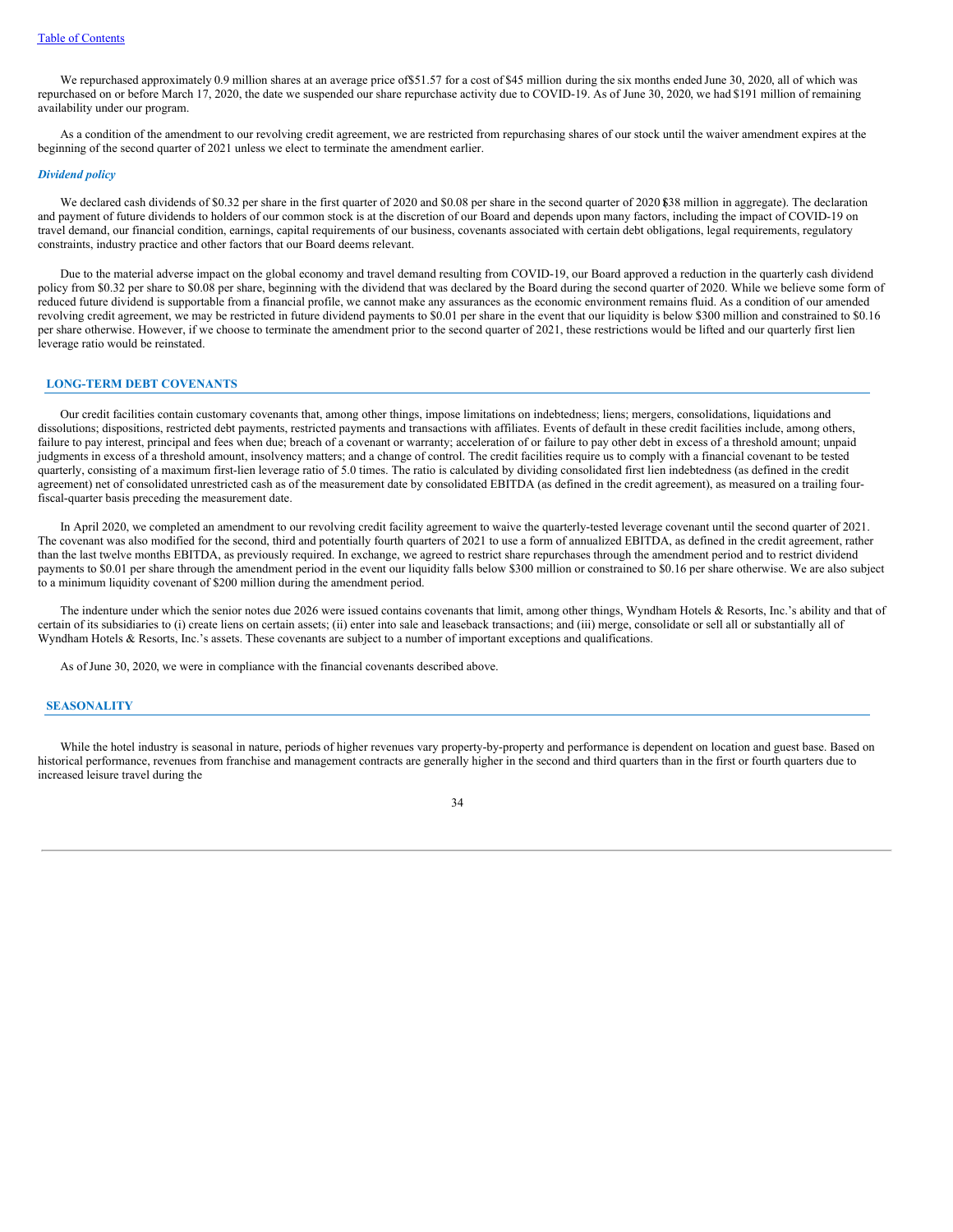spring and summer months. Our cash provided by operating activities tends to be lower in the first half of the year and substantially higher in the second half of the year. However, given the impact of COVID-19, we no longer believe the historical seasonality of our business to be relevant to current year operating results. Most industry analysts and economists believe the second quarter will be the most severely impacted and as such, we would expect higher revenues and cash flows in the third and fourth quarters.

## **COMMITMENTS AND CONTINGENCIES**

We are involved in claims, legal and regulatory proceedings and governmental inquiries related to our business. Litigation is inherently unpredictable and, although we believe that our accruals are adequate and/or that we have valid defenses in these matters, unfavorable results could occur. As such, an adverse outcome from such proceedings for which claims are awarded in excess of the amounts accrued, if any, could be material to us with respect to earnings and/or cash flows in any given reporting period. As of June 30, 2020, the potential exposure resulting from adverse outcomes of such legal proceedings could, in the aggregate, range up to\$5 million in excess of recorded accruals. However, we do not believe that the impact of such litigation should result in a material liability to us in relation to our financial position or liquidity. For a more detailed description of our commitments and contingencies see Note 11 - Commitments and Contingencies to the Condensed Consolidated Financial Statements contained in Part I, Item 1 of this report.

### **CRITICAL ACCOUNTING POLICIES**

In presenting our financial statements in conformity with U.S. GAAP, we are required to make estimates and assumptions that affect the amounts reported therein. Several of the estimates and assumptions we are required to make relate to matters that are inherently uncertain as they pertain to future events. However, events that are outside of our control cannot be predicted and, as such, they cannot be contemplated in evaluating such estimates and assumptions. If there is a significant unfavorable change to current conditions, it could result in a material impact to our consolidated results of operations, financial position and liquidity. We believe that the estimates and assumptions we used when preparing our financial statements were the most appropriate at that time. These Condensed Consolidated Financial Statements should be read in conjunction with our 2019 Consolidated and Combined Financial Statements included in our most recent Annual Report on [Form](http://www.sec.gov/Archives/edgar/data/1722684/000172268420000007/wh-20191231x10k.htm) 10-K filed with the U.S. Securities and Exchange Commission (the "SEC") and any subsequent reports filed with the SEC, which includes a description of our critical accounting policies that involve subjective and complex judgments that could potentially affect reported results.

#### **Item 3. Quantitative and Qualitative Disclosures About Market Risk.**

We use various financial instruments, including interest swap contracts, to reduce the interest rate risk related to our debt. We also use foreign currency forwards to manage and reduce the foreign currency exchange rate risk associated with our foreign currency denominated receivables and payables, forecasted royalties, forecasted earnings and cash flows of foreign subsidiaries and other transactions.

We are exclusively an end user of these instruments, which are commonly referred to as derivatives. We do not engage in trading, market making or other speculative activities in the derivatives markets. More detailed information about these financial instruments is provided in Note 10 - Fair Value to the Condensed Consolidated Financial Statements. Our principal market exposures are interest rate and currency exchange rate risks.

We assess our exposures to changes in interest rates utilizing a sensitivity analysis. The sensitivity analysis measures the potential impact in earnings, fair values and cash flows based on a hypothetical 10% change (increase and decrease) in interest rates. Our variable-rate borrowings, which consists of our term loan, a portion of which has been swapped to a fixed interest rate, and any borrowings we make under our revolving credit facility, expose us to risks caused by fluctuations in the applicable interest rates. The total outstanding balance of such variable-rate borrowings, net of swaps, was \$1.2 billion as of June 30, 2020. A hypothetical 10% change in our effective weighted average interest rate on our variable-rate borrowings would result in an immaterial increase or decrease to our annual long-term debt interest expense, and a one-point change in the underlying interest rates would result in approximately a \$12 million increase or decrease in our annual interest expense.

The fair values of cash and cash equivalents, trade receivables, accounts payable and accrued expenses and other current liabilities approximate their carrying values due to the short-term nature of these assets and liabilities.

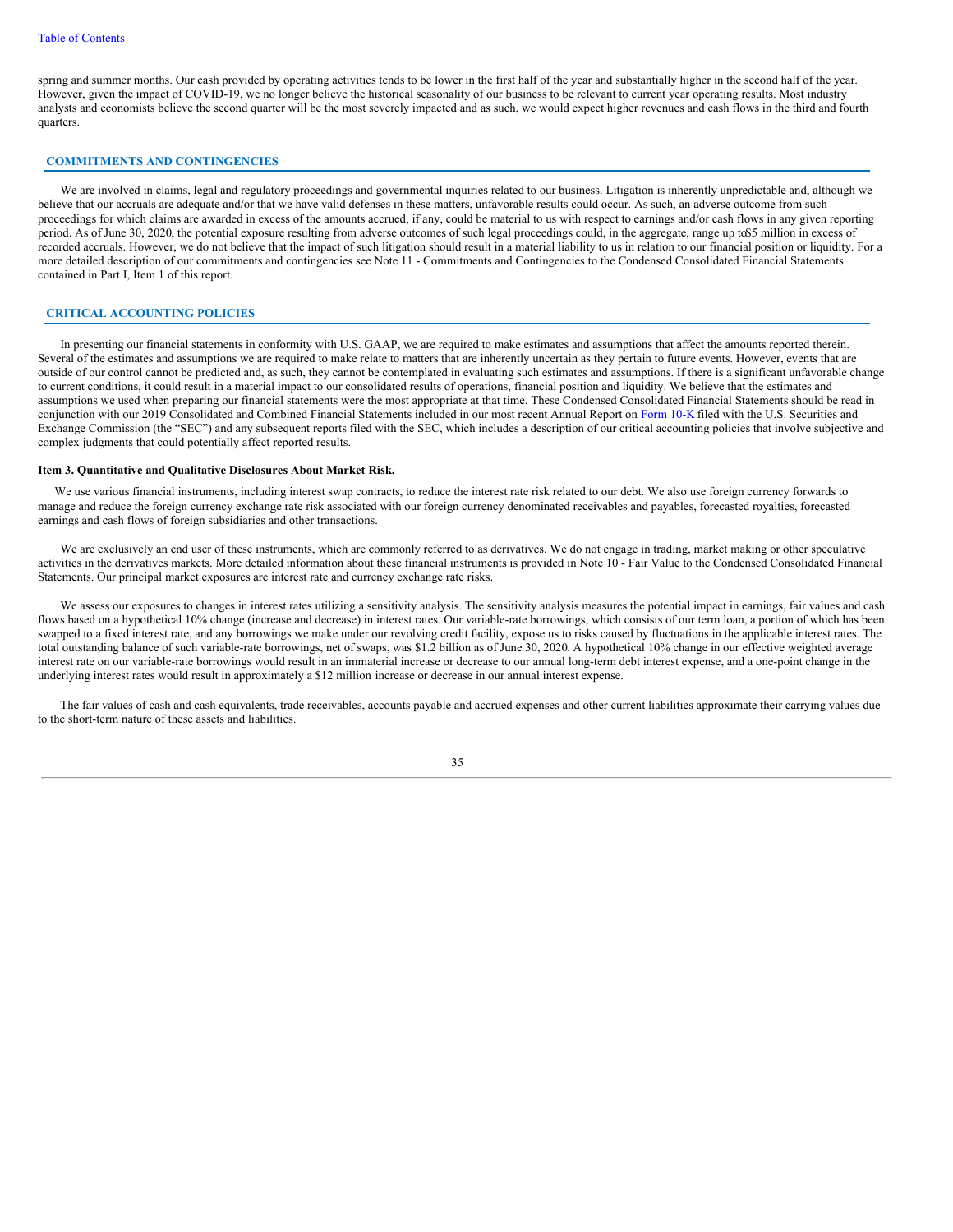We have foreign currency rate exposure to exchange rate fluctuations worldwide, particularly with respect to the Canadian Dollar, the Chinese Yuan, the Euro, the British Pound and the Argentine Peso. We anticipate that such foreign currency exchange rate risk will remain a market risk exposure for the foreseeable future.

We use a current market pricing model to assess the changes in the value of our foreign currency derivatives used by us to hedge underlying exposure that primarily consists of our non-functional-currency current assets and liabilities. The primary assumption used in these models is a hypothetical 10% weakening or strengthening of the U.S. dollar against all our currency exposures as of June 30, 2020. The gains and losses on the hedging instruments are largely offset by the gains and losses on the underlying assets, liabilities or expected cash flows. As of June 30, 2020, the absolute notional amount of our outstanding foreign exchange hedging instruments was\$89 million. We have determined through such analyses that a hypothetical 10% change in foreign currency exchange rates would have resulted in approximately a \$6 million increase or decrease to the fair value of our outstanding forward foreign currency exchange contracts, which would generally be offset by an opposite effect on the underlying exposure being economically hedged.

Argentina is considered to be a highly inflationary economy. As ofJune 30, 2020, we had total net assets of\$7 million in Argentina.

Our total market risk is influenced by a wide variety of factors including the volatility present within the markets and the liquidity of the markets. There are certain limitations inherent in the sensitivity analyses presented. While probably the most meaningful analysis, these "shock tests" are constrained by several factors, including the necessity to conduct the analysis based on a single point in time and the inability to include the complex market reactions that normally would arise from the market shifts modeled.

# **Item 4. Controls and Procedures.**

- (a) *Disclosure Controls and Procedures.* As of the end of the period covered by this report, we carried out an evaluation, under the supervision and with the participation of our management, including our principal executive and principal financial officers, of the effectiveness of the design and operation of our disclosure controls and procedures (as such term is defined in Rule 13(a)-15(e) of the Exchange Act). Based on such evaluation, our principal executive and principal financial officers concluded that our disclosure controls and procedures were effective and operating to provide reasonable assurance that information required to be disclosed by us in the reports we file or submit under the Exchange Act is recorded, processed, summarized and reported within the time periods specified in the rules and forms of the SEC, and to provide reasonable assurance that such information is accumulated and communicated to our management, including our principal executive and principal financial officers, as appropriate, to allow timely decisions regarding required disclosure.
- (b) *Internal Control Over Financial Reporting.* There have been no changes in our internal control over financial reporting (as such term is defined in Rule 13a-15(f) under the Exchange Act) during the period to which this report relates that have materially affected, or are reasonably likely to materially affect, our internal control over financial reporting. As of June 30, 2020, we utilized the criteria established in *Internal Control-Integrated Framework (2013)* issued by the Committee of Sponsoring Organizations of the Treadway Commission.

#### **PART II – OTHER INFORMATION**

#### **Item 1. Legal Proceedings.**

We are involved in various claims, legal and regulatory proceedings arising in the ordinary course of business, none of which, in the opinion of management, is expected to have a material adverse effect on our financial condition. See Note 11 - Commitments and Contingencies to the Condensed Consolidated Financial Statements for a description of claims and legal actions arising in the ordinary course of our business.

### **Item 1A. Risk Factors.**

The discussion of our business and operations should be read together with the risk factors contained in Item 1A of our Annual Report o[nForm](http://www.sec.gov/Archives/edgar/data/1722684/000172268420000007/wh-20191231x10k.htm) 10-K for the fiscal year ended December 31, 2019 ("Annual Report"), filed with the Securities and Exchange Commission, which describe various risks and uncertainties to which we are or may become subject. The following should be read in conjunction with, and supplements and amends, the risks and uncertainties that have the potential to affect our business, financial condition, results of operations, cash flows, strategies or prospects in a material and adverse manner.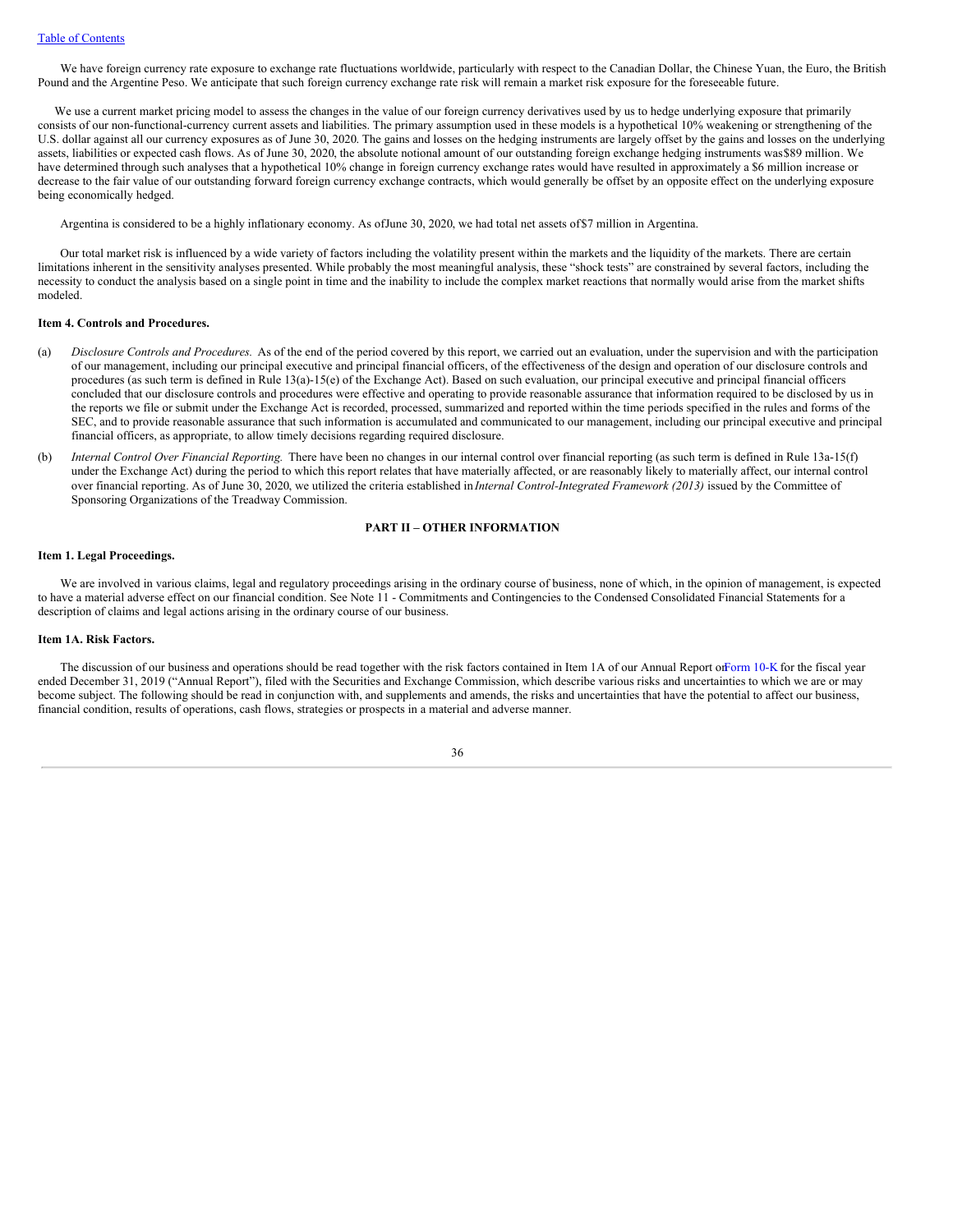### The effects of the outbreak of the novel coronavirus ("COVID-19") have disrupted the operations of our franchisees, property owners and us, which have had and are expected to continue to have a negative adverse effect on our business, financial condition, results of operations and stock price.

In December 2019, COVID-19 was identified in Wuhan, China, in March 2020, it was recognized as a pandemic by the World Health Organization and, subsequently, the President of the United States declared a National Emergency throughout the United States attributable to the COVID-19 pandemic and State and local governments proceeded to implement shelter-in-place orders and other restrictions to contain the spread of COVID-19 that currently remain in place. COVID-19 continues to have an unprecedented impact on the global economy and the hospitality industry due to these travel restrictions, resulting in cancelled and reduced travel and complete and partial suspensions of hotel operations and hotel closures for an indefinite period, including ongoing disruptions to the operations of our franchisees, property owners and us, all of which has had, and is expected to continue to have, a negative adverse effect on our business, financial condition, including cash flow and liquidity, results of operations, outlook, plans, growth and stock price. While many states have begun phased re-openings, several states that began phased re-openings have re-implemented restrictions in response to a surge in COVID-19 cases. We expect that RevPAR declines may continue for some time.

Significant risks include:

- **Revenues and Expenses**: Due to the spread of COVID-19, we have experienced significant decreases in demand and RevPAR. The negative effects of COVID-19 have and will continue to negatively impact our revenues and profitability and the amount of management and franchise fees revenues we are able to generate from our franchised and managed properties. In addition, the impact of COVID-19 is making it difficult for our franchisees and property owners to satisfy operating needs and could make it difficult for them to satisfy their debt obligations to us or others or obtain financing on favorable terms, or at all, which could generally impact their cost and our ability to increase revenue in the future. In addition, if a significant number of hotels exit our system as a result of COVID-19, our revenues and liquidity could be adversely affected. COVID-19 could also materially impact other non-hotel related sources of revenues for us, including, for example, our fees from our cobranded credit card arrangement or our license fee revenues. We could be further required to test our intangible assets or goodwill for impairments due to reduced revenues or cash flows.
- **Operations**: Due to the significant decrease in travel demand, we have taken actions and continue to evaluate opportunities for managing our operating expenses and conserving our financial resources, including the actions described under "Item 2. Management's Discussion and Analysis of Financial Condition and Results of Operations" of this Report. Given the uncertainty relating to COVID-19, we may have to take additional actions in the future, which cannot be predicted.
- **Financial Condition and Indebtedness**: In March 2020, we borrowed \$734 million, representing substantially all of our outstanding availability under our revolving credit facility. We do not currently have additional borrowing capacity and our liquidity is limited to cash on hand. In April 2020, we amended our credit facility to, among other things, waive the quarterly-tested leverage ratio financial covenant until the second quarter of 2021 and tighten certain covenants, including with respect to share repurchases and certain investments. In addition, we are subject to a minimum liquidity covenant of \$200 million, tested on a monthly basis, during such period, and must use the proceeds from certain asset sales and debt issuances to repay outstanding revolving loans during such period. See "Item 2. Management's Discussion and Analysis of Financial Condition and Results of Operations - Liquidity and capital resources." An event of default enables our lenders to terminate their commitments and would trigger consequences under other indebtedness or financial instruments. Additionally, any failure to meet required payments of principal and interest under our outstanding indebtedness could result in a default and acceleration of the underlying debt and under other indebtedness that contains cross-default provisions.
- **Growth**: Our plans for growth may be negatively impacted by COVID-19. This environment could result in difficulties for our franchisees and property owners to obtain financing on reasonable terms. In addition, our development pipeline is subject to a number of risks, including that developers are experiencing construction delays as a result of restrictions on business activity and supply chain interruptions which could cause delays in the completion and development of new hotels, impacting our net rooms growth and/or slowing the rate of our pipeline growth.
- **Capital Markets Impact**: The global stock markets have, and may continue to, experience volatility as a result of COVID-19. The price of our common stock has been volatile in recent months and has experienced periods of significant declines. The significant uncertainty created by the impact of COVID-19 has caused the global economy, business confidence and consumer confidence to have, and likely continue to have, a significant effect on the market price of securities generally, including on our common stock. In addition, we are restricted in our ability to repurchase shares and limited in our ability to make dividend payments.

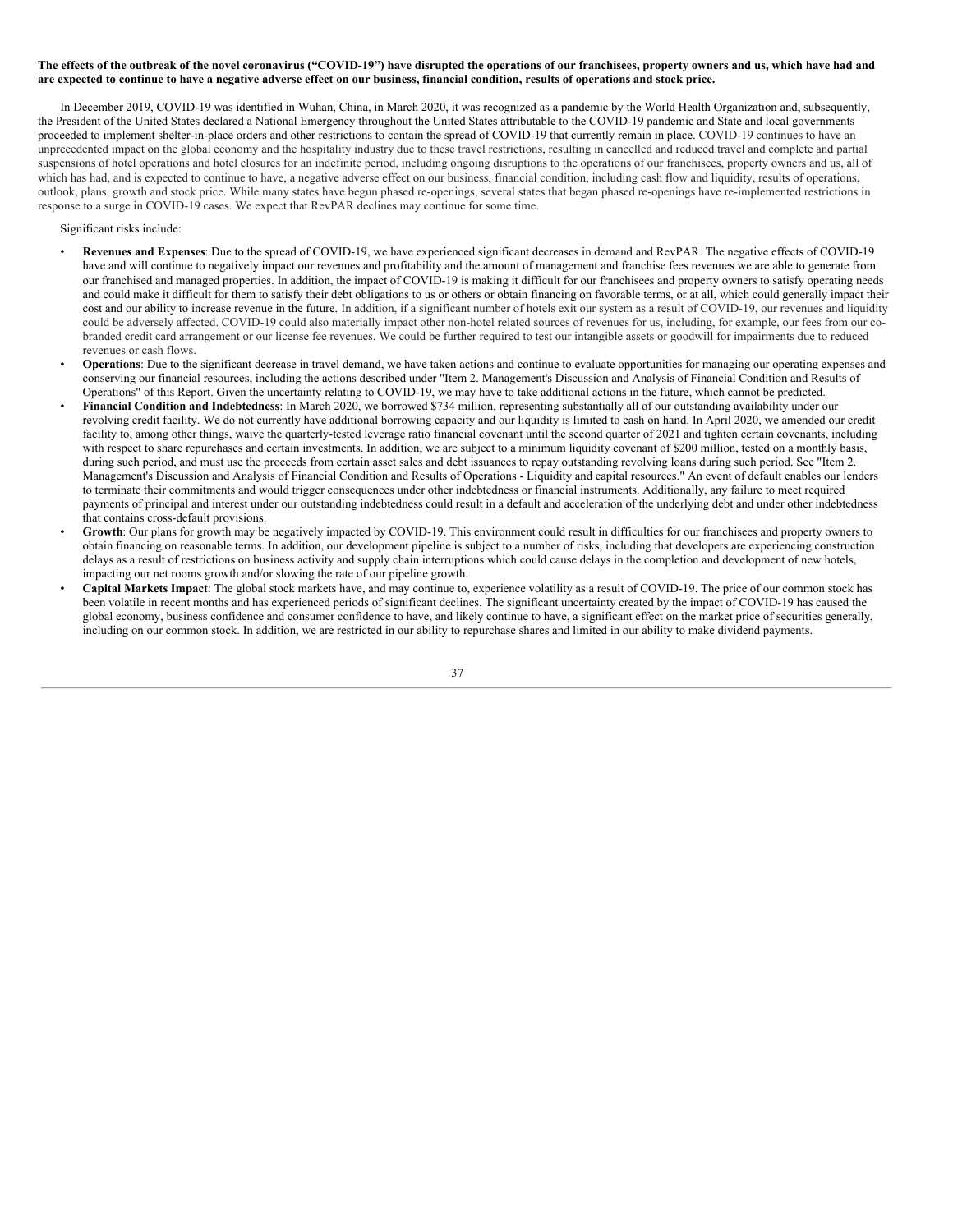Despite the steps we have taken to assess and mitigate the impact of COVID-19 on our business, the extent to which COVID-19 impacts our business will depend on future developments, which are highly uncertain and cannot be predicted, including, among other things:

- the scope and duration of the pandemic, including any additional resurgence in the number of COVID-19 cases, and its impact on our business operations, financial results, outlook, plans, growth, cash flows and liquidity, as well as the impact on our franchisees and property owners and their operations, our guests and our team members, the hospitality industry and the overall demand for travel;
- new information which may emerge concerning the severity and impact of COVID-19;
- the actions necessary to contain COVID-19 or respond to its impact, including the need for us or our franchisees and property owners to quarantine team members, employees of our franchisees or our guests or impacted areas that may be affected;
- the impact of the resurgence of the number of COVID-19 cases and the potential resulting re-implementation of restrictions and a renewed or greater unwillingness of guests to travel and stay in hotels due to actual or perceived risks of contracting COVID-19;
- the timing and availability of vaccinations and other treatments for COVID-19;
- general economic and competitive
- conditions;
- the continuation or worsening of the effects from COVID-19;
- the success of mitigation efforts in response to COVID-19 by our franchisees, property owners, and us, including the actions described under "Item 2. Management's Discussion and Analysis of Financial Condition and Results of Operations" of this Report;
- actions governments, businesses and individuals take in response to the pandemic, including stay-in-place directives and other travel restrictions and the success of those actions;
- our performance in any recovery from COVID-19 or any resurgence;
- our relationships with franchisees and property
- owners;
- continued access to liquidity, capital and financing as a result of COVID-19 and the terms and cost thereof, as well as our credit rating;
- potential exposure to additional impairments to certain intangible assets, such as our trademarks and our franchised and managed goodwill;
- our ability to maintain our financial reporting processes and related controls since many team members are working remotely;
- the diversion of management's attention from the business if any key team member becomes ill from COVID-19 or unable to work;
- the size and length of the resulting unemployment rates and changes in consumer preferences, discretionary spending and confidence;
- the ability of our franchisees and property owners to successfully respond to the adverse effects of the pandemic and our and their ability to comply with our respective agreements;
- the potential of our franchisees and property owners to declare bankruptcy or cause their lenders to declare a default, accelerate debt or foreclose on the property, which could result in the termination of our franchise or management agreements and impact our current earnings, future earnings and overall financial condition;
- potential exposure to make payments to third-parties to whom we made financial guarantees;
- the length of the recovery period after the COVID-19 pandemic abates, including the time it takes for demand and pricing to stabilize and normal economic and operating conditions to resume;
- the impact on our contracts with our partners, including force majeure provisions;
- labor markets and activities or additional demands or requests from labor unions or labor disputes or disruptions;
- unexpected additional costs and expenses incurred by us, franchisees and property owners related to the effects of COVID-19 and steps taken to counteract future outbreaks, including enhanced health and hygiene or social distancing requirements;
- the effects of any steps we take to reduce operating costs as a result of COVID-19, which may affect, among other things, our brand reputation, our ability to operate the company, our ability to attract and retain team members and guest experience and loyalty; and the effect of any steps we, franchisees and property owners take to counteract future outbreaks of COVID-19 or other pandemics and epidemics;
- potential exposure related to guests or team members who may contract COVID-19.

The potential effects of COVID-19 cannot be predicted in terms of duration or impact and could intensify or otherwise affect many of our other risk factors that are contained in Item 1A of our Annual Report.

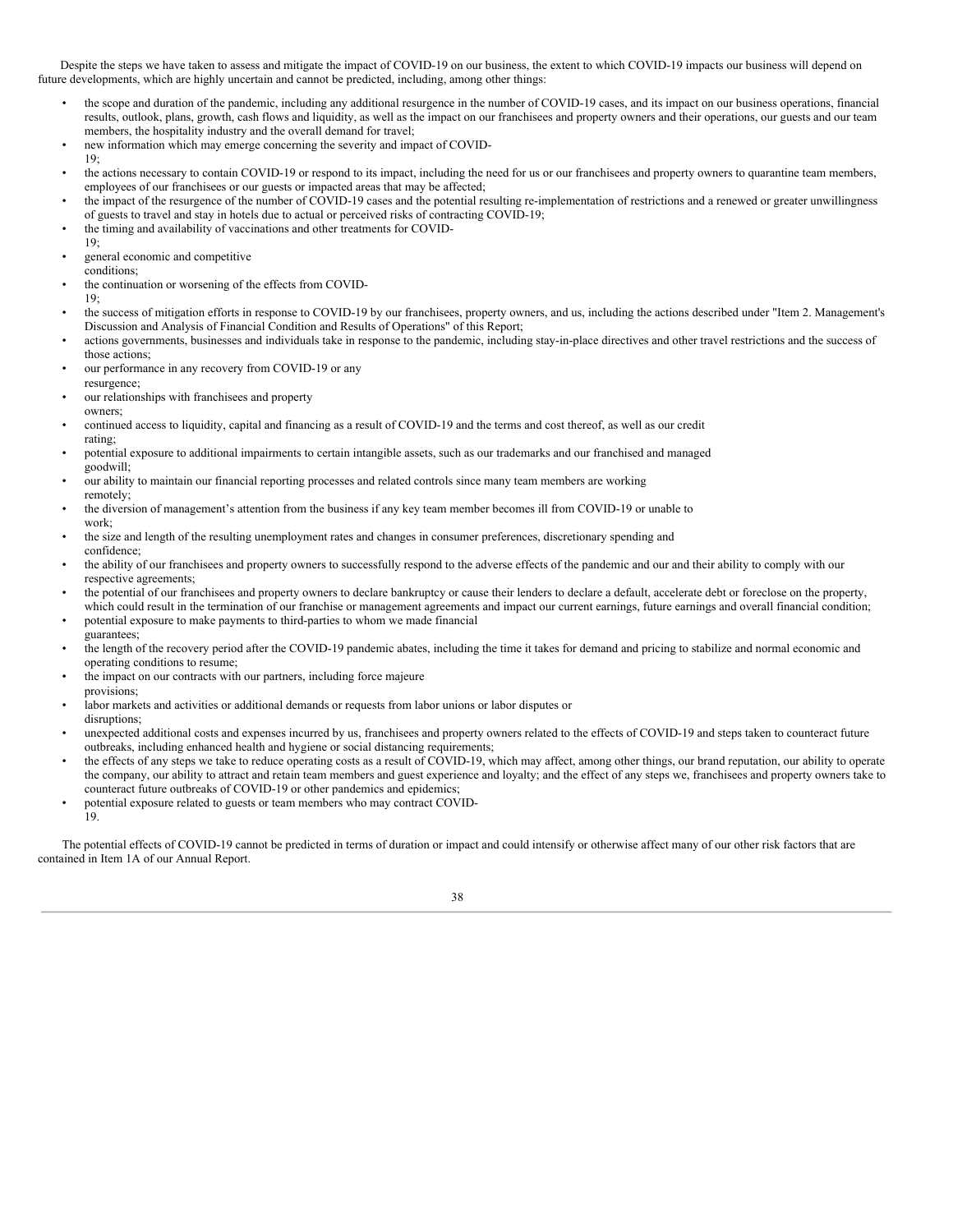# **Item 2. Unregistered Sales of Equity Securities and Use of Proceeds.**

In May 2018, our Board of Directors ("Board") authorized a stock repurchase program that enables us to repurchase up to\$300 million of our common stock. In August 2019, our Board increased the capacity of the program by \$300 million. On March 17, 2020, we suspended our share repurchase activity and as a condition of the amendment to our revolving credit agreement, we are restricted from repurchasing shares of our stock until the waiver amendment expires at the beginning of the second quarter of 2021 unless we elect to terminate the amendment earlier. As such, there were no stock repurchases during the three months ended June 30, 2020.

# **Item 3. Defaults Upon Senior Securities.**

None.

# **Item 4. Mine Safety Disclosures.**

Not applicable.

# **Item 5. Other Information.**

None.

# **Item 6. Exhibits.**

The exhibit index appears on the page immediately following the signature page of this report.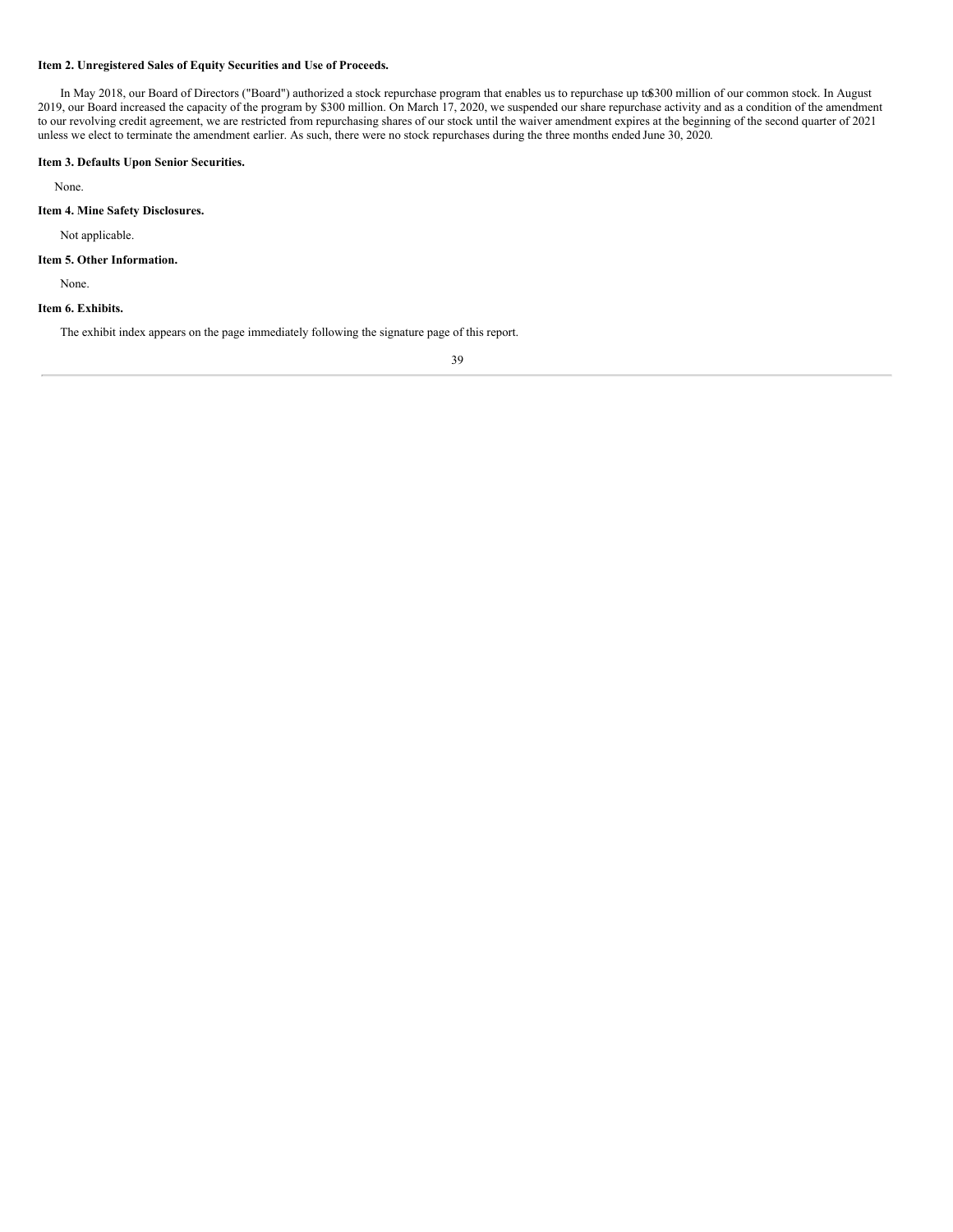# **SIGNATURES**

Pursuant to the requirements of the Securities Exchange Act of 1934, the registrant has duly caused this report to be signed on its behalf by the undersigned thereunto duly authorized.

**WYNDHAM HOTELS & RESORTS, INC.**

# Date: July 29, 2020 *Islam 2020* By: */s/ Michele Allen* Michele Allen Chief Financial Officer Date: July 29, 2020 By: /s/ Nicola Rossi Nicola Rossi Chief Accounting Officer 40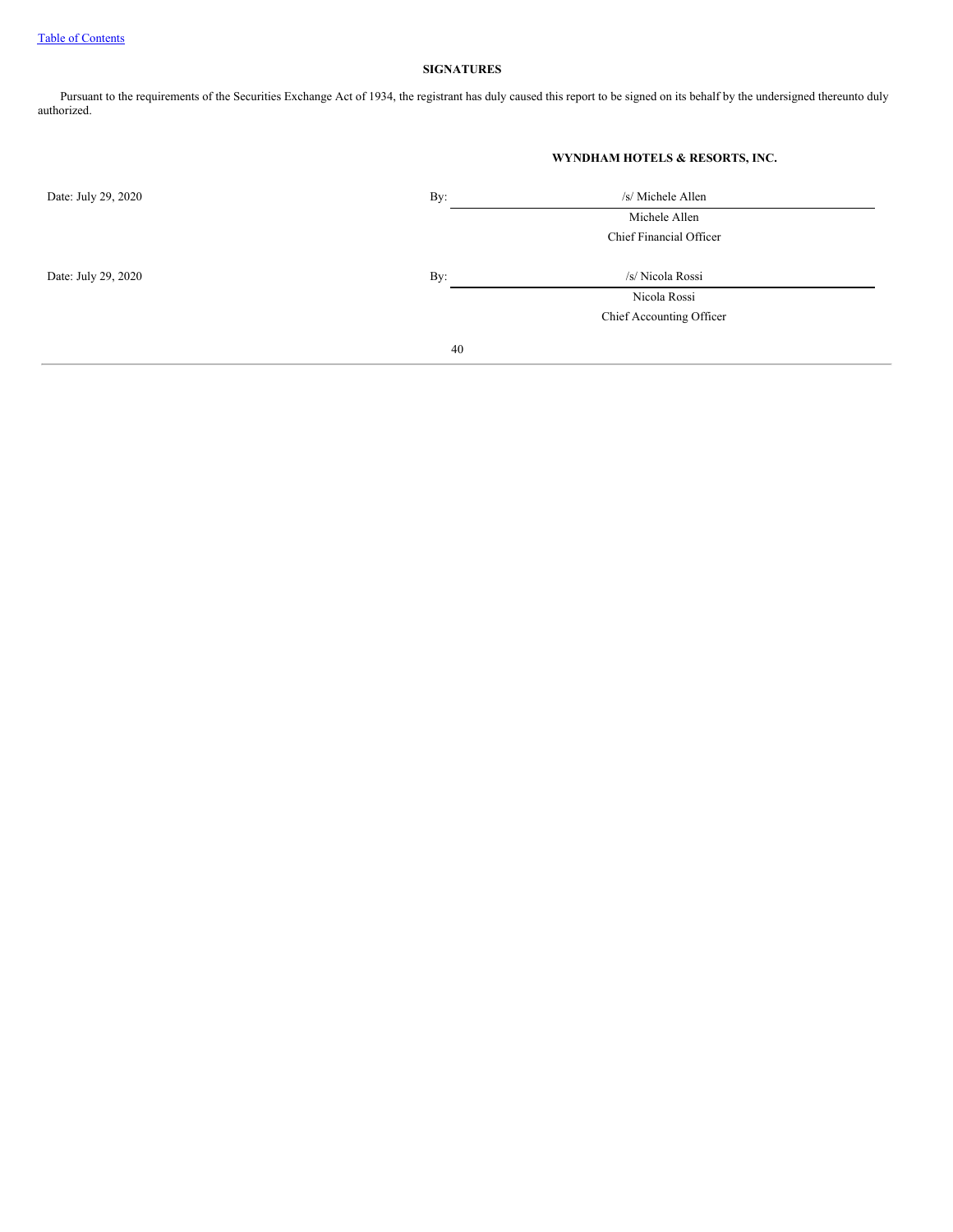# **EXHIBIT INDEX**

| Exhibit No.  | <b>Description</b>                                                                                                                               |
|--------------|--------------------------------------------------------------------------------------------------------------------------------------------------|
| 3.1          | Second Amended & Restated Certificate of Incorporation of Wyndham Hotels & Resorts, Inc. (incorporated by reference to Exhibit 3.1 to the        |
|              | Registrant's Form 8-K filed May 13, 2020)                                                                                                        |
| 3.2          | Second Amended and Restated By-Laws of Wyndham Hotels & Resorts, Inc. (incorporated by reference to Exhibit 3.2 to the Registrant's Form 8-K     |
|              | filed May 13, 2020)                                                                                                                              |
| $10.1*$      | Separation and Release Agreement, executed May 5, 2020, by and between Wyndham Hotels & Resorts, Inc. and Robert Loewen                          |
| $15.1*$      | Letter re: Unaudited Interim Financial Information                                                                                               |
| $31.1*$      | Certification of President and Chief Executive Officer Pursuant to Rule 13a-14(a) Under the Securities Exchange Act of 1934                      |
| $31.2*$      | Certification of Chief Financial Officer Pursuant to Rule 13a-14(a) Under the Securities Exchange Act of 1934                                    |
| $32**$       | Certification of President and Chief Executive Officer and Chief Financial Officer pursuant to 18 U.S.C. Section 1350                            |
| $101$ . INS* | XBRL Instance Document - the instance document does not appear in the Interactive Data File because its XBRL tags are embedded within the Inline |
|              | XBRL document                                                                                                                                    |
| $101.SCH*$   | <b>XBRL Taxonomy Extension Schema Document</b>                                                                                                   |
| $101.CAL*$   | <b>XBRL Taxonomy Extension Calculation Linkbase Document</b>                                                                                     |
| 101.DEF*     | XBRL Taxonomy Extension Definition Linkbase Document                                                                                             |
| $101.LAB*$   | XBRL Taxonomy Extension Label Linkbase Document                                                                                                  |
| 101.PRE*     | XBRL Taxonomy Extension Presentation Linkbase Document                                                                                           |

104 Cover Page Interactive Data File - the cover page interactive data file does not appear in the Interactive Data File because its XBRL tags are embedded within the Inline XBRL document

 $\mathcal{L}=\mathcal{L}=\mathcal{L}=\mathcal{L}=\mathcal{L}=\mathcal{L}=\mathcal{L}=\mathcal{L}=\mathcal{L}=\mathcal{L}=\mathcal{L}=\mathcal{L}=\mathcal{L}=\mathcal{L}=\mathcal{L}=\mathcal{L}=\mathcal{L}=\mathcal{L}=\mathcal{L}=\mathcal{L}=\mathcal{L}=\mathcal{L}=\mathcal{L}=\mathcal{L}=\mathcal{L}=\mathcal{L}=\mathcal{L}=\mathcal{L}=\mathcal{L}=\mathcal{L}=\mathcal{L}=\mathcal{L}=\mathcal{L}=\mathcal{L}=\mathcal{L}=\mathcal{L}=\mathcal{$ \* Filed herewith.

\*\* Furnished with this report.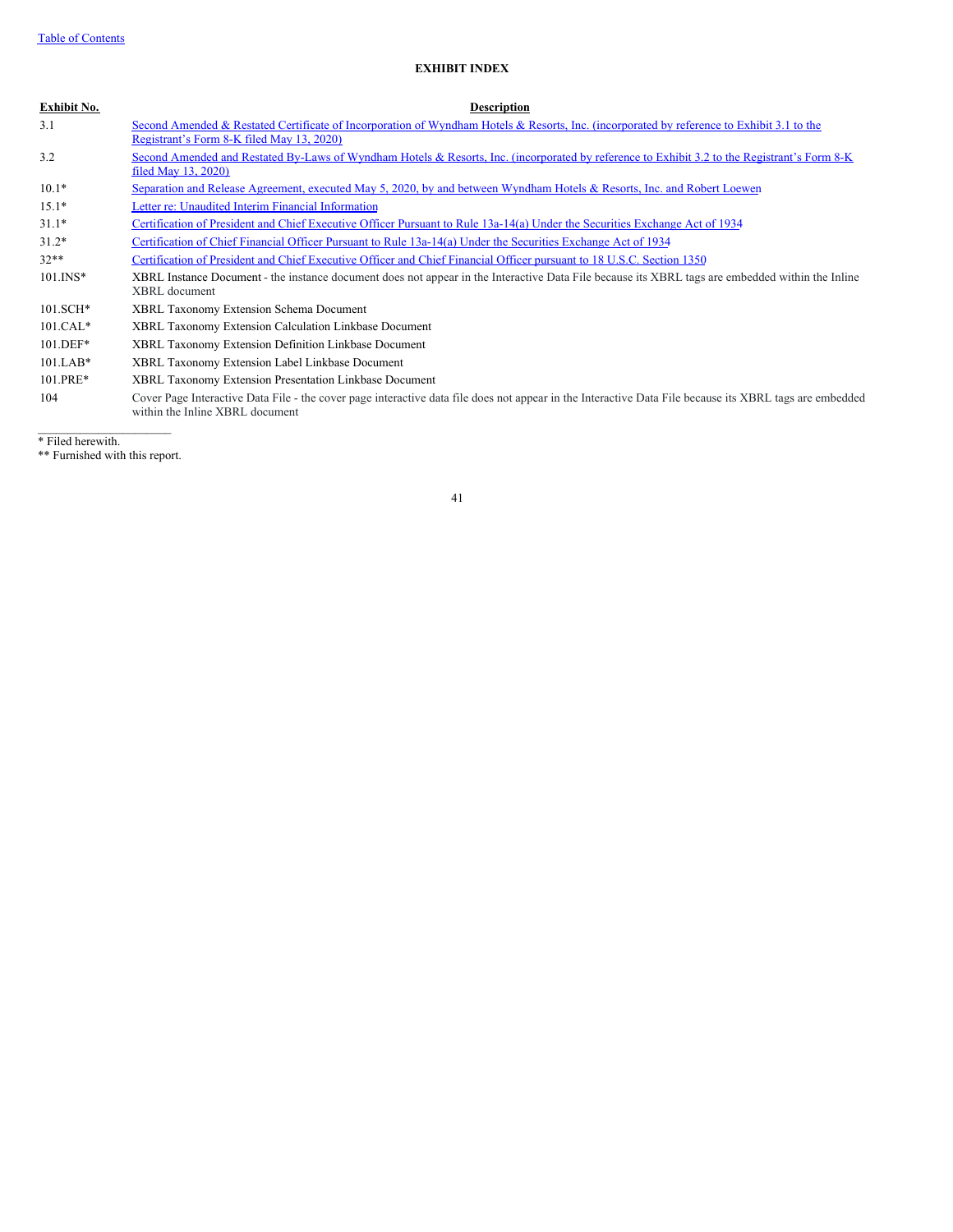# **SEPARATION AND RELEASE AGREEMENT**

THIS SEPARATION AND RELEASE AGREEMENT ("Agreement") is made as of this 5<sup>th</sup> day of May, 2020, by Wyndham Hotels & Resorts, Inc., a Delaware Corporation (the "Company") and Robert Loewen (the "Executive").

WHEREAS, Executive serves as the Chief Operating Officer of the Company;

WHEREAS, Executive and the Company are signatories to an employment letter agreement dated May 16, 2018 ("Employment Agreement"); and

WHEREAS, the Company and Executive have mutually agreed to end their employment relationship under the terms and conditions set forth exclusively in this Agreement.

NOW, THEREFORE, in consideration of the mutual promises, representations and warranties set forth herein, and for other good and valuable consideration, Executive and the Company agree as follows:

Section 1 Cessation of Employment Relationship

1.1 Effective as of June 1, 2020 ("Termination Date"), Executive's employment with the Company and its affiliates and subsidiaries will automatically terminate without the need for any further action by the Company, the Executive or any other party.

1.2 Effective as of the Termination Date, Executive hereby resigns from all positions, offices and directorships with the Company and any affiliate and subsidiary of the Company, as well as from any positions, offices and directorships on the Company's and its affiliates' or subsidiaries' foundations, benefit plans and programs.

# Section 2 Payment Obligations

2.1 Severance. Provided the Termination Date occurs, the Company and Executive agree that the Executive's separation from employment with the Company will be treated as a "Qualifying Termination" (as defined in the Employment Agreement), provided that the Executive's employment is not terminated due to a termination for "Cause" (as defined in the Employment Agreement) prior to the Termination Date. Accordingly,

(a) The Company shall pay the Executive an aggregate cash severance amount equal to \$1,907,500.00, payable in a lump sum, less all applicable taxes, withholdings and deductions, in the first payroll period following the date on which the Agreement becomes effective and non-revocable, and as provided for in the Employment Agreement, subject to Sections 2.3, 2.4 and 4.6 below.

(b) Effective as of the Termination Date, and subject to Sections 2.3, 2.4 and 4.6 below, the Executive's outstanding incentive equity awards shall be treated as set forth below:

> (i) All of Executive's outstanding time-based restricted stock units ("RSUs") which would have otherwise vested within one (1) year following the Termination Date (totaling 16,736 RSUs) will become vested as of the Termination Date and settled in shares of Company common stock, to be provided to the Executive within 60 days after the Termination Date, pursuant to the terms and conditions of the Wyndham Hotels & Resorts, Inc. Equity and Incentive Plan Award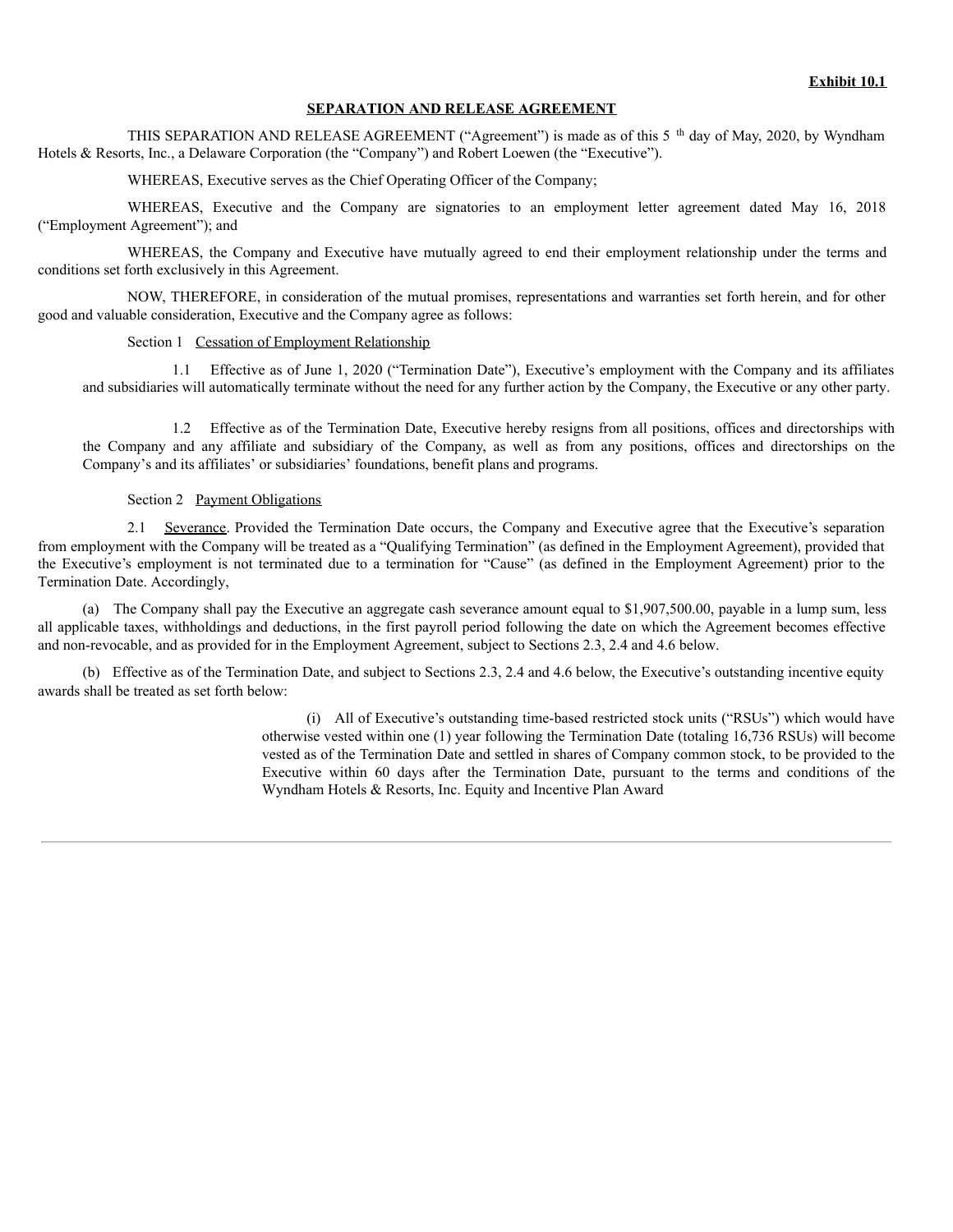Agreement - Restricted Stock Units, dated June 1, 2018, between the Company and Executive.

(ii) All of Executive's stock options which would have otherwise vested within one (1) year following the Termination Date (totaling 30,541 options) will become vested as of the Termination Date and shall remain outstanding and exercisable for a period of two (2) years (but not beyond the original expiration date) immediately following the Termination Date, pursuant to the terms and conditions of the Wyndham Hotels & Resorts, Inc. Equity and Incentive Plan Award Agreement - Non-Qualified Stock Options, dated June 1, 2018, between the Company and Executive.

(iii) Executive's performance-based long term incentive awards ("PVRSUs") held as of the Termination Date, shall vest and be paid pro-rata (totaling 7,108 shares), based upon the portion of the full performance period during which Executive was employed by the Company plus twelve (12) months, provided only that the performance goals applicable to the PVRSUs are achieved. Payment of any such PVRSUs will occur at the same time that such PVRSUs are paid to actively-employed employees generally, as set forth in the Employment Agreement.

The Executive has no other outstanding Company or Released Party ("Released Party" defined throughout the Agreement herein as defined in the Release identified in Section 2.4 and attached hereto as Exhibit A) incentive awards, equity awards or equity rights, except as set forth in subsection (b) herein. For the avoidance of doubt, Executive is not entitled to any future Company incentive awards or equity rights that may otherwise be provided to officers or employees of the Company after the date of this Agreement (May 5, 2020). Furthermore, for the avoidance of doubt, except as provided for in subsection (b) herein, nothing contained herein shall affect the terms of restricted stock shares or other equity compensation previously awarded to Executive, under the Wyndham Hotels & Resorts, Inc. 2018 Equity and Incentive Plan, as amended from time to time ("WHR Plan") which shall continue to be governed under the terms and conditions of the WHR Plan.

(c) The Executive shall continue to be eligible to participate in the Company's Officer Deferred Compensation Plan and 401(k) Plan up to and including the Termination Date, in accordance with the terms thereof.

(d) The Executive shall continue to participate in the health plans in which he currently participates through the end of the month in which the Termination Date occurs. Following the Termination Date, the Executive may elect to continue dental and vision plan coverage in accordance with the provisions of the Consolidated Omnibus Budget Reconciliation Act ("COBRA"), at his own expense; provided that the Company shall provide the Executive with a cash payment of \$41,058.72, less applicable taxes, withholdings and deductions (the "Health Reimbursement Payment"), which is meant to represent 18 months of the Executive's estimated COBRA premiums for such coverage. The Health Reimbursement Payment shall be paid in a lump sum on or before the 60<sup>th</sup> day following the Termination Date, subject to Sections 2.3, 2.4 and 4.6 below.

(e) To the extent the Executive would otherwise be entitled as an executive of the Company to participate in the Company's executive health physical program, such entitlement will be provided to the Executive through December 31, 2020.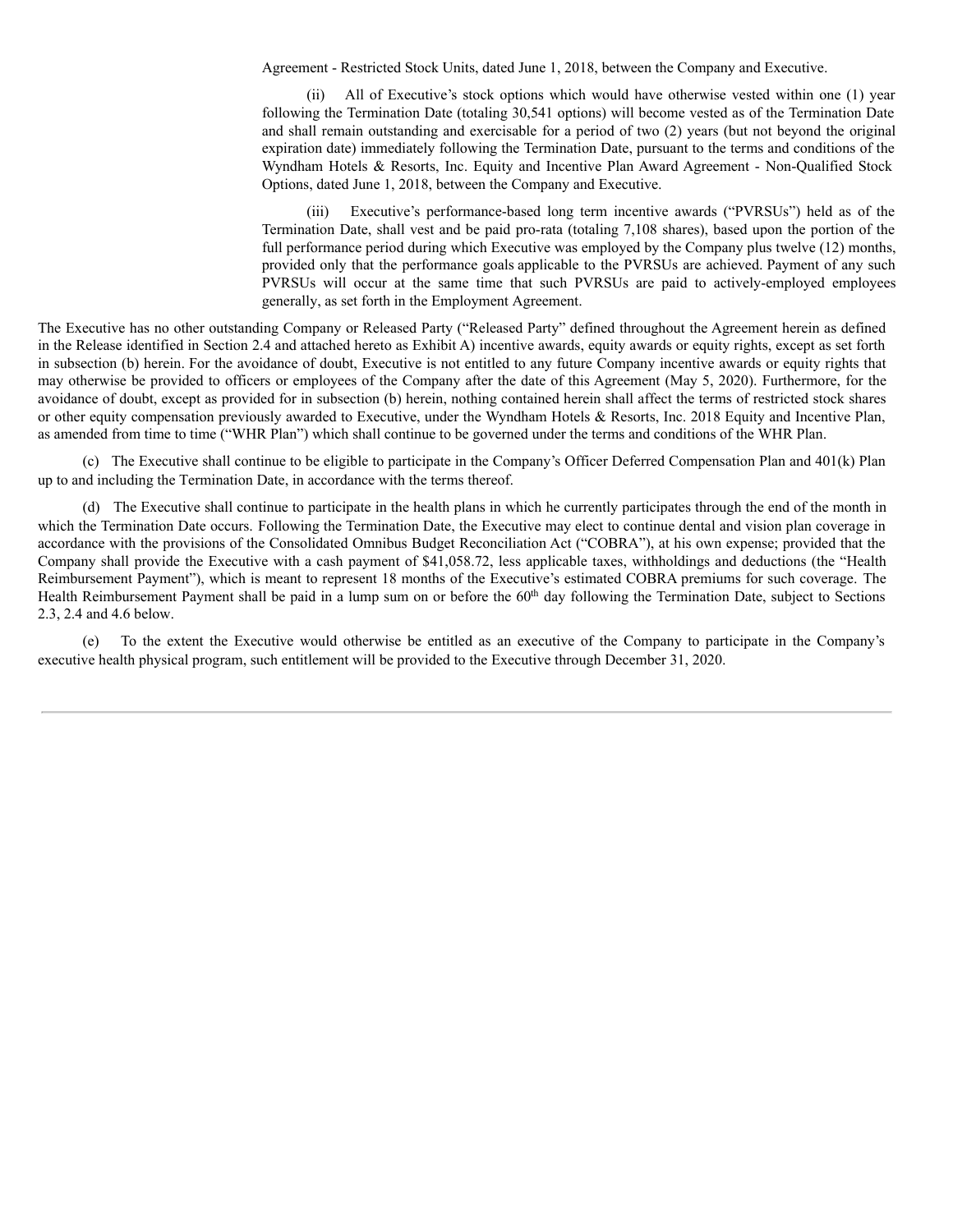(f) The Executive shall be eligible to continue to use the vehicle provided to him through the Company's executive car lease program in which he currently participates, upon the same terms as currently are in effect for him, through and until the Termination Date. At that time, the Executive shall have the option to purchase the vehicle in accordance with the terms of such program for use, at his own expense. If the Executive chooses not to purchase the vehicle, the Executive shall relinquish the vehicle to the Company's Human Resources Department on or before the Termination Date.

(g) The Executive shall be entitled to outplacement services rendered by a company selected by the Company, provided the services are utilized no later than 12 months following the Termination Date.

(h) The Executive may continue to use the financial services provided through the AYCO Company through the 2020 tax season ending on April 15, 2021.

(i) The Executive shall be entitled to keep his Company-issued cell phone ("Cell Phone") and laptop computer ("Laptop"). Executive will provide the Company's Information Security and Information Technology Departments with the Cell Phone and Laptop, and the Company shall be permitted to image and erase all information from the Cell Phone and Laptop, and then return the Cell Phone and Laptop to Executive for his personal use. Executive shall assume all financial responsibility associated with the Cell Phone and Laptop as of the Termination Date.

(j) Notwithstanding any other provision of this Agreement or the Employment Agreement, all payments to, vesting, benefits, and other rights of the Executive under this Section 2.1 shall be subject to Sections 2.3, 2.4 and 4.6 of this Agreement. In addition, and without limitation of its rights at law or in equity, the Company reserves the right to suspend payments to, vesting, benefits and other rights of the Executive if the Company has a belief that the Executive is in breach of Section 3 of this Agreement, or otherwise is in breach of any representation, affirmation or acknowledgement by Executive under this Agreement or the Release as defined in Section 2.4 herein and attached hereto as Exhibit A.

(k) Except as provided in this Section 2.1, Executive acknowledges and agrees that he is not entitled to any severance benefits under any other severance plan, arrangement, agreement or program of the Company or its affiliates, or any of the Released Parties or any Released Party.

2.2 Other Benefits. Following the Termination Date, the Executive will be paid any vested and accrued but not yet paid amounts due under the terms and conditions of any other employee pension benefit plans in accordance with the terms of such plan and applicable law.

2.3 Code Section 409A. Although the Company does not guarantee to the Executive any particular tax treatment relating to the payments made or benefits provided to the Executive in connection with the Executive's employment with the Company, it is intended that this Agreement comply with the provisions of Section 409A of the Internal Revenue Code of 1986, as amended, and all regulations, guidance and other interpretive authority issued thereunder ("Code Section 409A"), or be exempt therefrom, and this Agreement shall be construed and applied in a manner consistent with this intent. However, notwithstanding anything herein to the contrary, in no event whatsoever shall the Company or any of its affiliates be liable for any tax, additional tax, interest or penalty that may be imposed on the Executive pursuant to Code Section 409A or for any damages for failing to comply with Code Section 409A.

The Executive's termination from employment must constitute a "separation from service" under Code Section 409A for purposes of any provision of this Agreement providing for the payment of any amounts or benefits upon or following a termination of employment; provided, further, that in the event the period during which the Executive is entitled to consider (and revoke, if applicable) this Agreement spans two calendar years, then any payment that otherwise would have been payable during the first calendar year will in no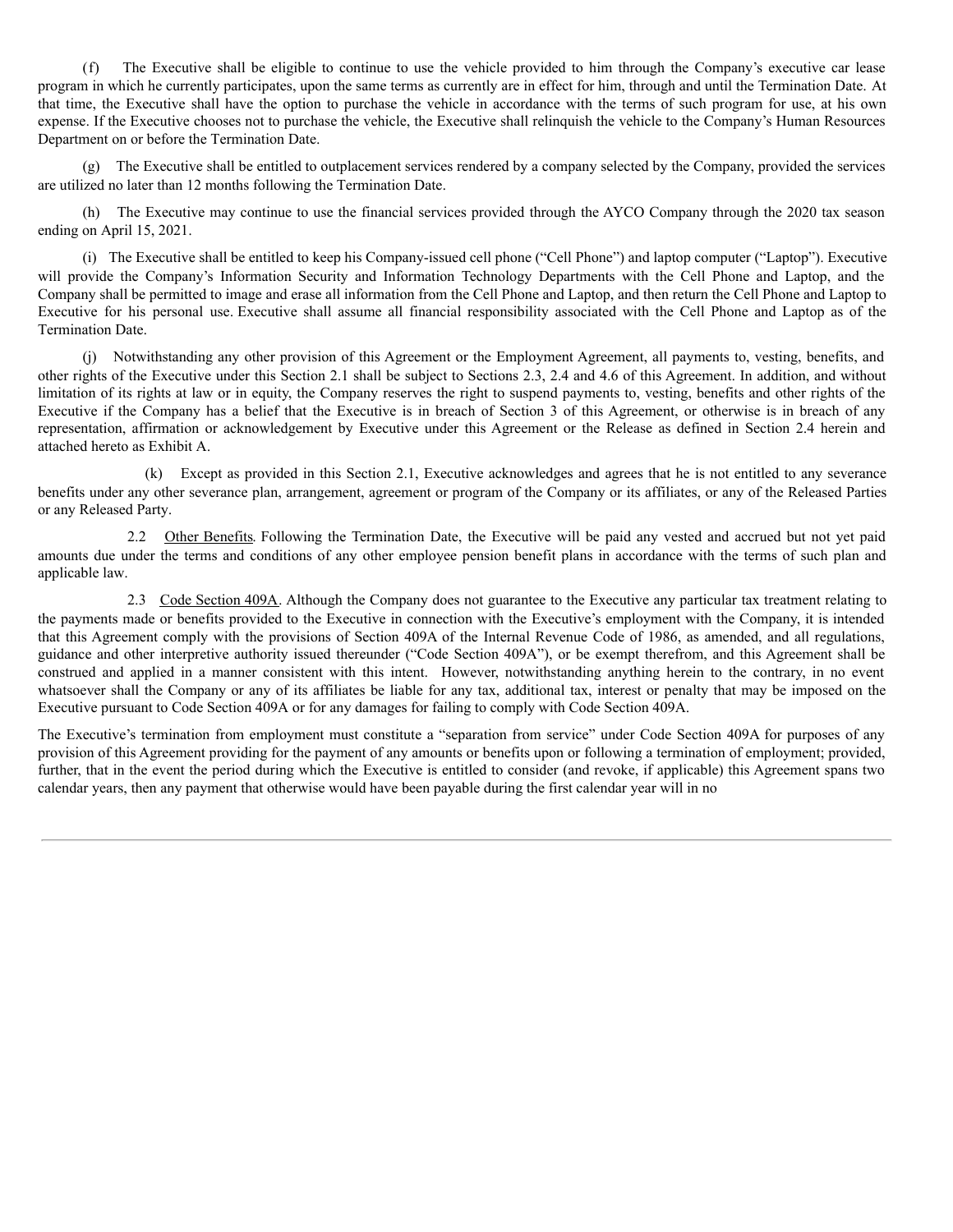case be made until the later of (a) the end of the revocation period (assuming the Executive does not revoke this Agreement prior to the end of such period) and (b) the first business day of the second calendar year (regardless of whether the Executive has used the full time period allowed for consideration of this Agreement), as and to the extent required for purposes of Code Section 409A; and provided, further, that the Company shall have the right to offset against such severance pay any then-existing documented and bona fide monetary debts the Executive owes to the Company or any of its subsidiaries, but only to the extent permissible under Code Section 409A.

Notwithstanding any other provision herein to the contrary, to the extent that the reimbursement of any expenses or the provision of any inkind benefits under this Agreement is subject to Code Section 409A, (i) reimbursement of any such expense shall be made by no later than December 31 of the calendar year immediately following the calendar year in which such expense is incurred; (ii) any right to reimbursement or in-kind benefits shall not be subject to liquidation or exchange for another benefit; and (iii) no such reimbursement, expenses eligible for reimbursement, or in-kind benefits provided in any taxable year shall in any way affect the expenses eligible for reimbursement, or in-kind benefits to be provided, in any other taxable year. Each and every payment under this Agreement shall be treated as a right to receive a series of separate payments under Treasury Regulation Section 1.409A-2(b)(2)(iii). Whenever a payment under this Agreement specifies a payment period with reference to a number of days, the actual date of payment within the specified period shall be within the sole discretion of the Company.

2.4 Waiver and Release. Notwithstanding any other provision of this Agreement or the Employment Agreement to the contrary, this Agreement shall not become effective, and neither the Company nor the Executive shall have any rights or obligations under this Agreement, unless and until the Release attached as Exhibit A hereto and made a part hereof (the "Release") becomes effective pursuant to its terms.

# Section 3 Restrictive Covenants.

3.1 Confidential and Proprietary Information. In addition to Executive's post-employment termination obligations set forth in paragraphs 10 and 11 of the Employment Agreement, which are incorporated herein by reference, Executive acknowledges that in connection with his employment, he has had access to information of a nature not generally disclosed to the public. For the avoidance of doubt, paragraphs 10 and 11 of the Employment Agreement state as follows:

You [Executive] agree that you will, with reasonable notice during or after your employment with the Company, furnish such information as may be in your possession and fully cooperate with the Company and its affiliates as may requested in connection with any claims or legal action in which the Company or any of its affiliates is or may become a party. During your employment, you will comply in all respects with the Company's Business Principles, policies and standards. After your employment with the Company, you will cooperate as reasonably requested with the Company and its affiliates in connection with any claims or legal actions in which the Company or any of its affiliates is or may become a party. The Company agrees to reimburse you for any reasonable out-of-pocket expenses incurred by you by reason of such cooperation, including any loss of salary due, to the extent permitted by law, and the Company will make reasonable efforts to minimize interruption of your life in connection with your cooperation in such matters as provided for in this paragraph.

You recognize and acknowledge that all information pertaining to this Agreement or to the affairs; business; results of operations; accounting methods, practices and procedures; members; acquisition candidates; financial condition; clients; customers or other relationships of the Company or any of its affiliates ("Information") is confidential and is a unique and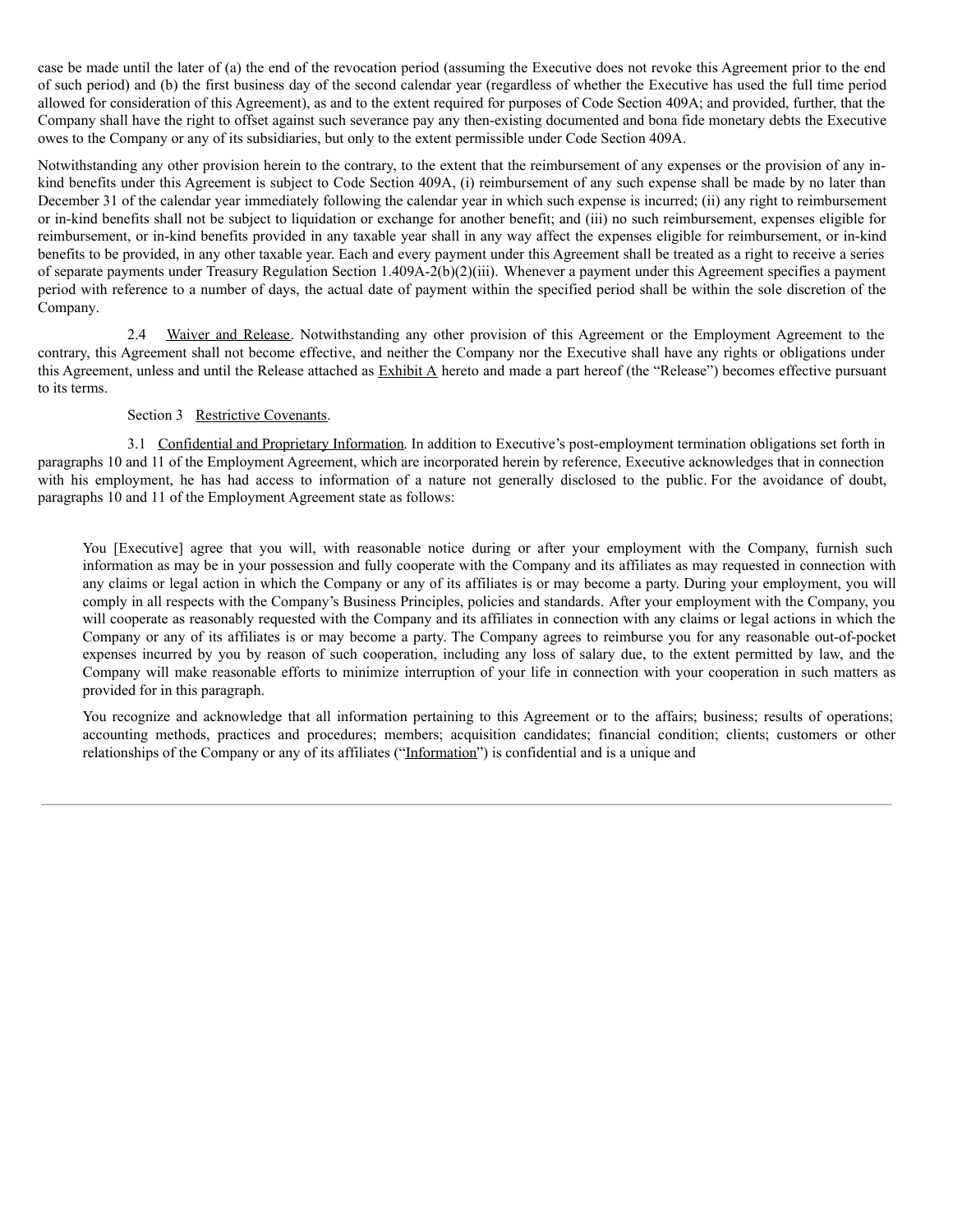valuable asset of the Company or any of its affiliates. Access to and knowledge of certain of the Information is essential to the performance of your duties under this Agreement. You will not, during your employment with the Company or thereafter, except to the extent reasonably necessary in performance of your duties under this Agreement, give to any person, firm, association, corporation, or governmental agency any Information, except as may be required by law. You will not make use of the Information for your own purposes or for the benefit of any person or organization other than the Company or any of its affiliates. You will also use your best efforts to prevent the disclosure of this Information by others. All records, memoranda, etc. relating to the business of the Company or its affiliates, whether made by you or otherwise coming into your possession, are confidential and will remain the property of the Company or its affiliates.

In addition to Executive's post employment termination obligations under paragraphs 10 and 11 of the Employment Agreement as referenced above, the Executive agrees to keep confidential and not disclose to anyone, unless legally compelled to do so, Confidential and Proprietary Information. "Confidential and Proprietary Information" includes but is not limited to all Company (including the Company's affiliates and subsidiaries) and any of the Released Parties' (including any Released Party's affiliates and subsidiaries) business and strategic plans, financial details, computer programs, manuals, contracts, current and prospective client and supplier lists, and developments owned, possessed or controlled by the Company or any Released Party, regardless of whether possessed or developed by the Executive in the course of his employment. Such Confidential and Proprietary Information may or may not be designated as confidential or proprietary and may be oral, written or electronic media. "Confidential and Proprietary Information" shall not include information that (a) was already publicly known at the time of disclosure to Executive, (b) subsequently becomes publicly known other than through disclosure by Executive; or (c) is generally known within the industry. The Executive understands that Confidential and Proprietary Information is owned and shall continue to be owned solely by the Company or Released Party (as applicable). The Executive agrees that he has not and will not disclose, directly or indirectly, in whole or in part, any Confidential and Proprietary Information except as may be required to respond to a court order, subpoena, or other legal process. In the event the Executive receives a court order, subpoena or notice of other legal process requiring the disclosure of any information concerning the Company or any Released Party (as applicable), including but not limited to Confidential and Proprietary Information, to the extent permitted by law, the Executive shall give the Company notice of such process within 48 hours of receipt, in order to provide the Company (or Released Party, as applicable) with the opportunity to move to quash or otherwise seek the preclusion of the disclosure of such information. The Executive acknowledges that he has complied and will continue to comply with this commitment, both as an employee and after the end of his employment. The Executive also acknowledges his continuing obligations under the Company's and any Released Party's Business Principles. This Section 3.1 shall in all respects be subject to Section 1(d) and Section 6 of the Release.

3.2 Non-Solicitation; Non-Interference. For a period of twelve (12) months following the Termination Date, the Executive agrees that he will not, directly or indirectly, individually or on behalf of any other person, firm, corporation or other entity: (a) solicit, aid, or induce any customer of the Company, including its divisions, affiliates and subsidiaries (collectively the "Company Group") or any Released Party, including its divisions, affiliates and subsidiaries (collectively the "Released Party Group"), with which or whom he had dealings during his employment with the Company or any Released Party or about which he learned of Confidential and Proprietary Information during his employment with the Company or any Released Party, to purchase goods or services then sold by the Company Group or Released Party Group from another person, firm, corporation, or other entity or assist or aid any other person or entity in identifying or soliciting any such customer to the detriment of the Company Group or Released Party Group, (b) solicit,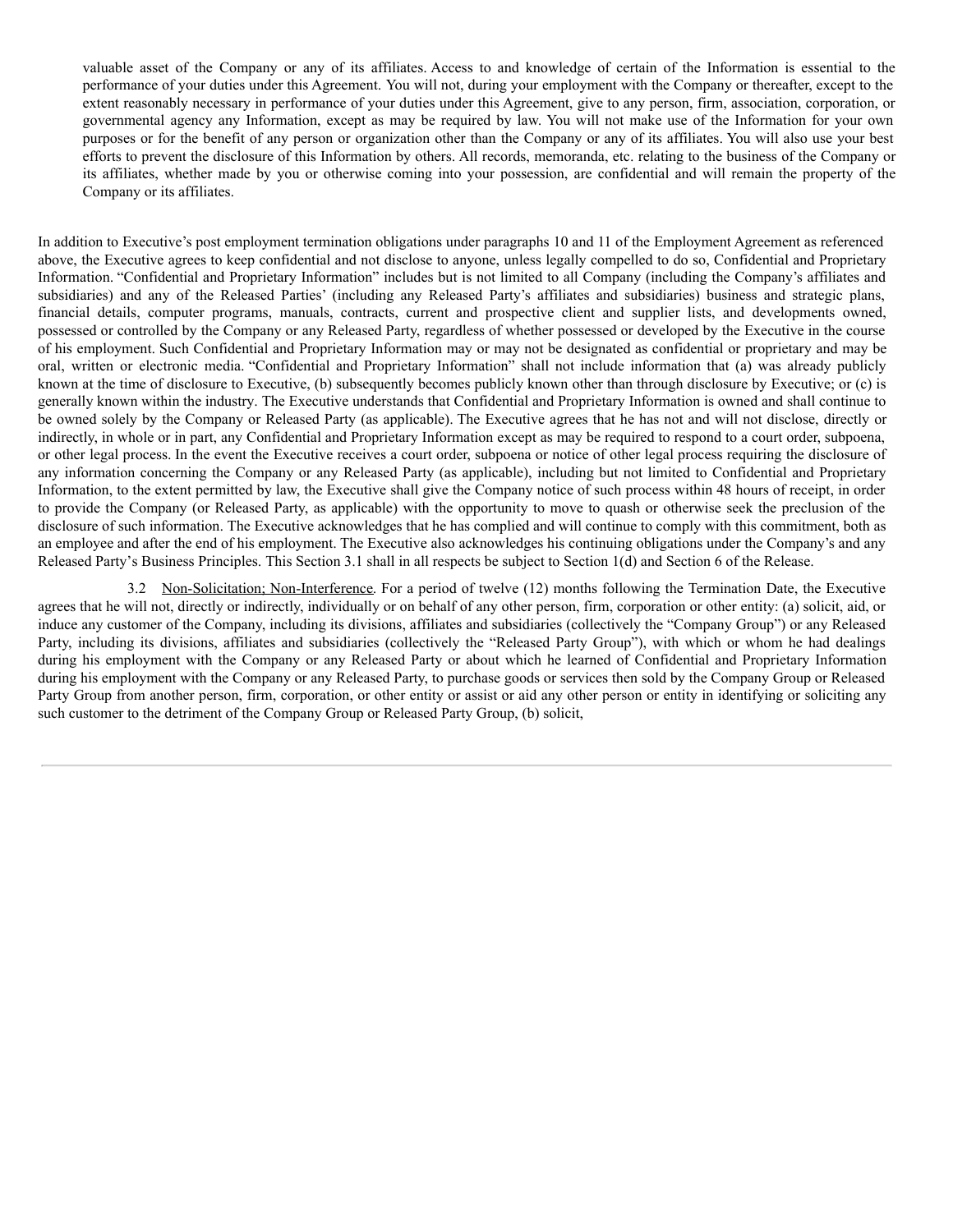aid, or induce any employee of the Company Group or Released Party Group to leave such employment or to accept employment with any other person, firm, corporation, or other entity unaffiliated with the Company Group or Released Party Group or hire or retain any such employee, or take any action to materially assist or aid any other person, firm, corporation, or other entity in hiring any such employee, (c) interfere, or aid or induce any other person or entity in interfering, with the relationship between the Company Group or Released Party Group and any of its or their vendors, joint venturers, or licensors, or (d) without the express prior written consent of the Chief Executive Officer of the Company which may be withheld in the Company's sole and absolute discretion, engage in, or directly or indirectly (whether for compensation or otherwise), own or hold any proprietary interest in, manage, operate, or control, or join or participate in the ownership, management, operation or control of, or furnish any capital to or be connected in any manner with, any party or business which competes in any way or manner with the business of the Company or any of its affiliates or subsidiaries, as such business or businesses may be conducted from time to time, either as a general or limited partner, proprietor, common or preferred shareholder, officer, director, agent, employee, consultant, trustee, affiliate, or otherwise. The Executive acknowledges that the Company's (and its divisions', affiliates' and subsidiaries') businesses are conducted nationally and internationally and agrees that the provisions in the foregoing sentence shall operate throughout the United States and the world. The Executive agrees that such covenants, restrictions, obligations and agreements of the Executive therein and herein are fair and reasonable and are an essential element of the payments, rights and benefits provided to the Executive pursuant to this Agreement and but for the Executive's agreement to comply therewith and herewith, the Company would not have entered into this Agreement.

3.3 Non-Disparagement. The Executive agrees not to make, at any time (whether before or after the Termination Date), negative comments about or otherwise disparage the Company or any Released Party, or any of their officers, directors, employees, shareholders, members, agents, or products. The foregoing will not restrict or impede the Executive from exercising protected legal rights to the extent such rights cannot be waived by agreement or from providing truthful statements in response to any governmental agency, rulemaking authority, subpoena power, legal process, required governmental testimony or filings, or judicial, administrative, or arbitral proceedings (including, without limitation, depositions in connection with such proceedings). The Company agrees that it will not endorse disparaging comments purportedly made by an officer of the Company concerning the Executive.

3.4 Non-Disclosure. Unless otherwise required by law and subject in all respects to Section 1(d) and Section 6 of the Release, the Executive agrees not to disclose, either directly or indirectly, any information regarding the existence or substance of this Agreement, including specifically any of the terms of payment hereunder. This nondisclosure includes, but is not limited to, members of the media, present or former members of the Company (or any Released Party), and other members of the public, but does not include an attorney, an accountant, an immediate family member or a representative whom the Executive chooses to consult or seek advice regarding his consideration of and decision to execute this Agreement.

# Section 4. Miscellaneous.

4.1 Modifications. This Agreement may not be modified or amended except in writing signed by each of the parties hereto. No term or condition of this Agreement shall be deemed to have been waived except in writing by the party charged with such waiver. A waiver shall operate only as to the specific term or condition waived and shall not constitute a waiver for the future or act as a waiver of anything other than that specifically waived.

4.2 Governing Law. This Agreement has been executed and delivered in the State of New Jersey and its validity, interpretation, performance and enforcement shall be governed by the internal laws of the State of New Jersey (without reference to its conflict of law rules).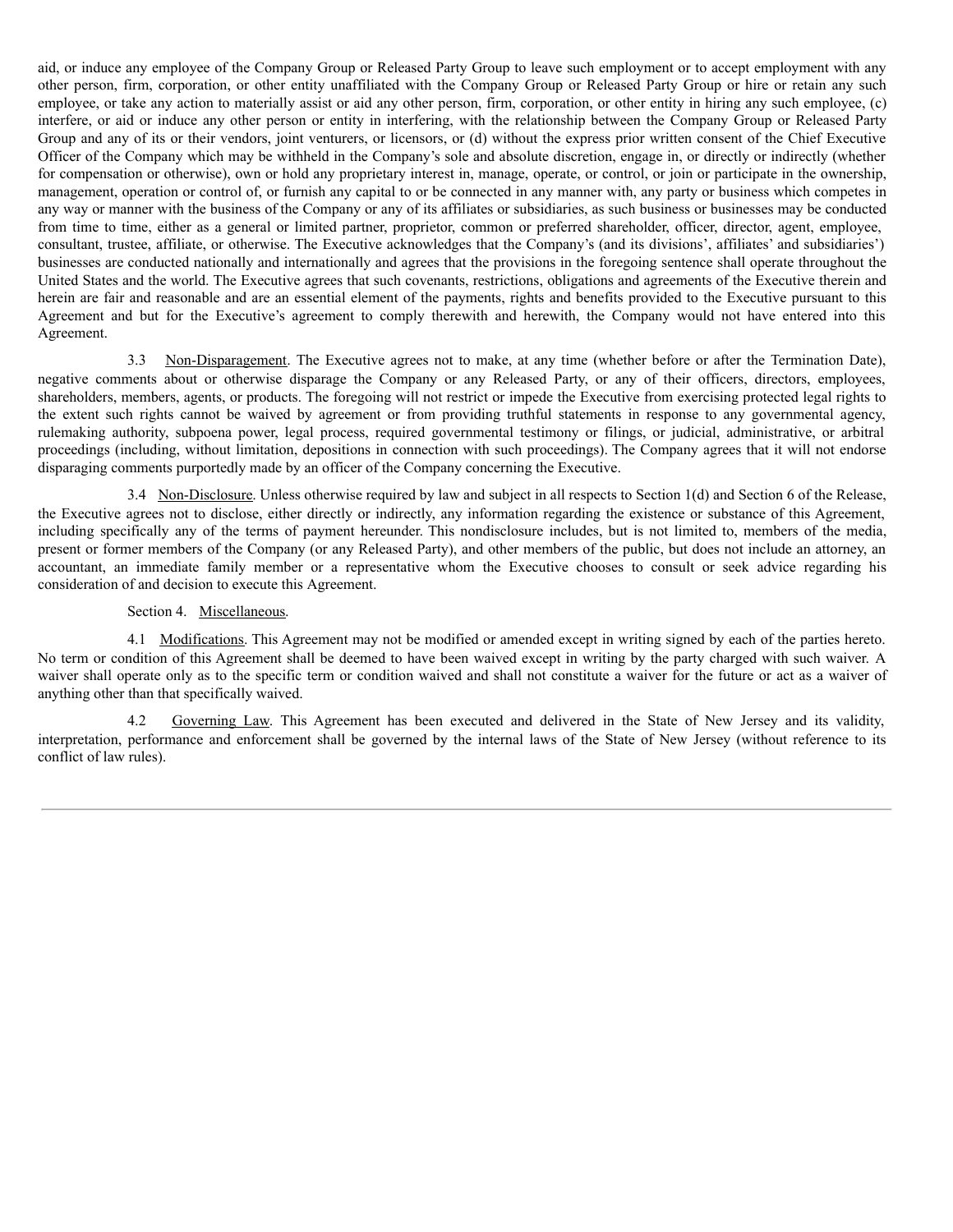4.3 Arbitration. Any controversy, dispute or claim arising out of or relating to this Agreement or the breach hereof which cannot be settled by mutual agreement of the parties hereto (other than with respect to the matters covered by Section 3 of this Agreement, for which the Company may, but shall not be required to, seek injunctive and/or other equitable relief in a judicial proceeding; in conjunction with the foregoing, the Executive acknowledges that the damages resulting from any breach of any such matter or provision would be irreparable and agrees that the Company has the right to apply to any court of competent jurisdiction for the issuance of a temporary restraining order to maintain the status quo pending the outcome of any proceeding) shall be finally settled by binding arbitration in accordance with the Federal Arbitration Act and in accordance with the provisions for arbitration set forth in Appendix A of the Employment Agreement, which is incorporated herein by reference.

4.4 Survival. All of the Executive's obligations, covenants and restrictions under any confidentiality agreement, any nondisclosure agreement, and the Company's Business Principles, including but not limited to such provisions as set forth in Paragraphs 10 and 11 of the Employment Agreement which are incorporated herein by reference, shall survive and continue in full force and effect. This Section 4.4 shall in all respects be subject to Section 1(d) and Section 6 of the Release.

4.5 Enforceability; Severability. It is the intention of the parties that the provisions of this Agreement shall be enforced to the fullest extent permissible under applicable law. All provisions of this Agreement are intended to be severable. In the event any provision or restriction contained herein is held to be invalid or unenforceable in any respect, in whole or in part, such finding shall in no way affect the validity or enforceability of any other provision of this Agreement. The parties hereto further agree that any such invalid or unenforceable provision shall be deemed modified so that it shall be enforced to the greatest extent permissible under law, and to the extent that any court of competent jurisdiction determines any restrictions herein to be unenforceable in any respect, such court may limit this Agreement to render it enforceable in the light of the circumstances in which it was entered into and specifically enforce this Agreement to the fullest extent permissible.

4.6 Withholding. All payments and benefits payable pursuant to this Agreement shall be subject to reduction by all applicable withholding, social security and other federal, state and local taxes and deductions.

4.7 Continuing Cooperation. Executive agrees to cooperate and make himself available to the Company or any of its successors (including any past or future subsidiary of the Company), any of the Released Parties, or its or their General Counsel, as the Company may reasonably request, to assist in any matter, including giving truthful testimony in any litigation or potential litigation, over which Executive may have knowledge, information or expertise. Executive shall be reimbursed, to the extent permitted by law, any reasonable out-of-pocket expenses associated with such cooperation, provided those expenses are pre-approved by the Company (or Released Party, as applicable) prior to the Executive incurring them. Executive acknowledges that his agreement to this provision is a material inducement to the Company to enter into the Agreement and pay the consideration described therein.

4.8 Notices. All notices or other communications hereunder shall not be binding on either party hereto unless in writing, and delivered to the other party thereto at the following address:

If to the Company:

Wyndham Hotels & Resorts, Inc.

22 Sylvan Way

Parsippany, NJ 07054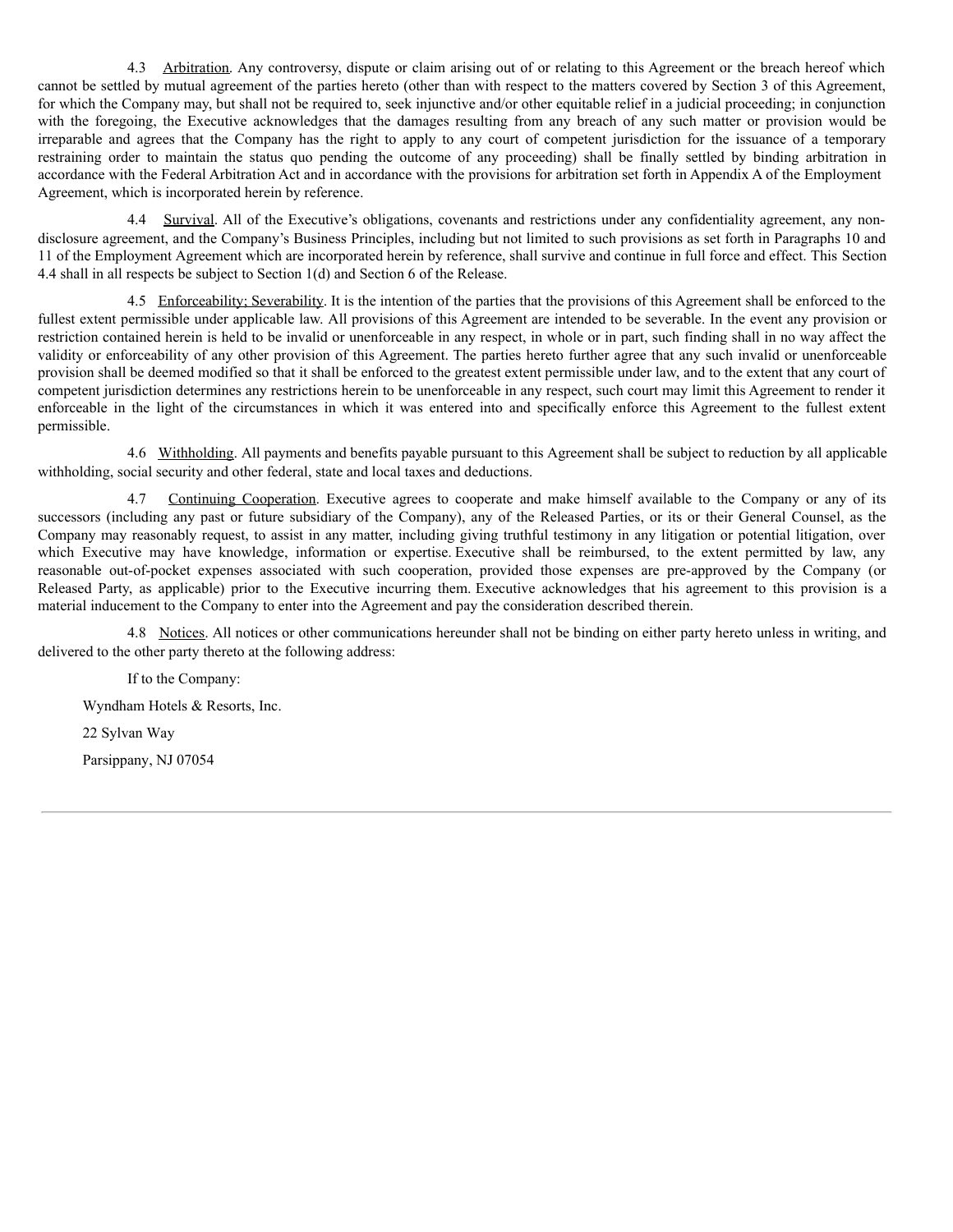<span id="page-50-0"></span>Attn: Mary Falvey, Chief Administrative Officer

If to the Executive:

 $\lceil \; \; \rceil$ 

Notices shall be deemed duly delivered upon hand delivery at the above address, or one day after deposit with a nationally recognized overnight delivery company, or three days after deposit thereof in the United States mails, postage prepaid, certified or registered mail. Any party may change its address for notice by delivery of written notice thereof in the manner provided.

4.9 Assignment. This Agreement is personal in nature to the Company and the rights and obligations of the Executive under this Agreement shall not be assigned or transferred by the Executive. The Company may assign this Agreement to any successor to all or a portion of the business and/or assets of the Company, provided that the Company shall require such successor to expressly assume and agree to perform this Agreement in the same manner and to the same extent that the Company would be required to perform it if no such succession had taken place.

4.10 Jurisdiction. Subject to Section 4.3 of this Agreement, in any suit, action or proceeding seeking to enforce any provision of this Agreement, the Executive hereby (a) irrevocably consents to the exclusive jurisdiction of any federal court located in the State of New Jersey or any of the state courts of the State of New Jersey; (b) waives, to the fullest extent permitted by applicable law, any objection which he may now or hereafter have to the laying of venue of any such suit, action or proceeding in any such court or that any such suit, action or proceeding brought in any such court has been brought in an inconvenient forum; and (c) agrees that process in any such suit, action or proceeding may be served on him anywhere in the world, whether within or without the jurisdiction of such court, and, without limiting the foregoing, irrevocably agrees that service of process on such party, in the same manner as provided for notices in Section 4.8 of this Agreement, shall be deemed effective service of process on such party in any such suit, action or proceeding. **TO THE FULLEST EXTENT PERMITTED BY APPLICABLE LAW, THE EXECUTIVE AND COMPANY AGREE TO WAIVE ANY RIGHT TO A JURY IN CONNECTION WITH ANY JUDICIAL PROCEEDING.**

4.11 Counterparts. This Agreement may be executed in one or more counterparts, each of which shall be deemed an original, and all of which together shall constitute one and the same document.

4.12 Headings. The headings in this Agreement are intended solely for convenience of reference and shall be given no effect in the construction or interpretation of this Agreement.

4.13 Entire Agreement. This Agreement (including the Release to be executed and delivered by the Executive pursuant to Section 2.4 above) is entered into between the Executive and the Company as of the date hereof and constitutes the entire understanding and agreement between the parties hereto and, other than as set forth in Section 4.4 of this Agreement, supersedes all prior agreements, understandings, discussions, negotiations and undertakings, whether oral or written, concerning the subject matter hereof, including, without limitation, the Employment Agreement (unless, as set forth herein, certain provisions of the Employment Agreement are incorporated by reference in this Agreement). All negotiations by the parties concerning the subject matter hereof are merged into this Agreement, and there are no representations, warranties, covenants, understandings or agreements, oral or otherwise, in relation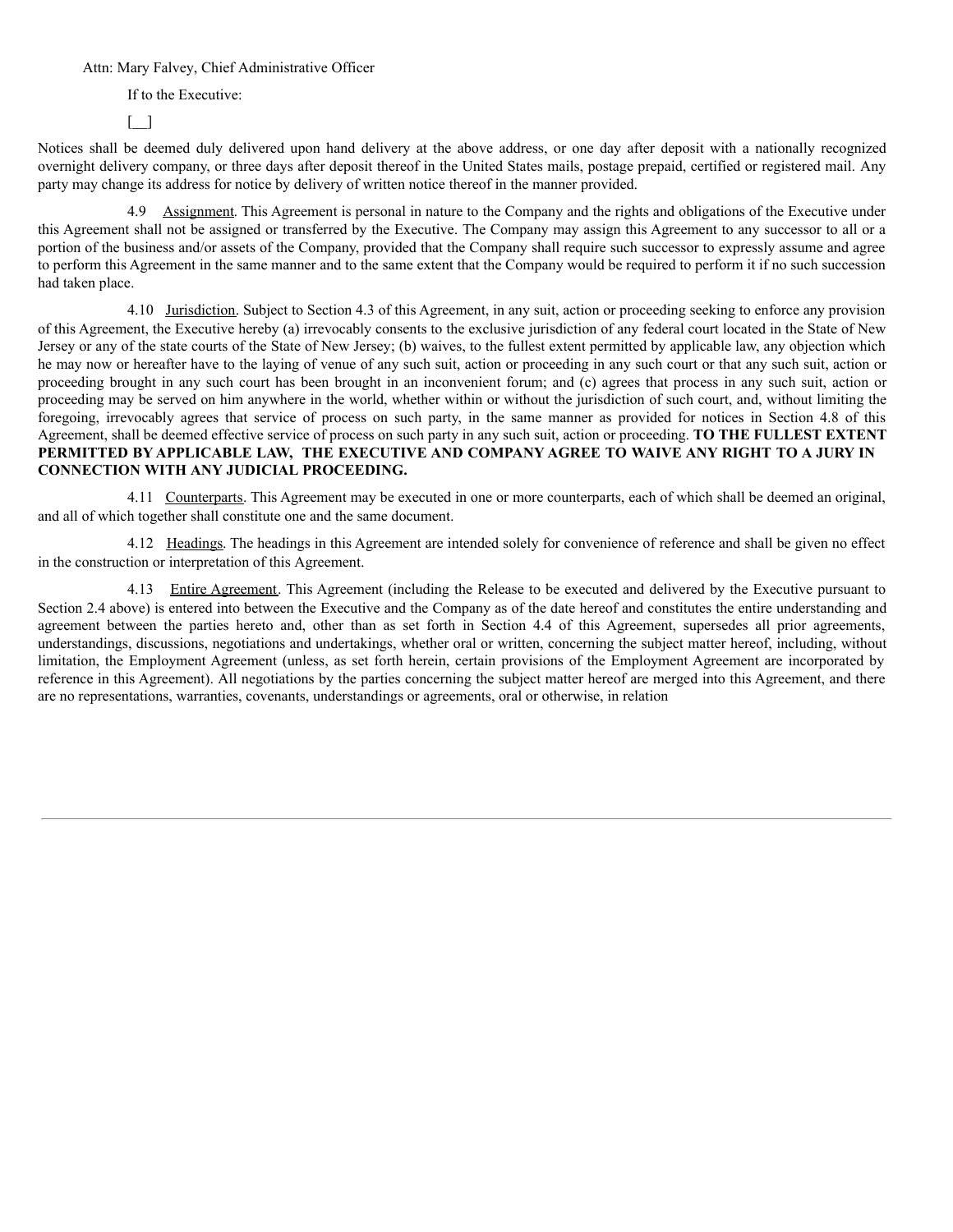thereto by the parties hereto other than those incorporated herein.

IN WITNESS WHEREOF, the undersigned parties knowingly and voluntarily have executed this Agreement as of the date first written above.

# WYNDHAM HOTELS AND RESORTS, INC.

By: /s/ MARY FALVEY Name: MARY FALVEY Title: CHIEF ADMINISTRATIVE OFFICER

# /s/ ROBERT LOEWEN EXECUTIVE: ROBERT LOEWEN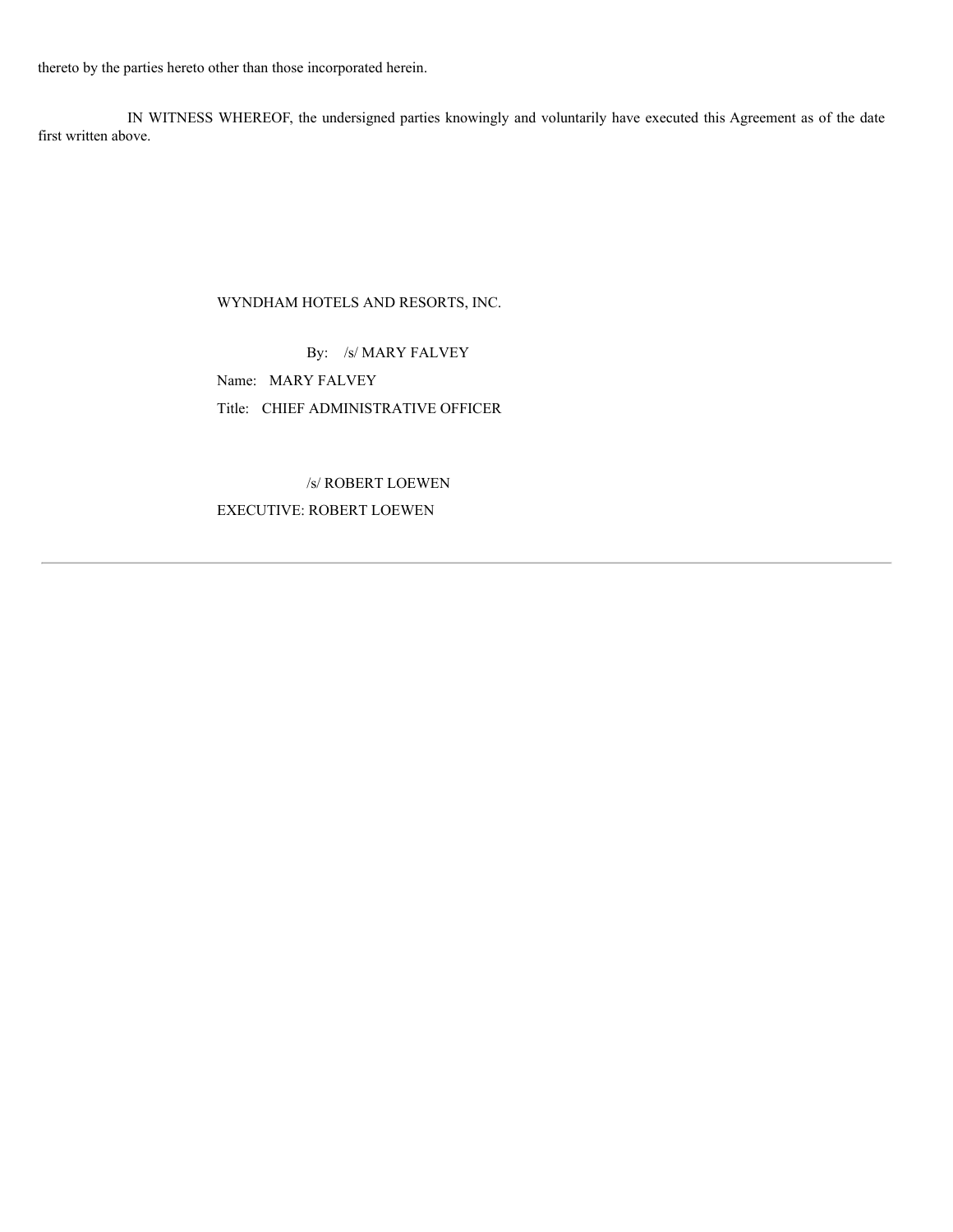# **EXHIBIT A**

# **RELEASE**

As a condition precedent to Wyndham Hotels & Resorts, Inc. (the "Company") providing the consideration set forth in Section 2.1 of the Separation and Release Agreement dated May 5, 2020, to which this Release is attached as Exhibit A ("Agreement"), on or following the "ADEA Release Effective Date" (as defined below) to the undersigned executive ("Executive"), Executive hereby agrees to the terms of this Release as follows:

# 1. **Release.**

(a) Subject to Section 1(c) below, Executive, on behalf of Executive and Executive's heirs, executors, administrators, successors and assigns, hereby voluntarily, unconditionally, irrevocably and absolutely releases and discharges the Company, Wyndham Worldwide Corporation, Wyndham Destinations, Inc., their parent entities , and each of their subsidiaries, affiliates, and all of their past and present employees, officers, directors, agents, owners, shareholders, representatives, members, attorneys, insurers and benefit plans, and all of their predecessors, successors and assigns (collectively, the "Released Parties", and each a "Released Party") from any and all claims, demands, causes of action, suits, controversies, actions, cross-claims, counter‑claims, debts, compensatory damages, liquidated damages, punitive or exemplary damages, any other damages, claims for costs and attorneys' fees, losses or liabilities of any nature whatsoever in law and in equity and any other liabilities, known or unknown, suspected or unsuspected of any nature whatsoever (hereinafter, "Claims") that Executive has or may have against any of the Released Parties: (i) from the beginning of time through the date upon which Executive signs this Release; (ii) arising from or in any way related to Executive's employment or termination of employment with any of the Released Parties; (iii) arising from or in any way related to any agreement with any of the Released Parties, including the Employment Agreement; and/or (iv) arising from or in any way related to awards, policies, plans, programs or practices of any of the Released Parties that may apply to Executive or in which Executive may participate, in each case, including, but not limited to, under any federal, state or local law, act, statute, code, order, judgment, injunction, ruling, decree or writ, ordinance or regulation, including, but not limited to:

- Title VII of the Civil Rights Act of 1964;
- Sections 1981 through 1988 of Title 42 of the United States Code;
- The Employee Retirement Income Security Act of 1974 ("ERISA") (as modified below);
- The Immigration Reform and Control Act;
- The Americans with Disabilities Act of 1990;
- The Age Discrimination in Employment Act of 1967 ("ADEA");
- The Worker Adjustment and Retraining Notification Act;
- The Fair Credit Reporting Act;
- The Family and Medical Leave Act;
- The Equal Pay Act;
- The Genetic Information Nondiscrimination Act of 2008;
- The Occupational Safety and Health Act;
- The Family First Coronavirus Response Act;
- The New Jersey Law Against Discrimination;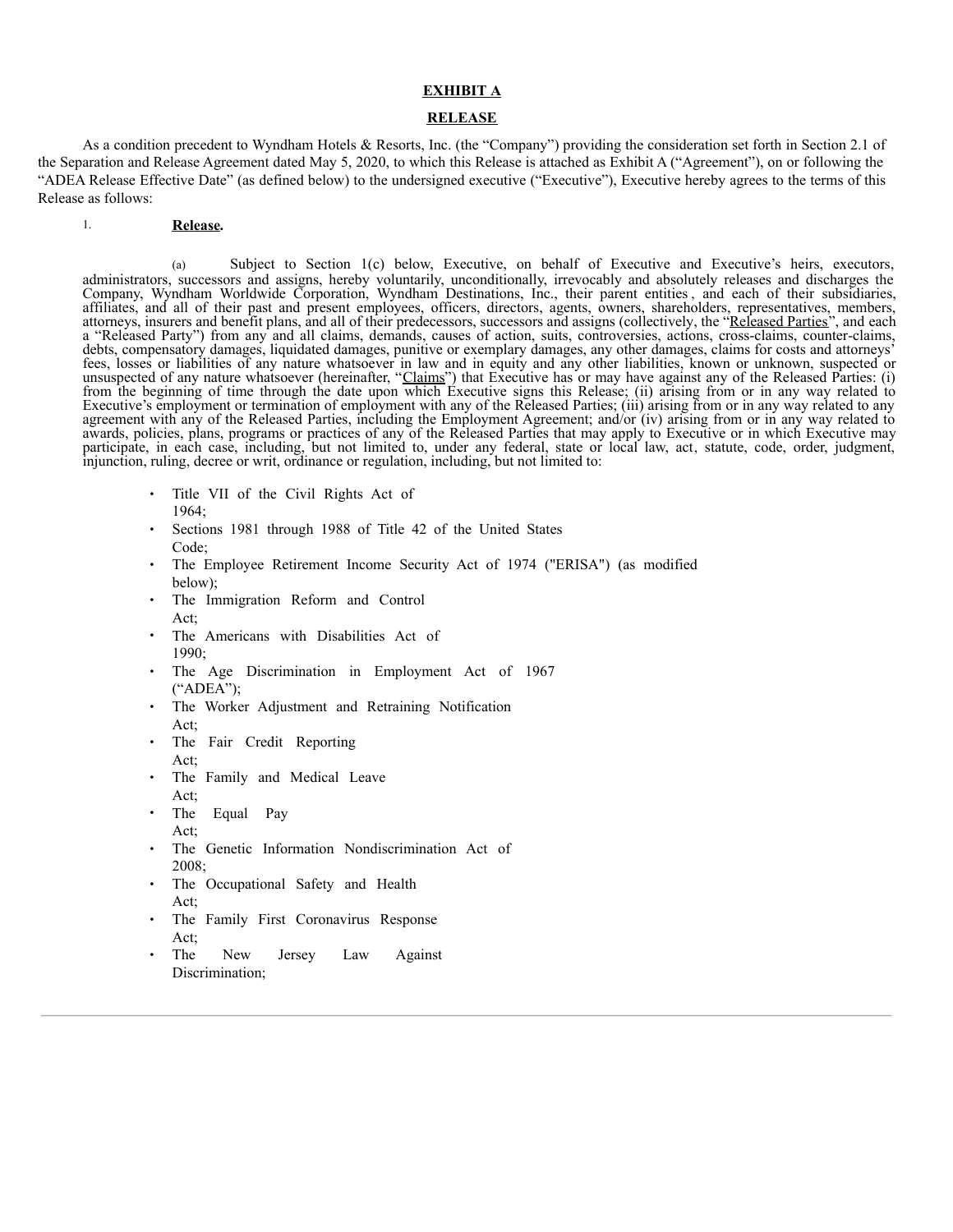- The New Jersey Civil Rights Act;
- The New Jersey Family Leave Act;
- The New Jersey State Wage and Hour Law;
- The Millville Dallas Airmotive Plant Job Loss Notification Act;
- The New Jersey Conscientious Employee Protection Act;
- The New Jersey Equal Pay Law;
- The New Jersey Occupational Safety and Health Law;
- The New Jersey Smokers' Rights Law;
- The New Jersey Genetic Privacy Act;
- The New Jersey Fair Credit Reporting Act;
- The New Jersey Paid Sick Leave Act;
- The New Jersey Statutory Provision Regarding Retaliation/Discrimination for Filing A Workers' Compensation Claim;
- The New Jersey Public Employees' Occupational Safety and Health Act;
- New Jersey laws regarding Political Activities of Employees, Lie Detector Tests, Jury Duty, Employment Protection, and Discrimination;
- any other federal, state or local law, rule, regulation, or ordinance;
- any public policy, contract, tort, or common law; or
- any basis for recovering costs, fees, or other expenses including attorneys' fees incurred in these matters.

Executive understands that Executive may later discover claims or facts that may be different than, or in addition to, those which Executive now knows or believes to exist with regards to the subject matter of this Release and the releases in this Section 1, and which, if known at the time of executing this Release, may have materially affected this Release or Executive's decision to enter into it. Executive hereby waives any right or claim that might arise as a result of such different or additional claims or facts.

(c) This Release is not intended to bar or affect (i) any Claims that may not be waived by private agreement under applicable law, such as claims for workers' compensation or unemployment insurance benefits, (ii) vested rights under the Company's 401(k) or pension plan, (iii) any right to the payments and benefits set forth in Section 2.1 of the Agreement, and/or (iv) any earned, but unpaid, wages or paid-time-off payable upon a termination of employment that may be owed pursuant to Company policy and applicable law or any unreimbursed expenses payable in accordance with Company policy.

(d) Nothing in this Release is intended to prohibit or restrict Executive's right to file a charge with, or participate in a charge by, the Equal Employment Opportunity Commission or any other local, state, or federal administrative body or government agency; provided, however, that Executive hereby waives the right to recover any monetary damages or other relief against any of the Released Parties to the fullest extent permitted by law, excepting any benefit or remedy to which Executive is or becomes entitled to pursuant to Section 922 of the Dodd-Frank Wall Street Reform and Consumer Protection Act.

(e) Notwithstanding anything in this Release to the contrary, Executive's release of Claims under the ADEA (the "ADEA Release") shall only become effective upon: (i) Executive's separate signature set forth on the signature page of this Release reflecting his assent to his release of Claims under the ADEA and (ii) the occurrence of the ADEA Release Effective Date.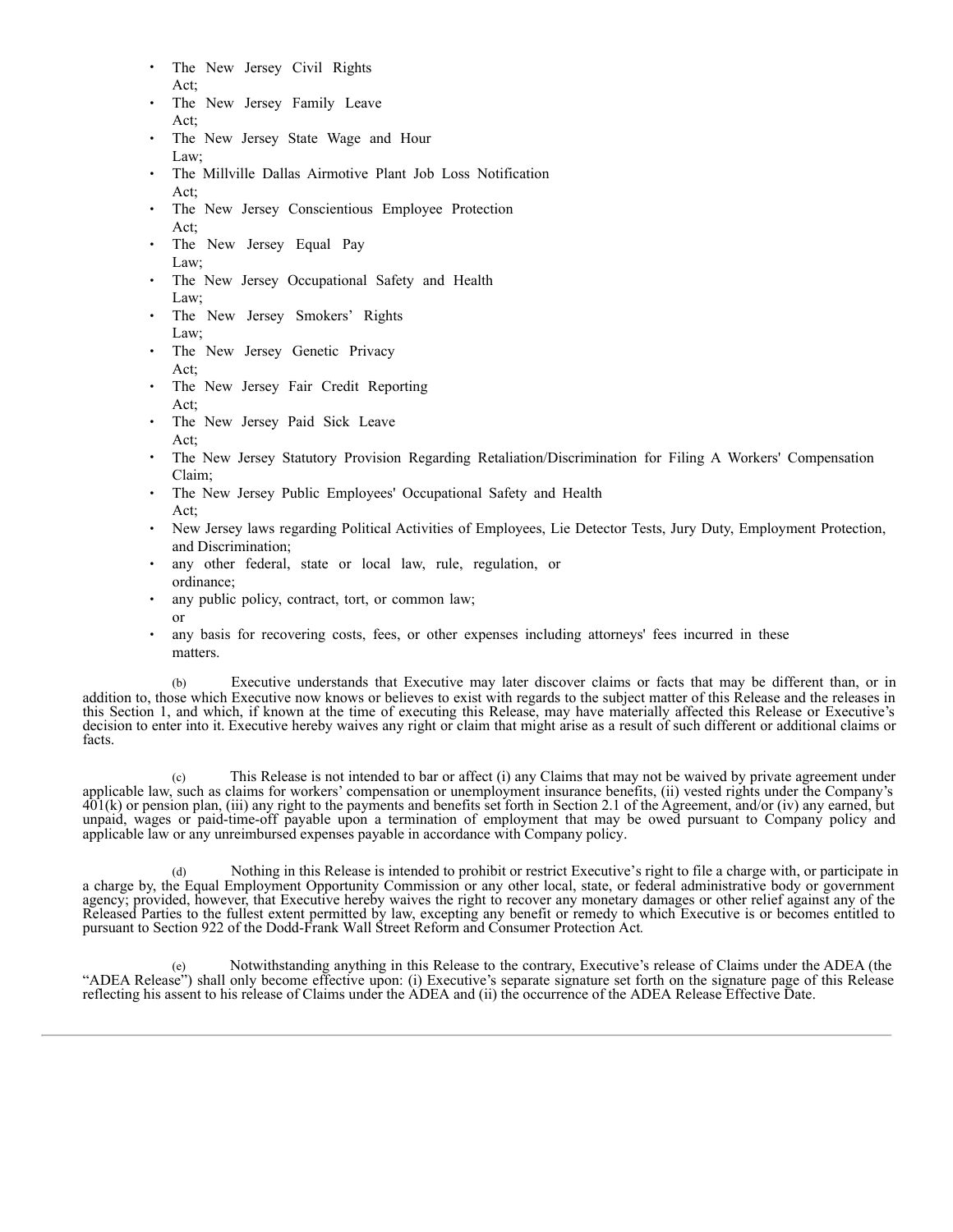(f) Executive represents that Executive has made no assignment or transfer of any right or Claim covered by this Section 1 and that Executive further agrees that he is not aware of any such right or Claim covered by this Section 1.

(g) As of the date upon which Executive executes this Release, Executive acknowledges that he does not have any current charge, complaint, grievance or other proceeding against any of the Released Parties pending before any local, state or federal agency regarding his employment or separation from employment. This provision shall in all respects be subject to Subsection (d) herein and Section 6 of this Release.

As of the date upon which Executive executes this Release, Executive affirms that he has not knowingly provided, either directly or indirectly, any information or assistance to any non-governmental party who may be considering or is taking legal action against any of the Released Parties with the purpose of assisting such person in connection with such legal action. Executive understands that if this Release, and the Agreement to which this Release is attached, were not signed, he would have the right to voluntarily provide information or assistance to any party who may be considering or is taking legal action against any of the Released Parties. Executive hereby waives that right and agrees that he will not provide any such assistance other than the assistance to a governmental party or pursuant to a valid subpoena or court order. This provision shall in all respects be subject to Subsection (d) herein and Section 6 of this Release.

2. **Return of Company Property.** Executive represents that he has returned to the Company all Company property and confidential and proprietary information in his possession or control, including but not limited to Confidential Information as defined in the Agreement, in any form whatsoever, including without limitation, equipment, telephones, smart phones, PDAs, laptops, credit cards, keys, access cards, identification cards, security devices, network access devices, pagers, documents, manuals, reports, books, compilations, work product, e-mail messages, recordings, tapes, removable storage devices, hard drives, computers and computer discs, files and data, which Executive prepared or obtained during the course of his employment with the Company. Executive has also provided the Company with the passcodes to any lock devices or password protected work-related accounts. If Executive discovers any property of the Company (or any Released Party) or confidential or proprietary information in his possession after the date upon which he signs this Agreement, Executive shall immediately return such property.

3. **Non-disparagement.** Subject to Section 6 below, Executive agrees not to (a) make any statement, written or oral, directly or indirectly, which in any way disparages the Released Parties or their business, products or services in any manner whatsoever, or portrays the Released Parties or their business, products or services in a negative light or would in any way place the Released Parties in disrepute; and/or (b) encourage anyone else to disparage or criticize the Released Parties or their business, products or services, or put them in a bad light.

4. **Consultation/Voluntary Agreement.** Executive acknowledges that the Company has advised Executive to consult with an attorney prior to executing this Release. Executive has carefully read and fully understands all of the provisions of this Release. Executive is entering into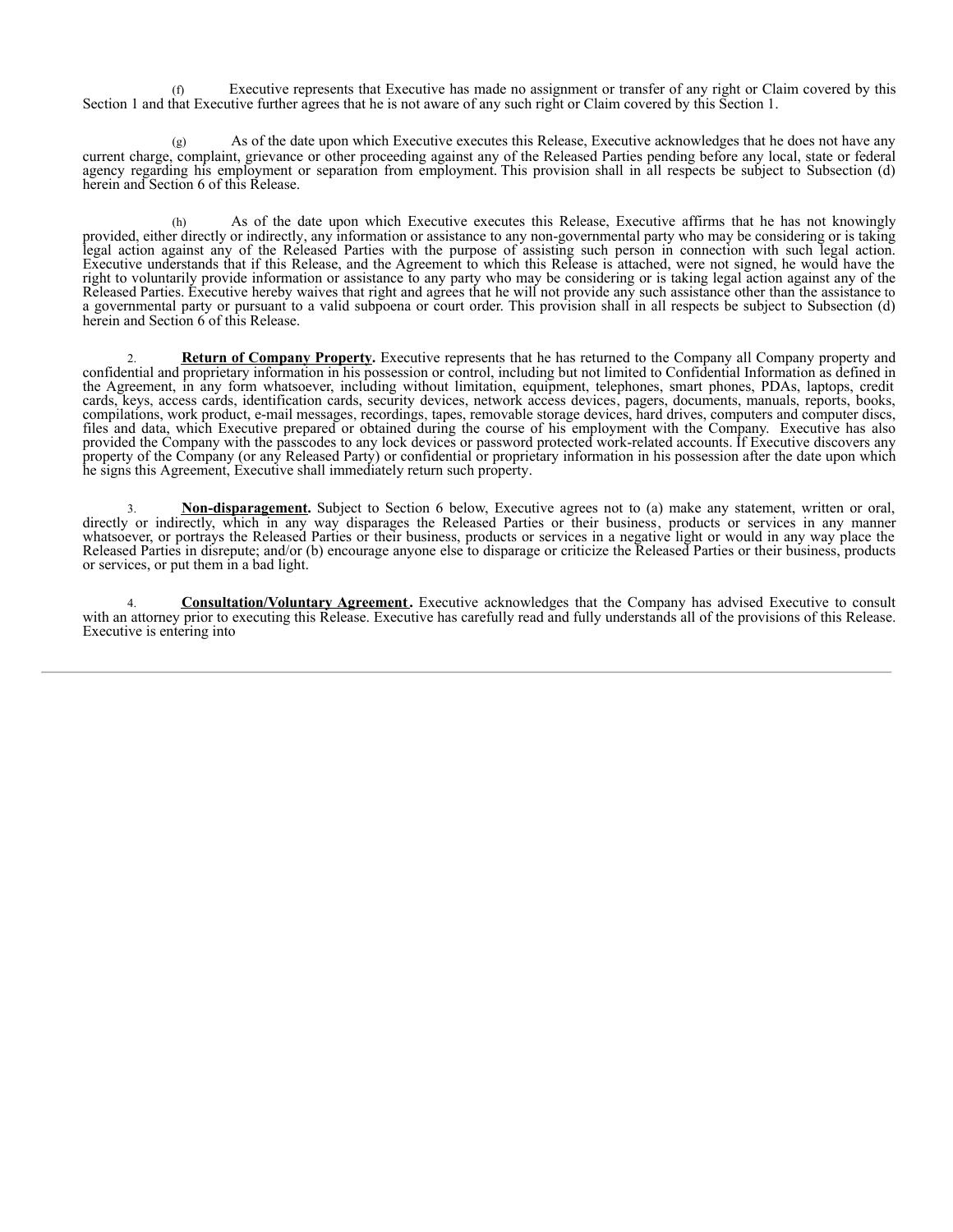this Release, knowingly, freely and voluntarily in exchange for good and valuable consideration to which Executive would not be entitled in the absence of executing and not revoking this Release.

5. **Review and Revocation Period.** Executive has been given forty-five (45) calendar days to consider the terms of this Release, although Executive may sign it at any time sooner. Executive has seven (7) calendar days after the date on which Executive executes this Release for purposes of the ADEA Release to revoke Executive's consent to the ADEA Release. Such revocation must be in writing and must be e-mailed to Mary Falvey at \_\_\_\_\_\_\_\_\_\_\_\_\_\_\_\_\_\_\_\_\_\_\_\_\_\_\_\_\_. Notice of such revocation of the ADEA Release must be received within the seven (7) calendar days referenced above. In the event of such revocation of the ADEA Release by Executive, with the exception of the ADEA Release (which shall become null and void), this Release shall otherwise remain fully effective. Provided that Executive does not revoke his execution of the ADEA Release within such seven (7) day revocation period, the "ADEA Release Effective Date" shall occur on the eighth calendar day after the date on which he signs the signature page of this Release reflecting Executive's assent to the ADEA Release. If Executive does not sign this Release within forty-five (45) days after the Company presents it to him, or if Executive revokes this Release within the permissible period, Executive shall have no right to the payments and benefits set forth in Section 2.1 of the Agreement.

**Permitted Disclosures.** Nothing in this Release or any other agreement between Executive and the Company or any other policies of the Company or its affiliates shall prohibit or restrict Executive or Executive's attorneys from: (a) making any disclosure of relevant and necessary information or documents in any action, investigation, or proceeding relating to this Release, or as required by law or legal process, including with respect to possible violations of law; (b) participating, cooperating, or testifying in any action, investigation, or proceeding with, or providing information to, any governmental agency or legislative body, any self-regulatory organization, and/or pursuant to the Sarbanes-Oxley Act; or (c) accepting any U.S. Securities and Exchange Commission awards. In addition, nothing in this Release or any other agreement between Executive and the Company or any other policies of the Company or its affiliates prohibits or restricts Executive from initiating communications with, or responding to any inquiry from, any regulatory or supervisory authority regarding any good faith concerns about possible violations of law or regulation. Pursuant to 18 U.S.C. §1833(b), Executive will not be held criminally or civilly liable under any Federal or state trade secret law for the disclosure of a trade secret of the Company or its affiliates that (i) is made (x) in confidence to a Federal, state, or local government official, either directly or indirectly, or to Executive's attorney and (y) solely for the purpose of reporting or investigating a suspected violation of law; or (ii) is made in a complaint or other document that is filed under seal in a lawsuit or ot made in a complaint or other document that is filed under seal in a lawsuit or other proceeding. If Executive files a lawsuit for retaliation by the Company for reporting a suspected violation of law, Executive may disclos and use the trade secret information in the court proceeding, if Executive files any document containing the trade secret under seal, and does not disclose the trade secret, except pursuant to court order. Nothing in this Release or any other agreement between the Company and Executive or any other policies of the Company or its affiliates is intended to conflict with 18 U.S.C. §1833(b) or create liability for disclosures of trade secrets that are expressly allowed by such section.

7. **No Admission of Wrongdoing.** Neither this Release, nor the furnishing of the consideration for this Release, shall be deemed or construed at any time to be an admission by the Company or Executive, or any of the Released Parties of any improper or unlawful conduct, all of which is denied.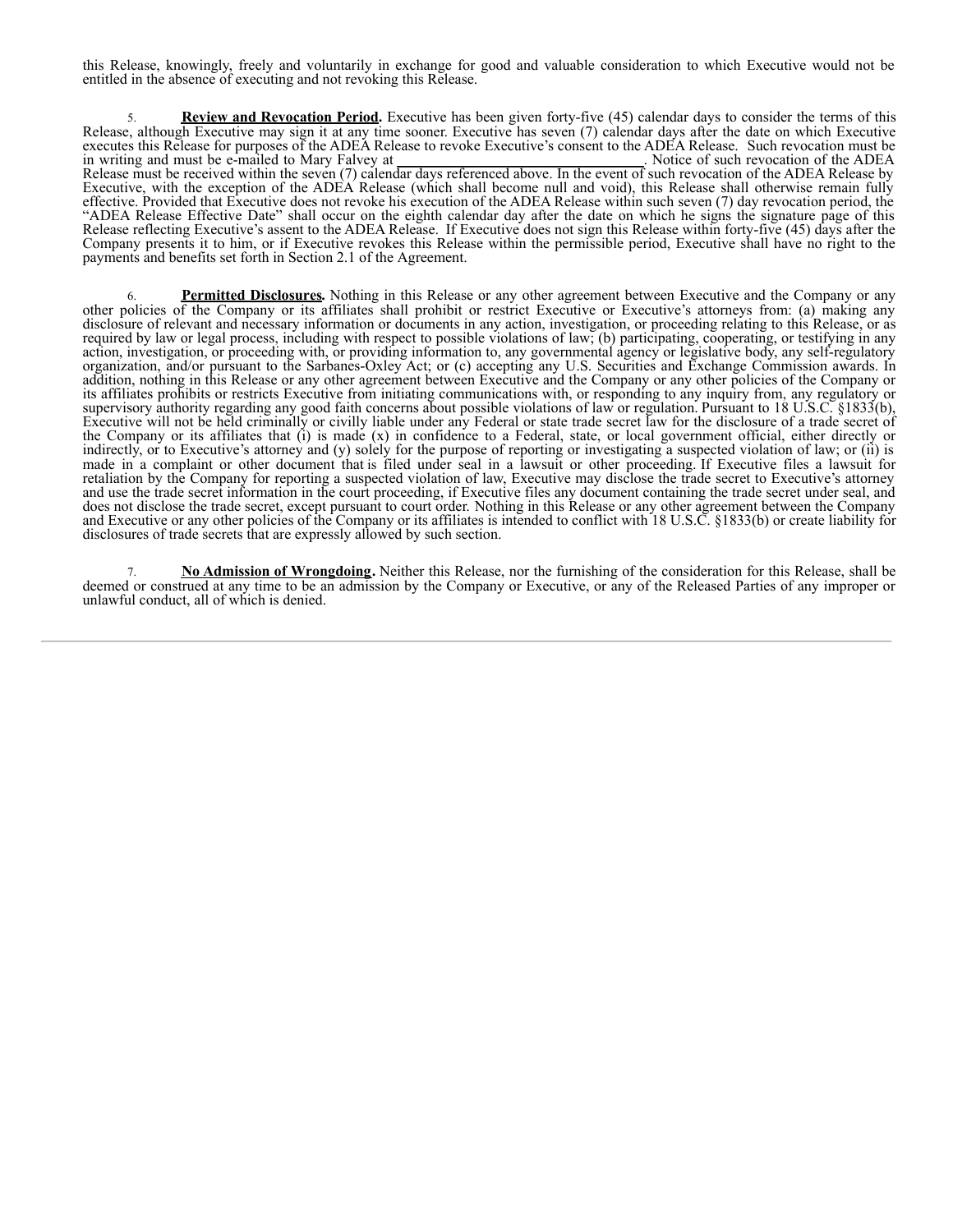8. **Third-Party Beneficiaries.** Executive acknowledges and agrees that all Released Parties are third-party beneficiaries of this Release and have the right to enforce this Release.

9. **Amendments and Waivers.** No amendment to or waiver of this Release or any of its terms will be binding unless consented to in writing by Executive and an authorized representative of the Company. No waiver by any Released Party of a breach of any provision of this Release, or of compliance with any condition or provision of this Release to be performed by Executive, will operate or be construed as a waiver of any subsequent breach with respect to any Released Party or any similar or dissimilar provision or condition at the same or any subsequent time. The failure of any Released Party to take any action by reason of any breach will not deprive any other Released Party of the right to take action at any time.

10. **Governing Law; Jury Waiver.** This Release shall be governed by, and construed in accordance with, the laws of the State of New Jersey, without regard to the application of any choice-of-law rules that would result in the application of another state's laws. Subject to Section 13 below, Executive irrevocably consents to the jurisdiction of, and exclusive venue in, the state and federal courts in New Jersey with respect to any matters pertaining to, or arising from, this Release. **TO THE FULLEST EXTENT PERMITTED BY APPLICABLE LAW, EXECUTIVE EXPRESSLY WAIVES THE RIGHT TO TRIAL BY JURY IN ANY ACTION OR PROCEEDING RELATING TO OR ARISING IN ANY WAY FROM THIS RELEASE OR THE MATTERS CONTEMPLATED HEREBY.**

11. **Savings Clause.** If any term or provision of this Release is invalid, illegal or unenforceable in any jurisdiction, such invalidity, illegality or unenforceability shall not affect any other term or provision of this Release or invalidate or render unenforceable such term or provision in any other jurisdiction. Upon such determination that any term or other provision of this Release is invalid, illegal or unenforceable, this Release shall be enforceable as closely as possible to its intent of providing the Released Parties with a full release of all legally releasable claims through the date upon which Executive signs this Release.

12. **Continuing Obligations.** Executive's post-termination obligations set forth in Paragraphs 10 and 11 of the Employment Agreement, as well as Executive's obligations set forth in the Agreement, are incorporated herein by reference (the "Continuing Obligations"). If Executive breaches the Continuing Obligations, all amounts and benefits payable under this Release shall cease and, upon request, Executive shall immediately repay to the Company any and all amounts already paid pursuant to this Release. If any one or more of the Continuing Obligations shall be held by an arbitrator or a court of competent jurisdiction to be excessively broad as to duration, geography, scope, activity or subject, such provisions shall be construed by limiting and reducing them so as to be enforceable to the maximum extent allowed by applicable law.

13. **Arbitration**. Appendix A of the Employment Agreement is incorporated herein by reference and such terms and conditions shall apply to any disputes under this Agreement.

14. **Continuing Cooperation.** Executive agrees, in addition to obligations set forth in this Release and the Agreement to which this Release is attached, to cooperate and make himself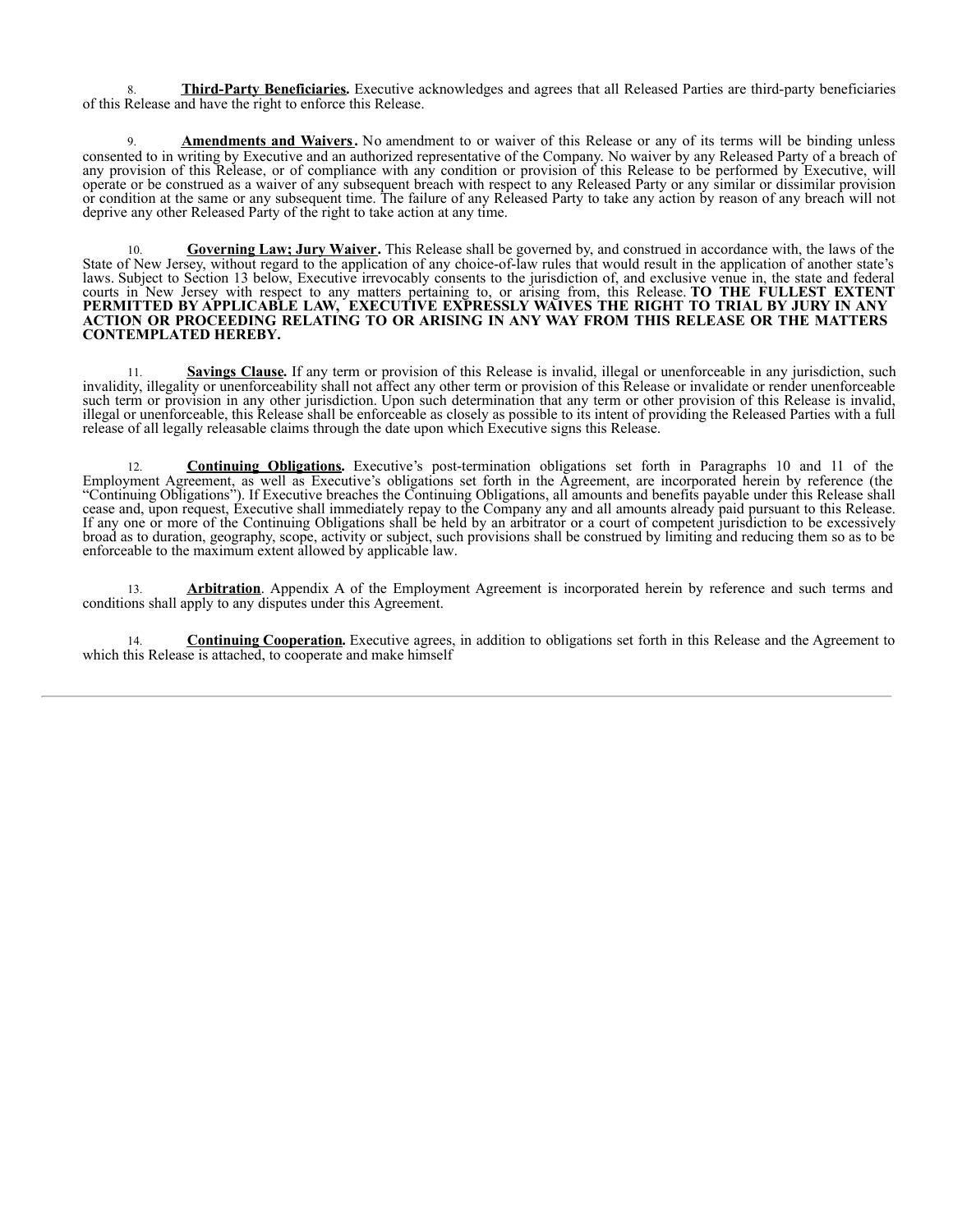available to the Company or any of its successors (including any past or future subsidiary of the Company), any of the Released Parties, or its or their General Counsel, as the Company may reasonably request, to assist in any matter, including giving truthful testimony in any litigation or potential litigation, over which Executive may have knowledge, information or expertise. Executive shall be reimbursed, to the extent permitted by law, any reasonable out-of-pocket expenses associated with such cooperation, provided those expenses are pre-approved by the Company (or Released Party, as applicable) prior to the Executive incurring them. Executive acknowledges that his agreement to this provision is a material inducement to the Company to enter into the Agreement and pay the consideration described therein.

15. **Business Expenses.** As of the date upon which Executive executes this Release, Executive confirms that any business-related expenses for which he seeks or will seek reimbursement have been, or will be, documented and submitted to the Company within 10 business days after the Termination Date. Furthermore, Executive represents that any amounts owed by him to the Company have been paid. In the event Executive has been reimbursed for business expenses, but has failed to pay any Company-issued charge card or credit card bill related to such reimbursed expenses, Executive shall promptly pay any such amounts within 7 days after any request by the Company and, in addition, the Company has the right and is hereby authorized to deduct the amount of any unpaid charge card or credit card bill from the severance payments or otherwise suspend payments or other benefits in an amount equal to the unpaid business expenses without being in breach of the Agreement.

16. **Entire Agreement.** Except as expressly set forth herein, Executive acknowledges and agrees that this Release and the Agreement to which this Release is attached constitutes the complete and entire agreement and understanding between the Company and Executive with respect to the subject matter hereof, and supersedes in its entirety any and all prior understandings, commitments, obligations and/or agreements, whether written or oral, with respect thereto; it being understood and agreed that this Release, and the Agreement to which this Release is attached, including the mutual covenants, agreements, acknowledgments and affirmations contained herein and therein, is intended to constitute a complete settlement and resolution of all matters set forth in Section 1 hereof. Executive represents that, in executing this Release, Executive has not relied upon any representation or statement made by any of the Released Parties, other than those set forth in this Release and the Agreement to which this Release is attached, with regard to the subject matter, basis, or effect of this Release.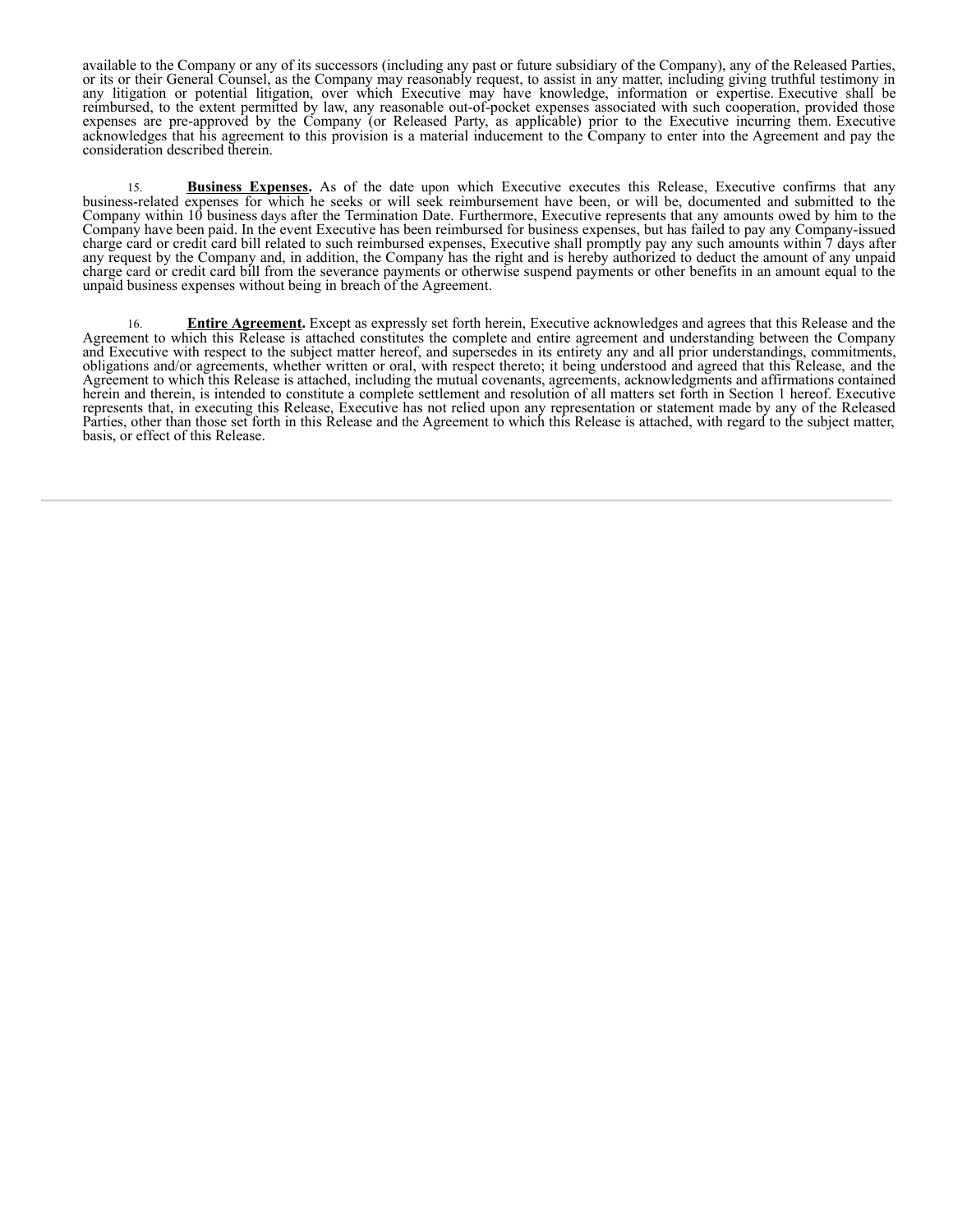IN WITNESS WHEREOF, Executive has executed this Release as of the below-indicated date(s).

# **EXECUTIVE**

/s/ ROBERT LOEWEN ROBERT LOEWEN

Date: JUNE 1, 2020

# **ACKNOWLEDGED AND AGREED WITH RESPECT TO ADEA RELEASE**

# **EXECUTIVE**

/s/ ROBERT LOEWEN ROBERT LOEWEN

Date: JUNE 1, 2020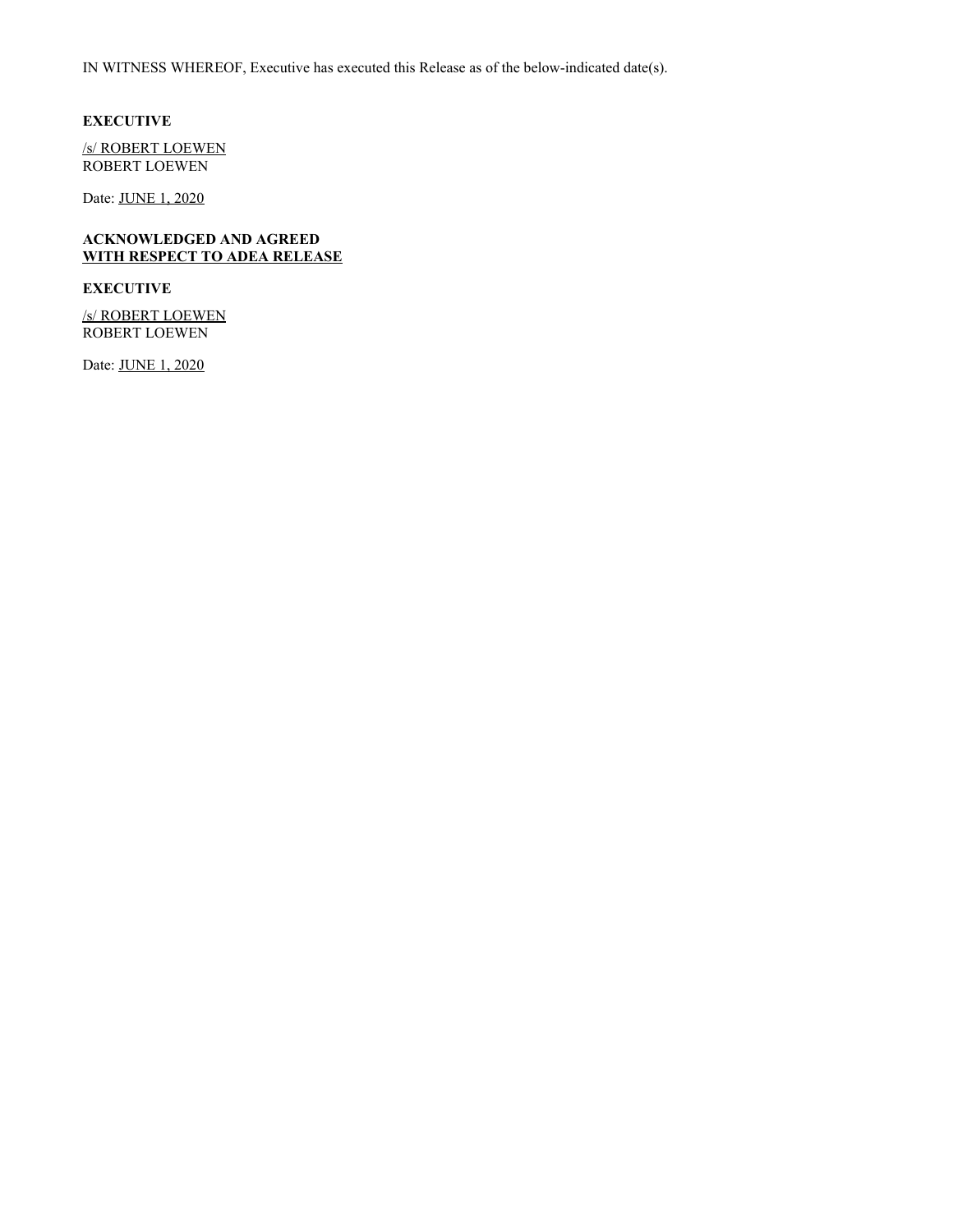**Exhibit 15.1**

<span id="page-59-0"></span>July 29, 2020

To the Board of Directors and Stockholders of Wyndham Hotels & Resorts, Inc. 22 Sylvan Way Parsippany, New Jersey 07054

We are aware that our report dated July 29, 2020, on our review of the interim financial information of Wyndham Hotels & Resorts, Inc. appearing in this Quarterly Report on Form 10-Q for the quarter ended June 30, 2020, is incorporated by reference in Registration Statement No. 333-224923 on Form S-8 and Registration Statement No. 333-232421 on Form S-8.

/s/ Deloitte & Touche LLP New York, New York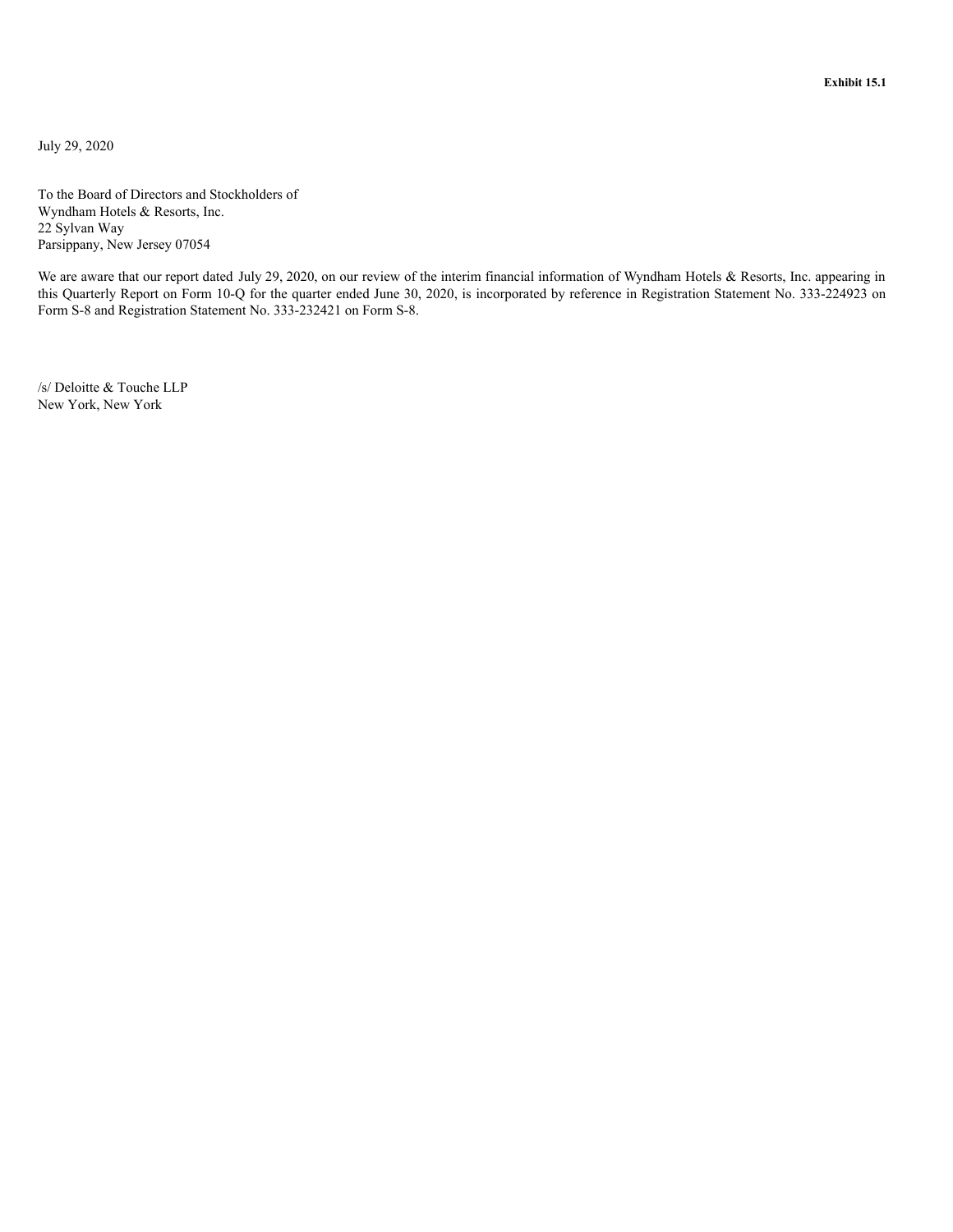# **CERTIFICATION**

<span id="page-60-0"></span>I, Geoffrey A. Ballotti, certify that:

- 1. I have reviewed this quarterly report on Form 10-Q of Wyndham Hotels & Resorts, Inc.;
- 2. Based on my knowledge, this report does not contain any untrue statement of a material fact or omit to state a material fact necessary to make the statements made, in light of the circumstances under which such statements were made, not misleading with respect to the period covered by this report;
- 3. Based on my knowledge, the financial statements, and other financial information included in this report, fairly present in all material respects the financial condition, results of operations and cash flows of the registrant as of, and for, the periods presented in this report;
- 4. The registrant's other certifying officer(s) and I are responsible for establishing and maintaining disclosure controls and procedures (as defined in Exchange Act Rules 13a-15(e) and 15d-15(e)) and internal control over financial reporting (as defined in Exchange Act Rules 13a-15(f) and 15d-15(f)) for the registrant and have:
	- a) Designed such disclosure controls and procedures, or caused such disclosure controls and procedures to be designed under our supervision, to ensure that material information relating to the registrant, including its consolidated subsidiaries, is made known to us by others within those entities, particularly during the period in which this report is being prepared;
	- b) Designed such internal control over financial reporting, or caused such internal control over financial reporting to be designed under our supervision, to provide reasonable assurance regarding the reliability of financial reporting and the preparation of financial statements for external purposes in accordance with generally accepted accounting principles;
	- c) Evaluated the effectiveness of the registrant's disclosure controls and procedures and presented in this report our conclusions about the effectiveness of the disclosure controls and procedures, as of the end of the period covered by this report based on such evaluation; and
	- d) Disclosed in this report any change in the registrant's internal control over financial reporting that occurred during the registrant's most recent fiscal quarter (the registrant's fourth fiscal quarter in the case of an annual report) that has materially affected, or is reasonably likely to materially affect, the registrant's internal control over financial reporting; and
- 5. The registrant's other certifying officer(s) and I have disclosed, based on our most recent evaluation of internal control over financial reporting, to the registrant's auditors and the audit committee of the registrant's Board of Directors (or persons performing the equivalent functions):
	- a) All significant deficiencies and material weaknesses in the design or operation of internal control over financial reporting which are reasonably likely to adversely affect the registrant's ability to record, process, summarize and report financial information; and
	- b) Any fraud, whether or not material, that involves management or other employees who have a significant role in the registrant's internal control over financial reporting.

Date: July 29, 2020

/S/ GEOFFREY A. BALLOTTI

PRESIDENT AND CHIEF EXECUTIVE OFFICER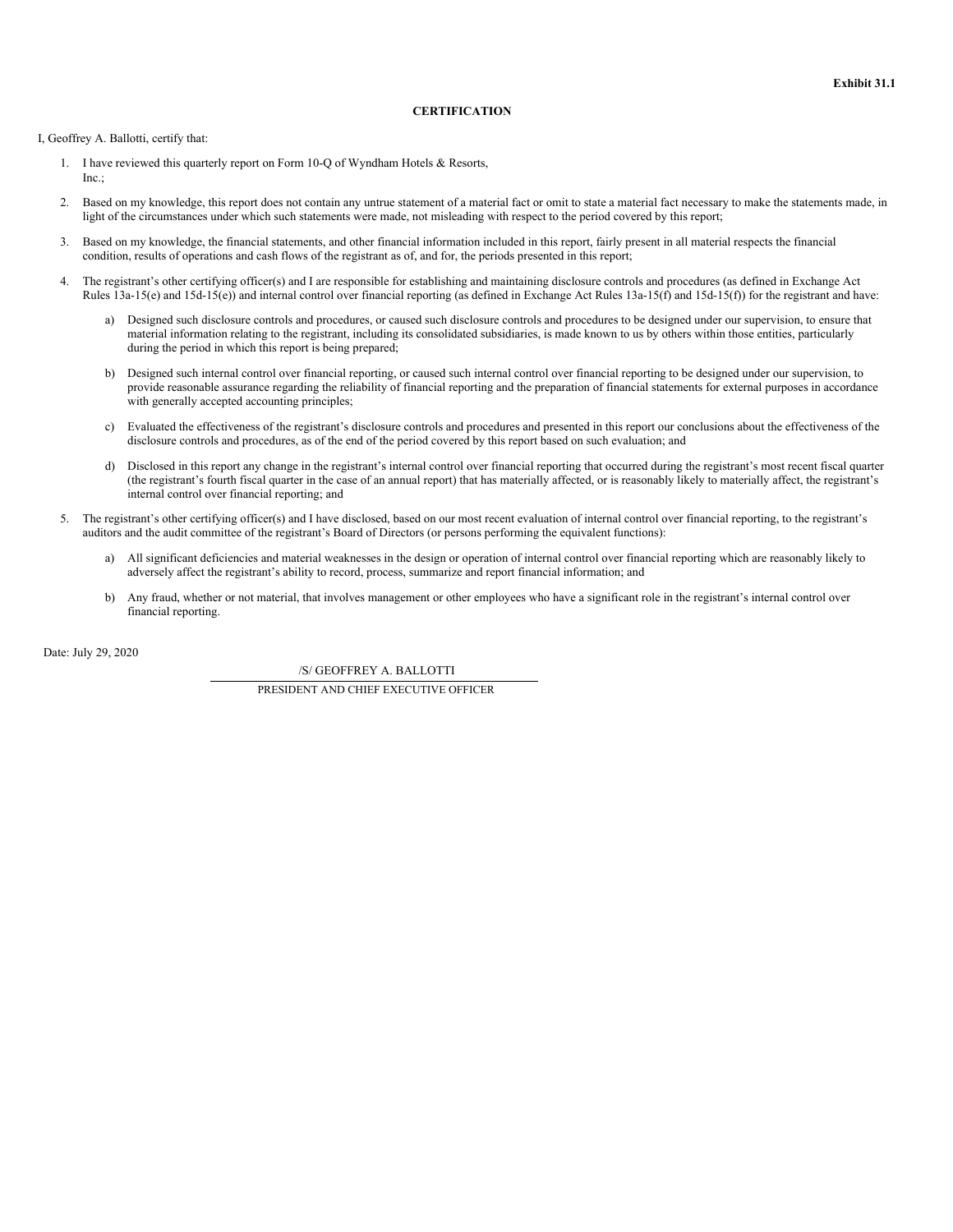# **CERTIFICATION**

<span id="page-61-0"></span>I, Michele Allen, certify that:

- 1. I have reviewed this quarterly report on Form 10-Q of Wyndham Hotels & Resorts, Inc.;
- 2. Based on my knowledge, this report does not contain any untrue statement of a material fact or omit to state a material fact necessary to make the statements made, in light of the circumstances under which such statements were made, not misleading with respect to the period covered by this report;
- 3. Based on my knowledge, the financial statements, and other financial information included in this report, fairly present in all material respects the financial condition, results of operations and cash flows of the registrant as of, and for, the periods presented in this report;
- 4. The registrant's other certifying officer(s) and I are responsible for establishing and maintaining disclosure controls and procedures (as defined in Exchange Act Rules 13a-15(e) and 15d-15(e)) and internal control over financial reporting (as defined in Exchange Act Rules 13a-15(f) and 15d-15(f)) for the registrant and have:
	- a) Designed such disclosure controls and procedures, or caused such disclosure controls and procedures to be designed under our supervision, to ensure that material information relating to the registrant, including its consolidated subsidiaries, is made known to us by others within those entities, particularly during the period in which this report is being prepared;
	- b) Designed such internal control over financial reporting, or caused such internal control over financial reporting to be designed under our supervision, to provide reasonable assurance regarding the reliability of financial reporting and the preparation of financial statements for external purposes in accordance with generally accepted accounting principles;
	- c) Evaluated the effectiveness of the registrant's disclosure controls and procedures and presented in this report our conclusions about the effectiveness of the disclosure controls and procedures, as of the end of the period covered by this report based on such evaluation; and
	- d) Disclosed in this report any change in the registrant's internal control over financial reporting that occurred during the registrant's most recent fiscal quarter (the registrant's fourth fiscal quarter in the case of an annual report) that has materially affected, or is reasonably likely to materially affect, the registrant's internal control over financial reporting; and
- 5. The registrant's other certifying officer(s) and I have disclosed, based on our most recent evaluation of internal control over financial reporting, to the registrant's auditors and the audit committee of the registrant's Board of Directors (or persons performing the equivalent functions):
	- a) All significant deficiencies and material weaknesses in the design or operation of internal control over financial reporting which are reasonably likely to adversely affect the registrant's ability to record, process, summarize and report financial information; and
	- b) Any fraud, whether or not material, that involves management or other employees who have a significant role in the registrant's internal control over financial reporting.

Date: July 29, 2020

/S/ MICHELE ALLEN

CHIEF FINANCIAL OFFICER